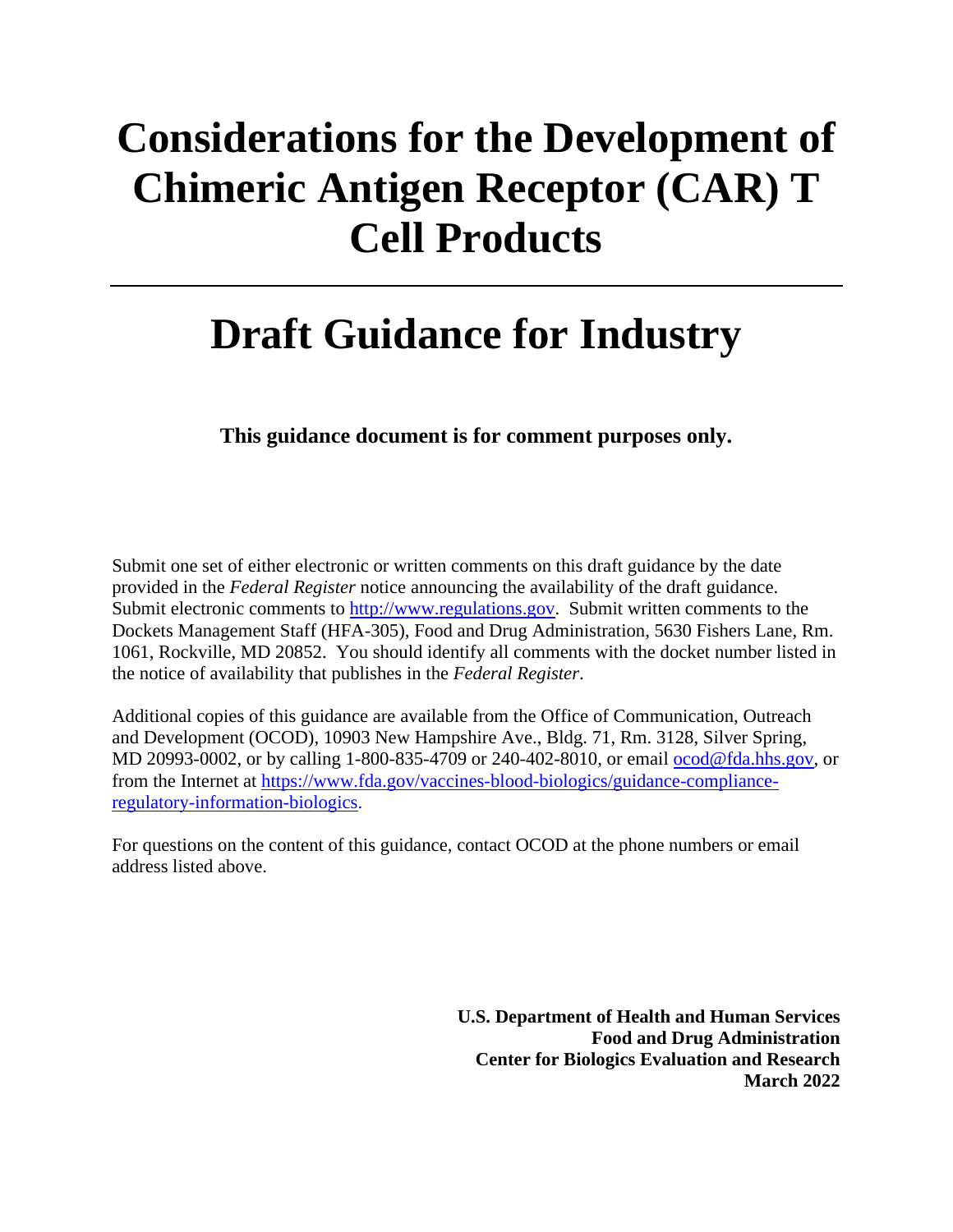*Draft – Not for Implementation*

# **Table of Contents**

| I.   |                                                                                               |                                                                                                                                                                                                                         |  |
|------|-----------------------------------------------------------------------------------------------|-------------------------------------------------------------------------------------------------------------------------------------------------------------------------------------------------------------------------|--|
| II.  |                                                                                               |                                                                                                                                                                                                                         |  |
| III. | <b>GENERAL CONSIDERATIONS FOR CAR T CELL DESIGN AND</b>                                       |                                                                                                                                                                                                                         |  |
|      | $\mathbf{A}$ .<br><b>B.</b><br>$\mathbf{C}$ .<br>D.                                           |                                                                                                                                                                                                                         |  |
| IV.  |                                                                                               |                                                                                                                                                                                                                         |  |
|      | A.<br><b>B.</b><br>$\mathbf{C}$ .<br>1.<br>2.<br>3.<br>D.<br>1.<br>2.<br>E.<br>1.<br>2.<br>3. | Managing Manufacturing Changes and Assessing Comparability During the                                                                                                                                                   |  |
| V.   |                                                                                               |                                                                                                                                                                                                                         |  |
|      | A.<br><b>B.</b><br>$\mathbf{C}$ .<br>D.<br>E.                                                 | General Preclinical Considerations for Cell and Gene Therapies  20<br>Preclinical Considerations for the Vector Component of CAR T Cells  20<br>Preclinical Considerations for the Cellular Component of CAR T Cells 21 |  |
| VI.  |                                                                                               |                                                                                                                                                                                                                         |  |
|      | A.<br>1.<br>2.<br>3.<br>$\overline{4}$ .<br><b>B.</b>                                         |                                                                                                                                                                                                                         |  |
|      | 1.                                                                                            |                                                                                                                                                                                                                         |  |
|      | 2.                                                                                            |                                                                                                                                                                                                                         |  |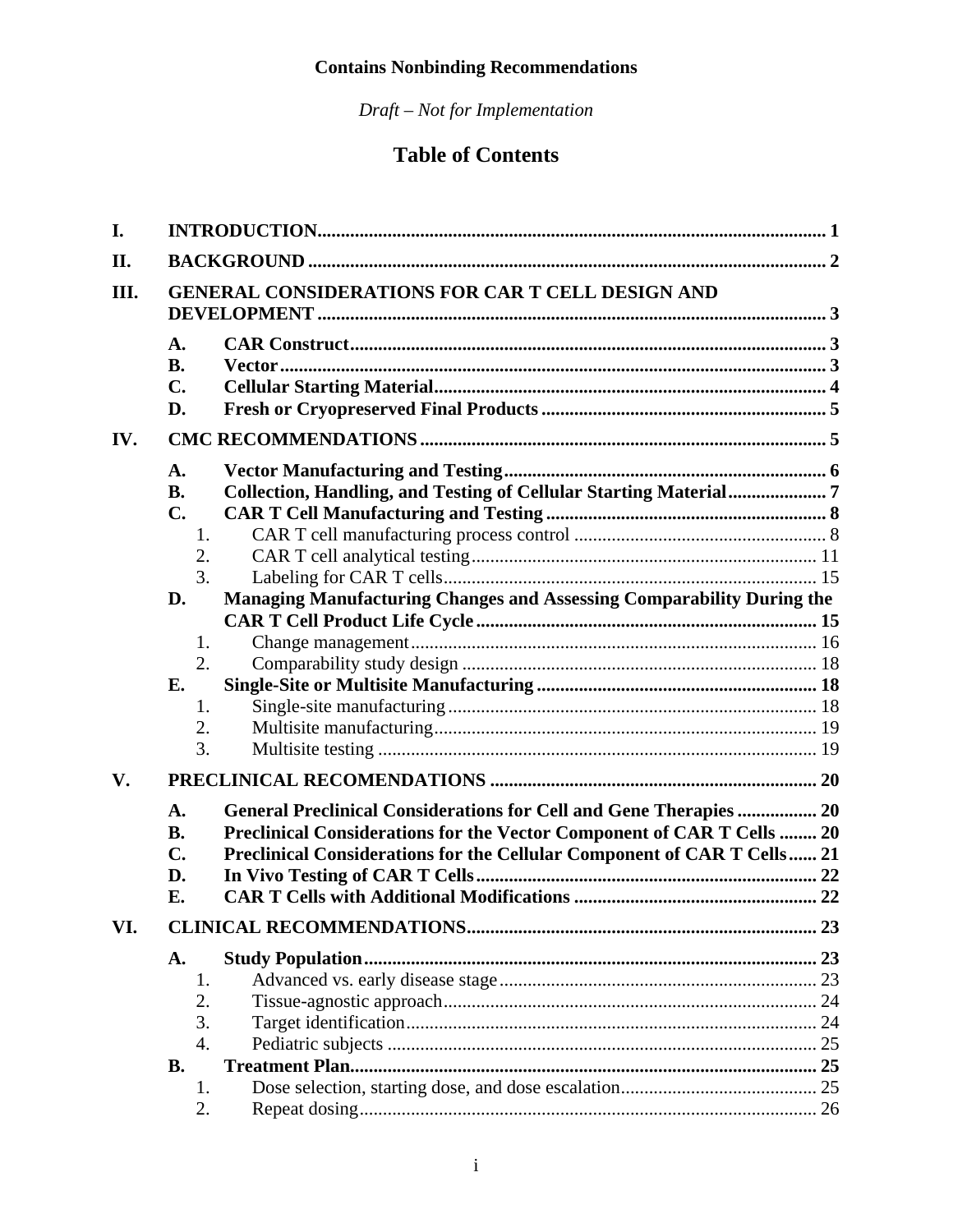|     | 3.               |  |
|-----|------------------|--|
|     | $\overline{4}$ . |  |
|     | 5.               |  |
|     | <b>C.</b>        |  |
|     |                  |  |
|     | 2.               |  |
|     | 3.               |  |
|     | D.               |  |
|     |                  |  |
|     | 2.               |  |
|     | 3.               |  |
|     | Е.               |  |
|     | F.               |  |
| VН. |                  |  |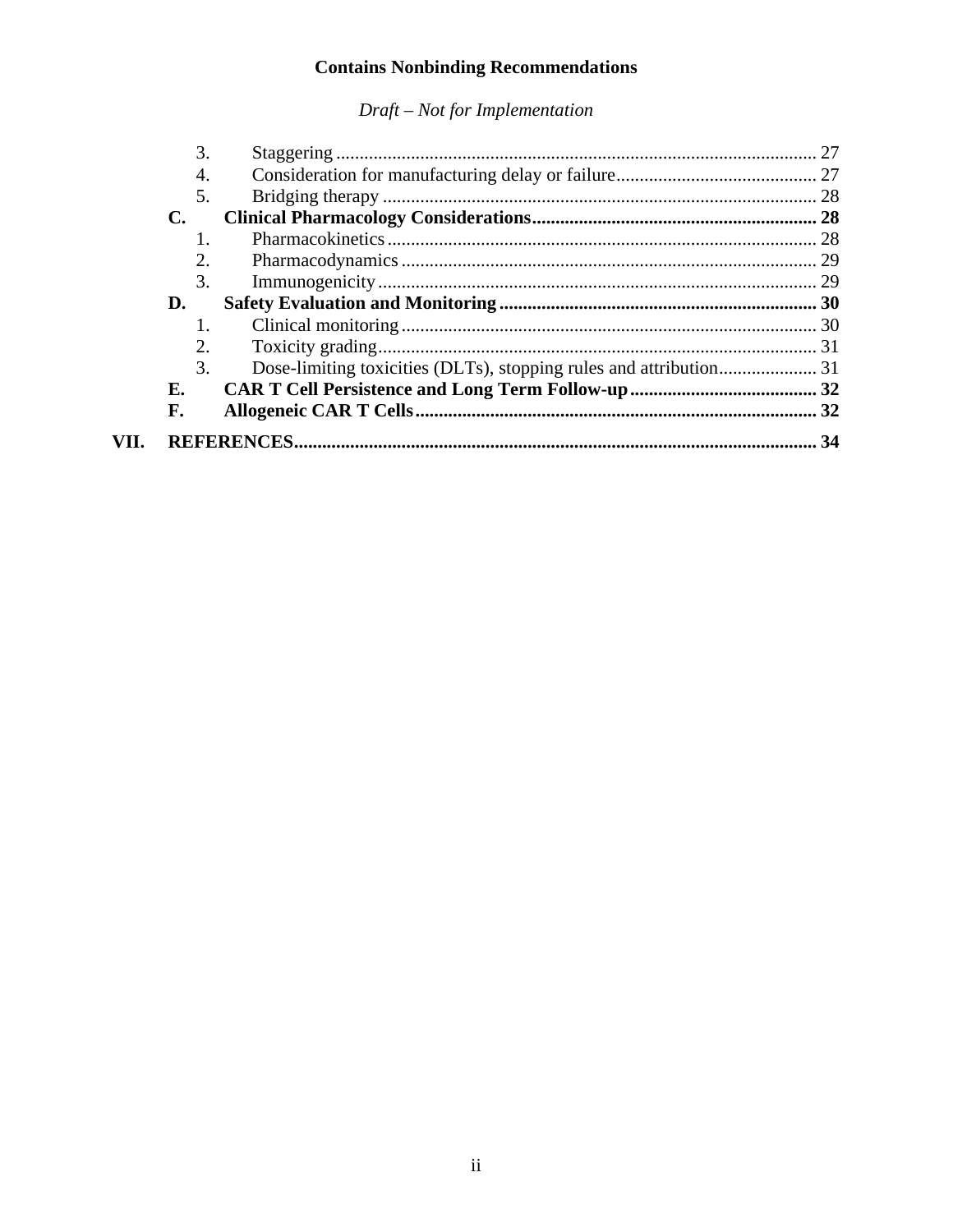*Draft – Not for Implementation*

# **Considerations for the Development of Chimeric Antigen Receptor (CAR) T Cell Products**

## **Draft Guidance for Industry**

 *This draft guidance, when finalized, will represent the current thinking of the Food and Drug Administration (FDA or Agency) on this topic. It does not establish any rights for any person*  8 || and is not binding on FDA or the public. You can use an alternative approach if it satisfies the *requirements of the applicable statutes and regulations. To discuss an alternative approach, contact the FDA staff responsible for this guidance as listed on the title page.* 

 

#### <span id="page-3-0"></span>**I. INTRODUCTION**

5 Chimeric antigen receptor (CAR) T cell products are human gene therapy<sup>1</sup> products in which the T cell specificity is genetically modified to enable recognition of a desired target antigen for therapeutic purposes. This guidance is intended to assist sponsors, including industry and academic sponsors, developing CAR T cell products. In this guidance, we, FDA, provide CAR T cell-specific recommendations regarding chemistry, manufacturing, and control (CMC), pharmacology and toxicology, and clinical study design. Recommendations specific to autologous or allogeneic CAR T cell products are noted in this guidance. This guidance also provides recommendations for analytical comparability studies for CAR T cell products. While this guidance specifically focuses on CAR T cell products, much of the information and recommendations provided will also be applicable to other genetically modified lymphocyte products, such as CAR Natural Killer (NK) cells or T cell receptor (TCR)-modified T cells. These related product types can be highly specialized, and in many cases, considerations beyond those recommended in this guidance would depend on the specific product and manufacturing process. To discuss considerations specific to these related products, we recommend sponsors communicate with the Office of Tissues and Advanced Therapies (OTAT) in the Center for Biologics Evaluation and Research (CBER) before submitting an Investigational New Drug Application (IND) (e.g., by requesting a pre-IND meeting (Ref. 1)).

<span id="page-3-1"></span>

<sup>&</sup>lt;sup>1</sup> Human gene therapy seeks to modify or manipulate the expression of a gene or to alter the biological properties of living cells for therapeutic use. FDA generally considers human gene therapy products to include all products that mediate their effects by transcription or translation of transferred genetic material, or by specifically altering host (human) genetic sequences. Some examples of gene therapy products include nucleic acids, genetically modified microorganisms (e.g., viruses, bacteria, fungi), engineered site-specific nucleases used for human genome editing, and ex vivo genetically modified human cells. Gene therapy products meet the definition of "biological product" in section 351(i) of the Public Health Service (PHS) Act (42 U.S.C. 262(i)) when such products are applicable to the prevention, treatment, or cure of a disease or condition of human beings (see Federal Register Notice: Application of Current Statutory Authorities to Human Somatic Cell Therapy Products and Gene Therapy Products (58 FR 53248, October 14, 1993), [https://www.fda.gov/media/76647/download\)](https://www.fda.gov/media/76647/download).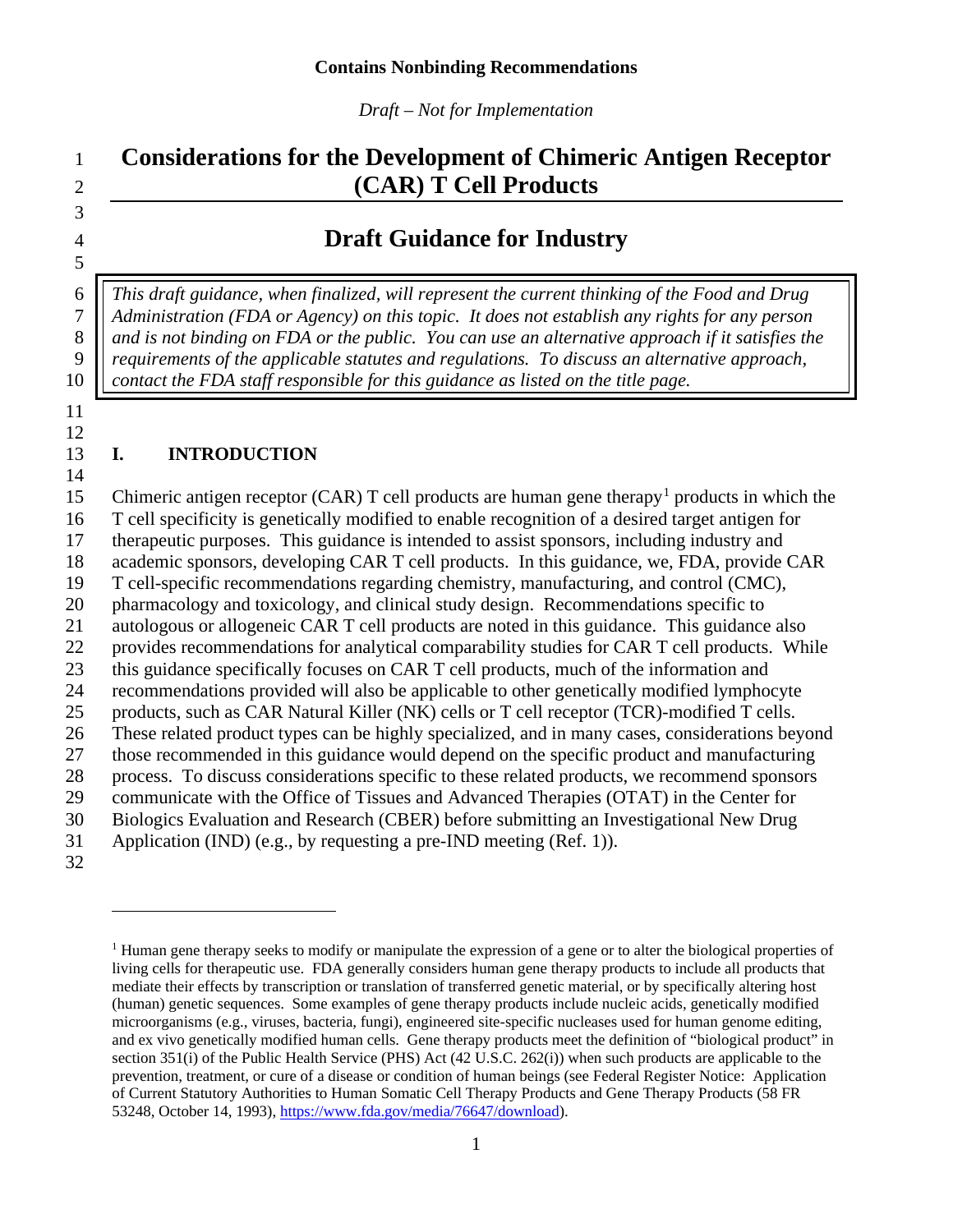*Draft – Not for Implementation*

The contents of this document do not have the force and effect of law and are not meant to bind

the public in any way, unless specifically incorporated into a contract. This document is

intended only to provide clarity to the public regarding existing requirements under the law.

FDA guidance documents, including this guidance, should be viewed only as recommendations,

unless specific regulatory or statutory requirements are cited. The use of the word should in

- FDA guidances means that something is suggested or recommended, but not required.
- 

#### <span id="page-4-0"></span> **II. BACKGROUND**

43 CAR T cells<sup>[2](#page-4-1)</sup> are regulated as a gene therapy (GT) product under FDA's existing framework for biological products. We recognize that the development, manufacture, testing, and clinical

assessment of CAR T cells is challenging. Careful design and appropriate testing of the CAR

46 transgene<sup>[3](#page-4-2)</sup> and delivery vector are critical to product safety, specificity, and function. CAR T

cell manufacturing involves multiple biological materials and complex multi-step procedures,

which are potential sources of variability among product lots. Thus, control of the

manufacturing process and appropriate in-process and lot release testing are crucial to ensure

CAR T cell safety, quality, and lot-to-lot consistency. In addition, changes to the manufacturing

process are common during product development. It is essential to understand the effects of such

changes on product quality. Comprehensive product characterization studies are valuable for

 identifying relevant critical quality attributes (CQAs) that can be assessed during manufacture and at lot release, and in comparability and stability studies (Ref. 2). Critical process parameters

(CPPs) can then be established through process qualification to ensure that manufactured batches

consistently meet CQAs (Ref. 2). FDA's guidance entitled "Chemistry, Manufacturing, and

Control (CMC) Information for Human Gene Therapy Investigational New Drug Applications

(INDs): Guidance for Industry," January 2020 (Ref. 3) (hereinafter referred to as the "GT CMC

Guidance") describes the general considerations for GT product manufacturing and testing.

Preclinical evaluation of CAR T cells is necessary to support a conclusion that it is reasonably

safe to administer the product in a clinical investigation (Title 21of the Code of Federal

Regulations 312.23(a)(8) (21 CFR 312.23(a)(8)). Preclinical testing of CAR T cells can be

challenging due to the inherent biological complexity and variability of this product type and the

limited availability of suitable animal models to test safety and activity. A case-by-case

preclinical testing strategy should be applied using in vivo, in vitro, and in silico testing

strategies, as appropriate, in conjunction with available clinical and preclinical data from related

products to support use of CAR T cells in a proposed clinical trial.

Well-designed early-phase clinical studies are critical to establish: safety of the product, response

- to risk mitigation measures, dose-response relationship, differences in optimal dose based on
- differences in indication, and preliminary evidence of efficacy and feasibility of manufacturing.
- <span id="page-4-2"></span><span id="page-4-1"></span>For autologous CAR T cells, early-phase studies also provide information on how long it will

<sup>&</sup>lt;sup>2</sup> CAR T cell products will be referred to as CAR T cells throughout this guidance.

<sup>&</sup>lt;sup>3</sup> For the purposes of this guidance, transgene means an exogenous gene that is introduced into a host cell. See also (Ref. 10).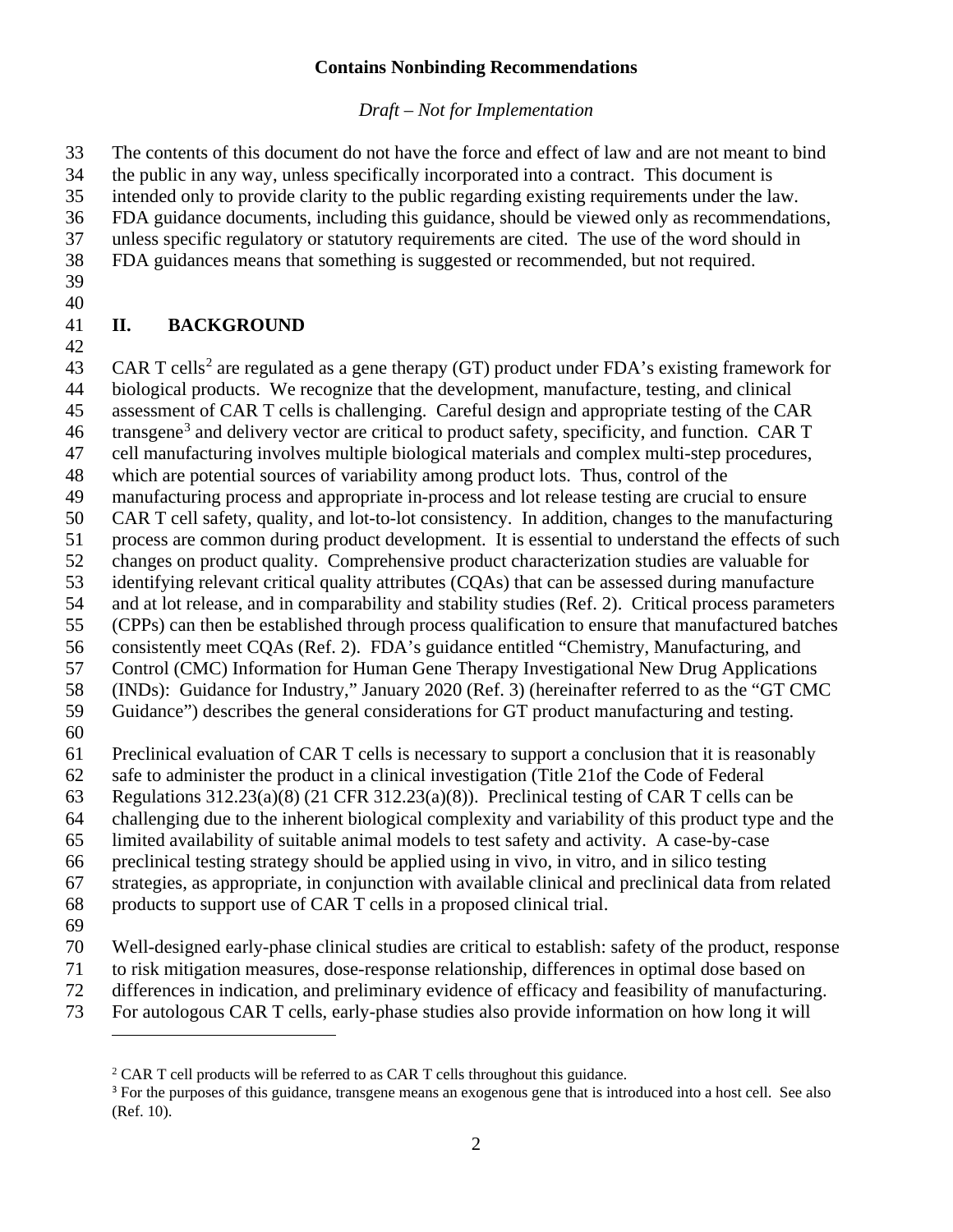*Draft – Not for Implementation*

 take to make the product and whether bridging therapy will or will not be used as an attempt to control the active disease while subjects wait for the CAR T cell treatment. For allogeneic CAR T cells, early-phase studies can also inform with regards to the risks of graft versus host disease (GVHD). Information gained from these early-phase studies support the development of CAR T cells in later-phase clinical studies and may expedite the clinical development of CAR T cells. 

#### <span id="page-5-0"></span> **III. GENERAL CONSIDERATIONS FOR CAR T CELL DESIGN AND DEVELOPMENT**

 CAR T cells are complex products that may incorporate multiple functional elements. The nature of these functional elements, how the functional elements are introduced into the cells (i.e., vector type), the cellular starting material, and the final drug product formulation are all critical to product safety, specificity, and function. Here, we briefly outline key considerations 88 for CAR T cell design and development.

# <span id="page-5-1"></span>**A. CAR Construct**

 CARs generally contain two types of domains: antigen recognition and signaling. Antigen recognition domains allow CAR T cells to bind to one or more target antigen(s). We recommend sponsors assess the ability of each domain to specifically bind to its target antigen, as described in section V.B of this guidance. Many antigen recognition domains are derived from murine monoclonal antibodies that may be immunogenic in 97 humans, leading to rejection of the CAR T cells or other safety risks (e.g., anaphylaxis). If approaches to reduce immunogenicity (e.g., "humanization" by Complementarity-Determining Region grafting) are used, we recommend the IND describe these changes and their impact on target binding and biological activity (Refs. 4, 5, 6).

 Signaling domains initiate T cell activation. We recommend that the functionality of signaling domains be thoroughly demonstrated, as described in section V.B of this guidance. For example, the contribution of transmembrane domain, hinge, and linker regions used to separate different functional regions of the construct should be evaluated, as these may affect CAR T cell specificity and activity (Refs. 7, 8, 9).

<span id="page-5-2"></span>**B. Vector**

 A "vector" is a vehicle consisting of, or derived from, biological material that is designed to deliver genetic material. Examples of vectors include plasmids, viruses, and bacteria 113 that have been modified to transfer genetic material (Ref. 10). For CAR T cells, the vector is a critical component that furnishes a pharmacological activity for the treatment of disease (section IV.B of the GT CMC Guidance (Ref. 3)). Vectors that integrate into cellular DNA (e.g., retroviral-based vectors or transposons) can provide long term transgene expression compared to non-integrating vectors. Long term follow up is recommended for products that include integrating vectors, because integrating vectors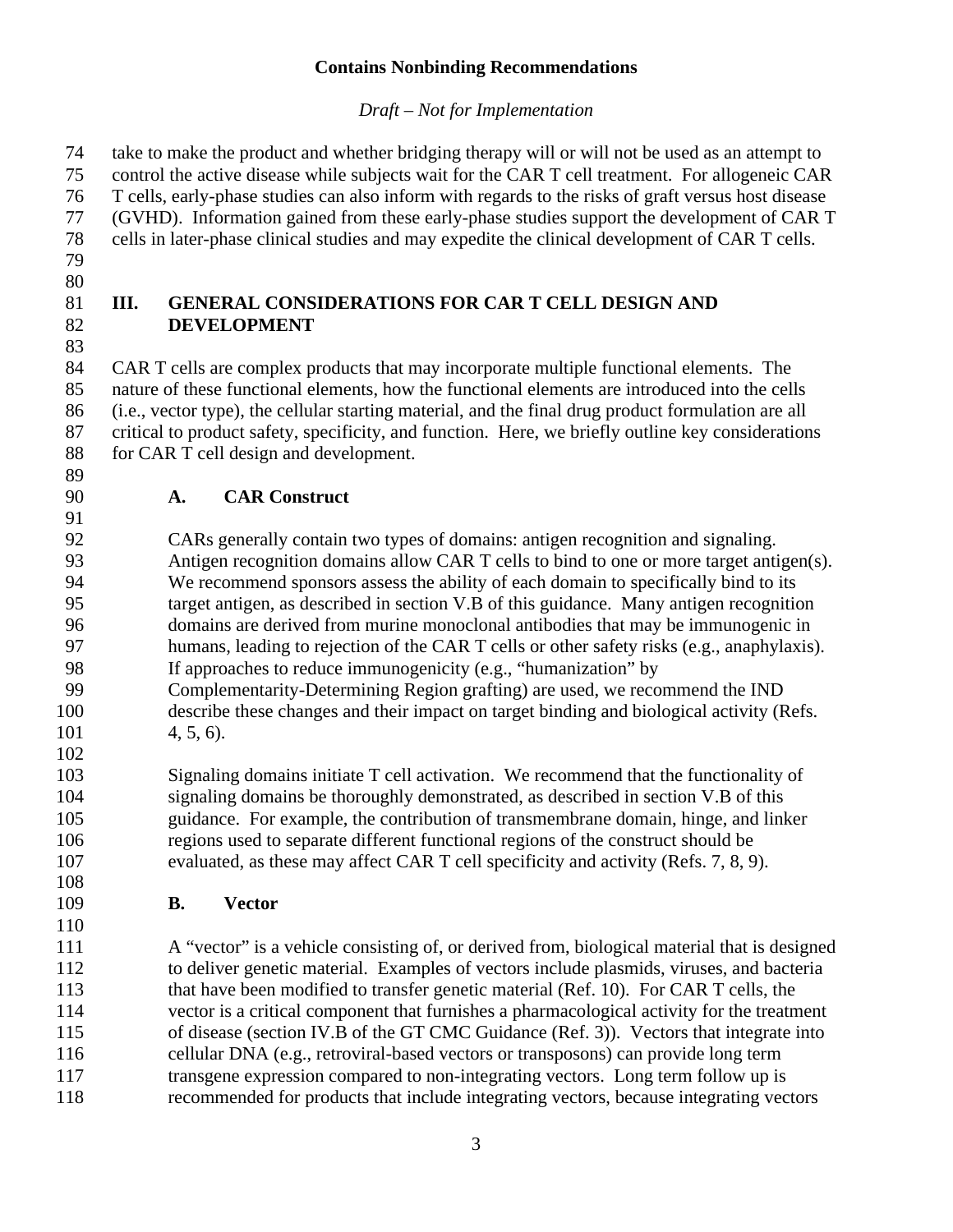*Draft – Not for Implementation*

 may increase the risk of delayed adverse events (Ref. 10). The predicted risk of delayed adverse events is thought to be low for non-integrating vectors and generally long term follow up would not be needed.

 In addition to the CAR, vectors may express additional functional elements. For example, vectors may express additional functional elements that allow for the selection or enrichment of cellular subsets during manufacturing (Ref. 11); that modify T cell persistence and/or activity (Ref. 11); or that allow selective in vivo ablation ("suicide genes") of CAR T cells (Refs. 12, 13, 14).

129 It should be noted that each additional functional element may affect CAR T cell safety and effectiveness. We recommend sponsors provide justification and relevant data to support incorporation of additional elements. The justification should include an assessment of any impact that these additional elements will have on CAR T cell specificity, functionality, immunogenicity, or safety (see section V.E of this guidance). Transgene sequences that are unnecessary for the biological function of a product may be immunogenic in vivo or have other unanticipated effects on product persistence or activity. As a general guiding principle, we recommend that unnecessary transgenes should not be included in the vector.

 

### <span id="page-6-0"></span>**C. Cellular Starting Material**

 The starting material for CAR T cell manufacture is generally obtained by leukapheresis of patients (for autologous products) or healthy donors (for allogeneic products). Safety and regulatory considerations differ for autologous and allogeneic products, as outlined in [4](#page-6-1)4 section IV.B of this guidance.<sup>4</sup>

 Patients who have received CAR T cells previously may be considered for different CAR T cell clinical studies due to lack of response to the previously administered CAR T cells, relapse of the same condition, or treatment for a different malignancy. CAR T cells produced using cellular starting material (e.g., leukapheresis) from patients who have received CAR T cells previously may differ from the same type of CAR T cells produced using cellular starting material from patients who have not. Previously administered CAR T cells in the starting material may have unexpected effects on CAR T cell manufacturing (e.g., expansion or transduction rates), potency, in vivo expansion, safety, and efficacy. Therefore, evaluation of the previously administered CAR T cell levels in the cellular starting material may be appropriate. Additionally, due to the risks associated with increased vector integration frequencies, CAR T cell testing should include evaluation of the vector copy number (VCN) in the final product both for the newly introduced and previously administered CAR T cells, if the previously administered CAR T cells are detectable. If an autologous CAR T cell clinical study will enroll patients who

<span id="page-6-1"></span> See also FDA's draft guidance entitled "Human Gene Therapy Products Incorporating Human Genome Editing: Draft Guidance for Industry," March 2022 (GE Draft Guidance) (Ref. 15). When finalized, this guidance will represent FDA's current thinking on these issues.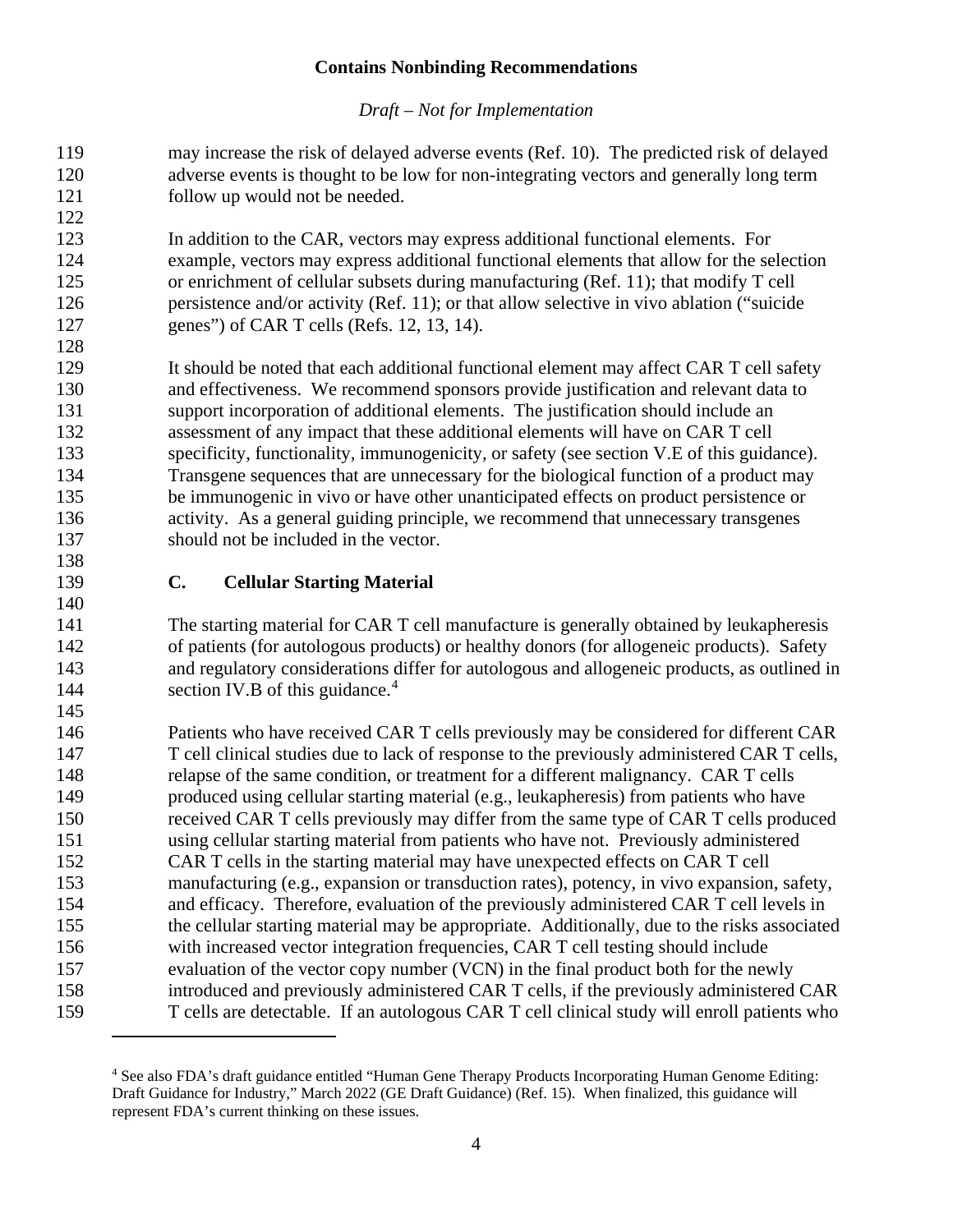#### *Draft – Not for Implementation*

<span id="page-7-0"></span>

| 160 | have received CAR T cells previously and patients who have not, the potential             |
|-----|-------------------------------------------------------------------------------------------|
| 161 | differences in the CAR T cells should be evaluated and considered in the clinical study   |
| 162 | design. Sponsors should also consider whether any given patient would still be eligible   |
| 163 | to receive the adjunctive therapy necessary for the administration of an additional CAR T |
| 164 | cell treatment including another non-myeloablation preparative regimen, such as           |
| 165 | chemotherapy or total body radiation, which may pose life-threatening risk of             |
| 166 | myeloablation to patients who have been previously extensively treated. We recommend      |
| 167 | sponsors discuss these considerations for product characterization, testing, dosing, and  |
| 168 | clinical study design with OTAT prior to the IND submission as part of a pre-IND          |
| 169 | meeting $(Ref. 1)$ .                                                                      |
| 170 |                                                                                           |
| 171 | <b>Fresh or Cryopreserved Final Products</b><br>D.                                        |
| 172 |                                                                                           |
| 173 | CAR T cells may be formulated for fresh infusion or cryopreserved for later               |
| 174 | administration. The choice of formulation depends on the product development strategy     |
| 175 | and practical constraints.                                                                |
| 176 |                                                                                           |
| 177 | Fresh CAR T cells have a limited shelf life before product quality degrades. We           |
| 178 | recommend that the maximum time between formulation and infusion be defined and           |
| 179 | supported by stability studies. Additionally, the timeframe in which release tests can be |
| 180 | performed is limited. Therefore, it is crucial to develop and implement well-designed     |
| 181 | logistics, which may include: timing for sampling and testing for lot release; reporting  |
| 182 | Quality Control (QC) testing results and Quality Assurance (QA) review for lot release;   |
| 183 | scheduling product shipping; and receiving and handling of the fresh product at the       |
| 184 | clinical site.                                                                            |
| 185 |                                                                                           |
| 186 | On the other hand, cryopreservation allows sufficient time for full release testing and   |
| 187 | flexibility in scheduling patients for infusion. We generally recommend cryopreservation  |
| 188 | when CAR T cells are manufactured at a central location and shipped to clinical sites for |
| 189 | administration. For cryopreserved CAR T cells, the risks associated with infusion of the  |
| 190 | cryoprotectant should be assessed, and controlled thawing of the product at the clinical  |
| 191 | site may be critical to maintain product quality. Regardless of the formulation, there    |

- shipping to the clinical site. These procedures should be described in the IND, in place before initiating clinical studies, and validated prior to licensure.
- 

#### <span id="page-7-1"></span> **IV. CMC RECOMMENDATIONS**

 We recommend sponsors organize information in the Common Technical Document (CTD) format with the vector CMC information described in a complete Drug Substance (DS) section and the CAR T cell information organized into a separate DS section and a separate Drug

should be appropriate procedures to ensure adequate control of the CAR T cells during

Product (DP) section, as discussed in section IV.B of the GT CMC Guidance (Ref. 3). When

- CAR T cells are manufactured using a continuous process where there is no clear division
- between the DS and DP, we recommend that you provide an explanation to support your DS/DP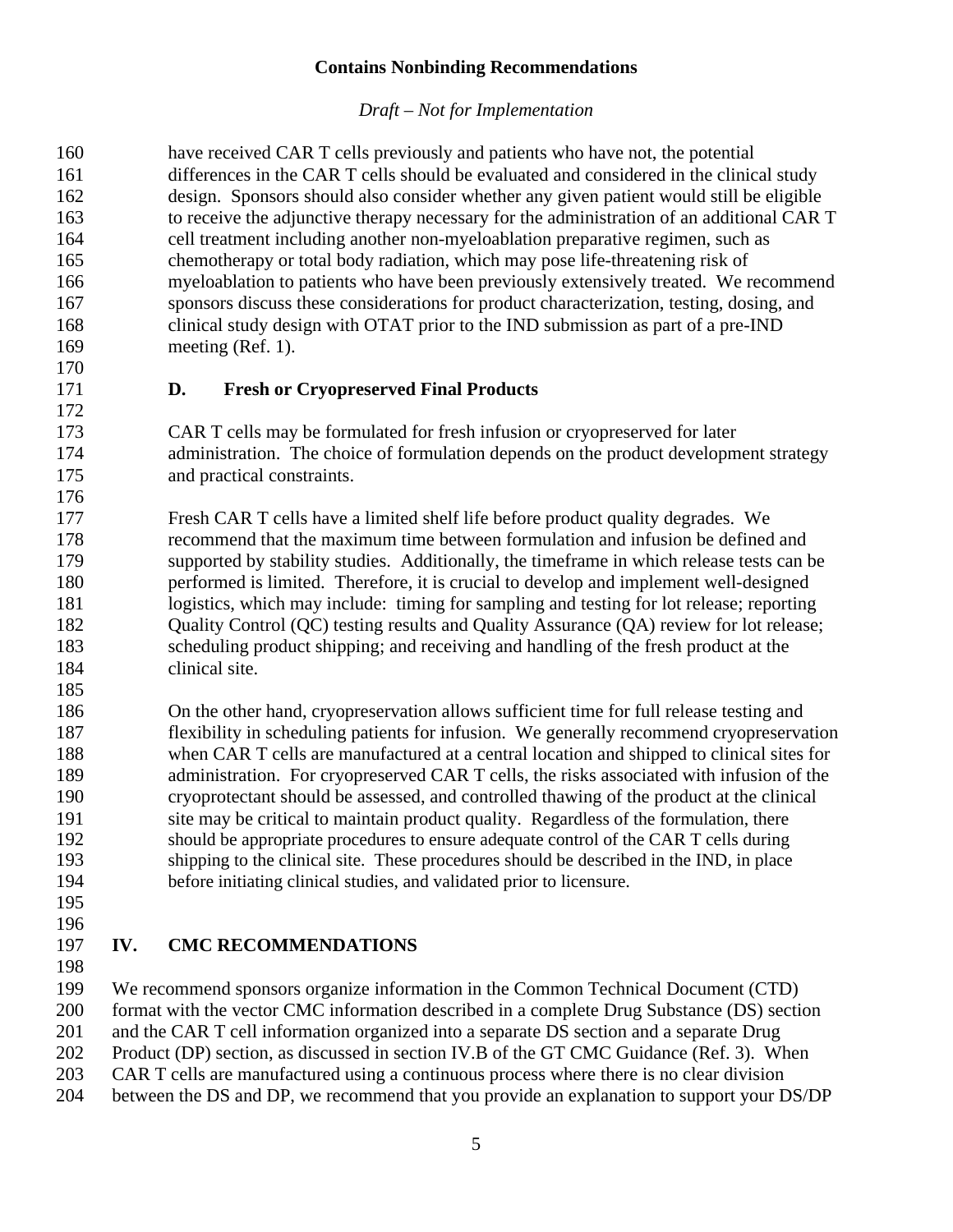*Draft – Not for Implementation*

 distinction in the summary information in Module 2 of the CTD submission. The CTD DS sections should follow the format and numbering scheme recommended in Module 3 of FDA's Guidance for Industry: "M4Q: The CTD – Quality," August 2001 (Ref. 16), and the sections should be distinguished from one another by including the DS name and manufacturer in the heading (e.g., Section 3.2.S.1 General Information [name, manufacturer]).

The emphasis for CMC in all phases of development is product safety and manufacturing

212 control. We recommend that CAR T cells be developed following a life cycle approach where<br>213 information may be gathered over the course of product development and submitted in a stage-

information may be gathered over the course of product development and submitted in a stage-

 appropriate manner. The amount of CMC information to be submitted in your IND depends on the phase and the scope of the clinical investigation proposed (21 CFR 312.23(a)(7)). Therefore,

you may not need to complete all CTD sections in your original IND submission. Similarly,

CAR T cells and vectors are to be manufactured under Good Manufacturing Practice (GMP)

conditions that are appropriate for the stage of development (section 501(a) (2) (B) of the Federal

Food, Drug, and Cosmetic Act (FD&C Act) (21 U.S.C. 351(a)(2)(B)) (see also Ref. 17).

Additional CMC information may be needed to align product development with the clinical

development, especially when the latter is rapidly progressing under an expedited development

 program. 

For CAR T cells in the early stages of clinical development, very few specifications are

finalized, and some tests may still be under development (section V.A.4.a of the GT CMC

Guidance (Ref. 3)). Cellular characterization data collected during early studies can inform

release criteria used in later development to ensure product and process consistency. Thus,

characterization studies are crucial to support product development and comparability

 assessments. For studies in which a primary objective is to gather meaningful data about product efficacy, we recommend that acceptance criteria be refined to ensure batches are well-defined

- and consistently manufactured.
- 

# 

# <span id="page-8-0"></span>**A. Vector Manufacturing and Testing**

 The GT CMC Guidance (Ref. 3) provides recommendations for manufacturing and testing of the vector. The vector should be well-characterized prior to initiation of clinical studies. For licensure, the vector must be manufactured according to CGMP 238 standards (21 CFR Parts 210 and 211) and analytical assays must be validated (21 CFR 211.165(e), Ref. 18). During CAR T cell Biologics License Application (BLA) review, vector manufacturing facilities are subject to inspection.

 Vector quality directly contributes to the quality and consistency of the CAR T cells. We recommend that sponsors describe the vector structure, characterization and testing of the Master and Working Cell Banks, characterization of reference materials, vector manufacture and testing, and vector stability. Vector lot release testing should include measures of safety, identity, purity, and potency. A potency assay that assesses the biological activity of the transgene may be developed in coordination with the CAR T cell potency assay. Transgene expression alone as a measure of potency may be sufficient to support early-phase IND studies; however, additional measures of biological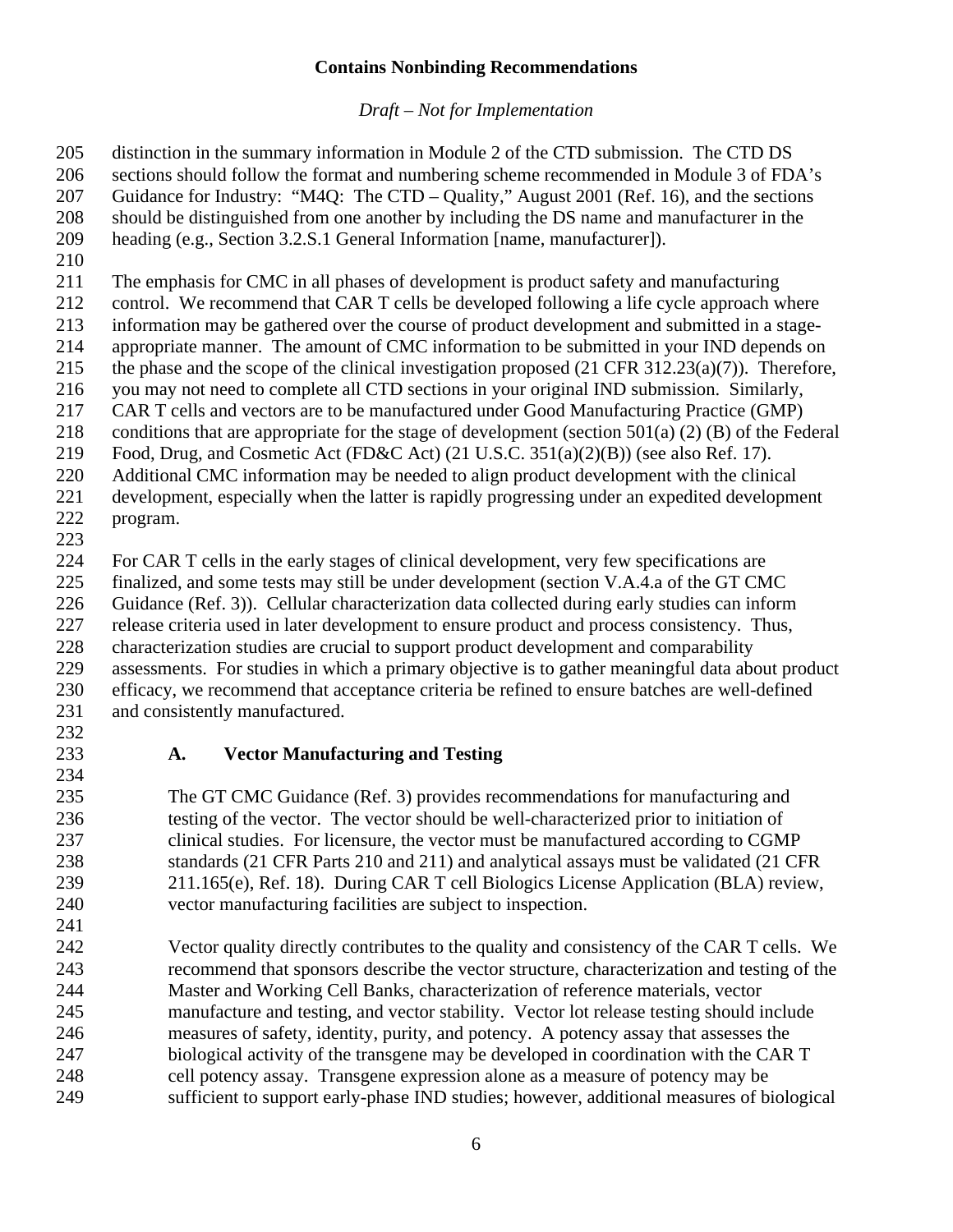<span id="page-9-0"></span>

| 250 | potency will likely be requested for clinical study(s) intended to provide primary             |
|-----|------------------------------------------------------------------------------------------------|
| 251 | evidence of effectiveness to support a marketing application. Additionally, we                 |
| 252 | recommend vector lot release testing include assays to determine the vector concentration      |
| 253 | that can be used to normalize the amount of vector used for transduction during CAR T          |
| 254 | cell manufacturing. For example, we recommend testing viral vectors for transducing            |
| 255 | units per milliliter (mL) in a suitable cell line or healthy donor cells. Subsequently, T cell |
| 256 | transduction can then be optimized to determine the amount of vector that is added per         |
| 257 | cell to achieve the target percentage of CAR-positive cells in the CAR T cell DP.              |
| 258 |                                                                                                |
| 259 | Vector safety testing should include microbiological testing such as sterility,                |
| 260 | mycoplasma, endotoxin, and adventitious agent testing to ensure that the CAR T cell DP         |
| 261 | is not compromised. Additional testing may be recommended depending on the type of             |
| 262 | transgene vector being used. For example, there are additional safety concerns related to      |
|     |                                                                                                |
| 263 | the use of retroviral-based vectors and additional testing expectations (section V.A.4.b.ii)   |
| 264 | of the GT CMC Guidance (Ref. 3) and (Ref. 19)). The recommendations for long term              |
| 265 | follow-up of patients generally depends on the safety concerns associated with the vector      |
| 266 | and the propensity for the vector to integrate (Ref. 10).                                      |
| 267 |                                                                                                |
| 268 | <b>Collection, Handling, and Testing of Cellular Starting Material</b><br><b>B.</b>            |
| 269 |                                                                                                |
| 270 | The nature of the cells used as starting material may be critical for CAR T cell quality       |
| 271 | and function. Due to patient or donor variability, the cellular starting material can          |
| 272 | represent a major source of lot-to-lot variability. Here, we describe considerations for       |
| 273 | cellular starting material, using starting material obtained from leukapheresis (referred to   |
| 274 | as "leukapheresis starting material") as an example. The recommendations in this section       |
| 275 | may be applicable to other types of cellular starting material as well.                        |
| 276 |                                                                                                |
| 277 | We recommend that procedures used for handling the leukapheresis starting material             |
| 278 | from collection to the start of the manufacturing process are described as discussed in        |
| 279 | section V.A.2.c.ii of the GT CMC Guidance (Ref. 3). This description should include            |
| 280 | any wash steps or cryopreservation procedures. We recommend these procedures be in             |
| 281 | place at all leukapheresis collection sites to ensure quality of the process, including        |
| 282 | handling of the cells and shipment to the manufacturing site. You should have appropriate      |
| 283 | procedures in place to ensure adequate control of the leukapheresis starting material during   |
| 284 | shipping to the manufacturing facility (e.g., temperature control), and information regarding  |
| 285 | shipping containers and temperature monitoring should be provided. Validation of the           |
| 286 | shipping process and any hold or cryopreservation steps, including assessment of               |
| 287 | leukapheresis starting material stability under the intended conditions, should be included    |
| 288 | for licensure.                                                                                 |
| 289 |                                                                                                |
| 290 | The probability of manufacturing success may be increased by establishing acceptance           |
| 291 | criteria for the leukapheresis starting material used in CAR T cell manufacturing. For         |
| 292 | example, you may specify a minimum cell number, viability, and percent CD3+ cells.             |
| 293 | We recommend that you test the leukapheresis starting material for microbial                   |
| 294 | contamination (e.g., sterility or bioburden) prior to initiating CAR T cell manufacturing      |
|     |                                                                                                |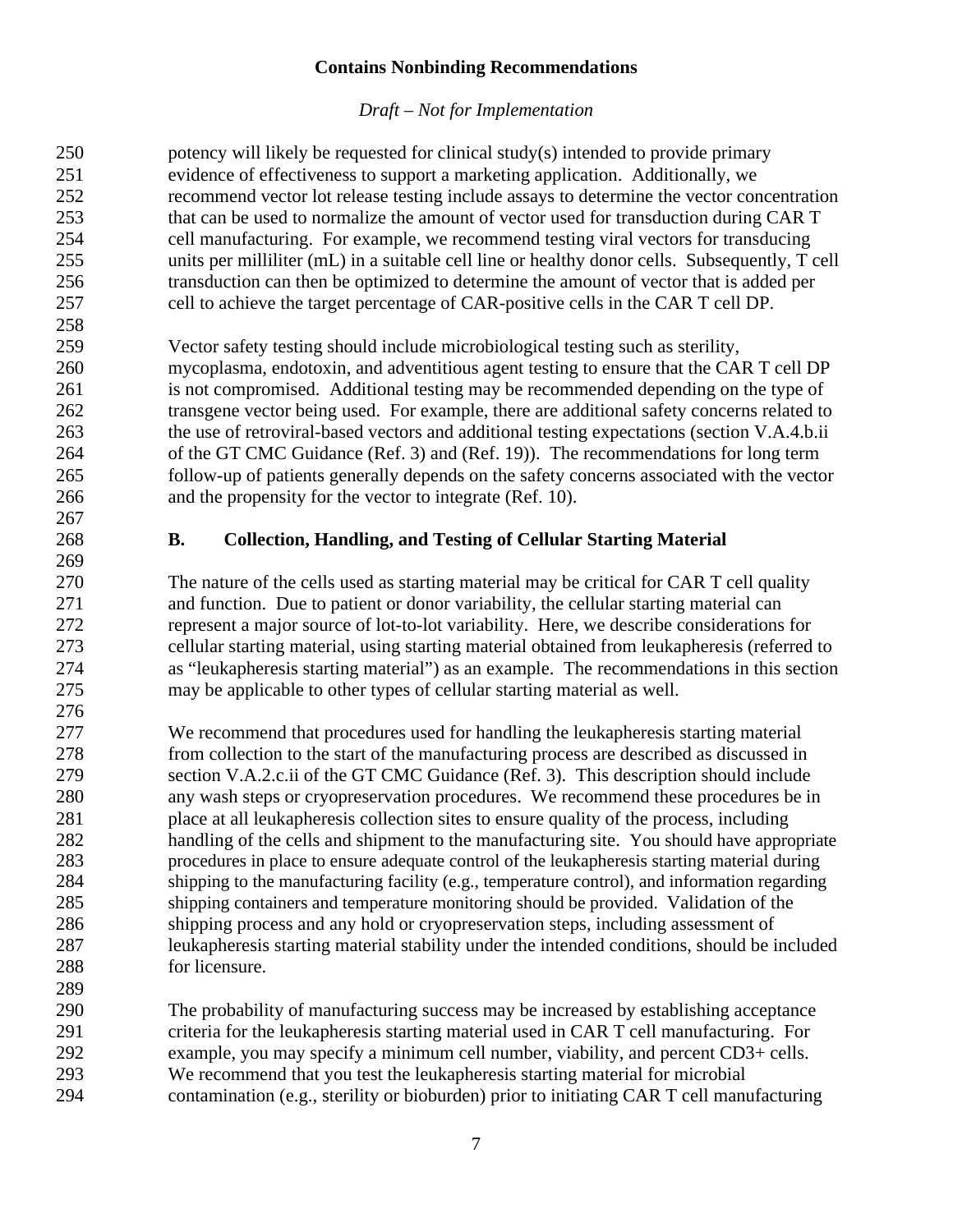<span id="page-10-1"></span><span id="page-10-0"></span>

| 295 | or that you retain a sample for post hoc testing in the event of a DP sterility test failure. |
|-----|-----------------------------------------------------------------------------------------------|
| 296 | Additional characterization of the leukapheresis starting material (e.g., for percent and     |
| 297 | absolute number of CD4+ and CD8+ T cells, NK cells, monocytes, B cells) may inform            |
| 298 | the CAR T cell manufacturing process as these characteristics may influence T cell            |
| 299 | selection and expansion and final CAR T cell quality (Refs. 20, 21, 22).                      |
| 300 |                                                                                               |
| 301 | Autologous leukapheresis starting material does not require donor eligibility                 |
| 302 | determination (Ref. 23), screening or testing $(21 \text{ CFR } 1271.90(a)(1))$ . Allogeneic  |
| 303 | leukapheresis starting material, on the other hand, does require donor eligibility            |
| 304 | determination and screening and testing for relevant communicable disease agents under        |
| 305 | 21 CFR Part 1271, Subpart C. Testing recommendations for cell banks originating from          |
| 306 | allogeneic cells or tissues are discussed in section V.A.2.c.ii.b of the GT CMC Guidance      |
| 307 | (Ref. 3).                                                                                     |
| 308 | To maintain the Chain of Identity (COI), labeling and tracking of material, from              |
| 309 | collection all the way through CAR T cell administration, must be documented (21 CFR          |
| 310 | Part 1271 Subpart D). Additionally, we recommend labeling include at least two unique         |
| 311 | identifiers with label checks built into the batch record prior to each processing step. The  |
| 312 | COI should also be maintained at the clinical site with two independent patient and label     |
| 313 | checks at bedside. Please refer to section IV.C.3 of this guidance for considerations         |
| 314 | regarding labeling for the CAR T cell DP.                                                     |
| 315 | $\mathbf{C}$ .<br><b>CAR T Cell Manufacturing and Testing</b>                                 |
| 316 |                                                                                               |
|     |                                                                                               |
| 317 | CAR T cell manufacturing is a complex process that should be tailored to achieve the          |
| 318 | target product profile (Refs. 24, 25). Recommendations for the manufacture of ex vivo         |
| 319 | modified cells, which would include CAR T cells, are noted in the GT CMC Guidance             |
| 320 | (Ref. 3). We suggest sponsors consider the recommendations in the GT CMC Guidance             |
| 321 | (Ref. 3), as applicable, for: early product characterization (section IV.A); characterization |
| 322 | of impurities (sections V.A.3.b.i and ii); manufacturing process development (sections        |
| 323 | V.A.2.f and V.B.2.c); and facility considerations (section V.C.1). This guidance provides     |
| 324 | specific recommendations and additional details for CAR T cell manufacturing and              |
| 325 | testing.                                                                                      |
| 326 |                                                                                               |
| 327 | 1.<br>CAR T cell manufacturing process control                                                |
| 328 |                                                                                               |
| 329 | Coupled with donor-to-donor variability inherent to the cellular starting material,           |
| 330 | multi-step manufacturing processes can be a source of variability. To minimize                |
| 331 | variability and promote consistency between CAR T cell lots, we recommend the                 |
| 332 | manufacturing process be well-controlled. This can be achieved via the use of                 |
| 333 | quality materials, in-process control of CPPs, in-process testing, and testing of             |
| 334 | intermediates and the final product for CQAs (Ref. 26).                                       |
| 335 |                                                                                               |
| 336 | CAR T cell manufacturing often requires specialized ancillary materials,                      |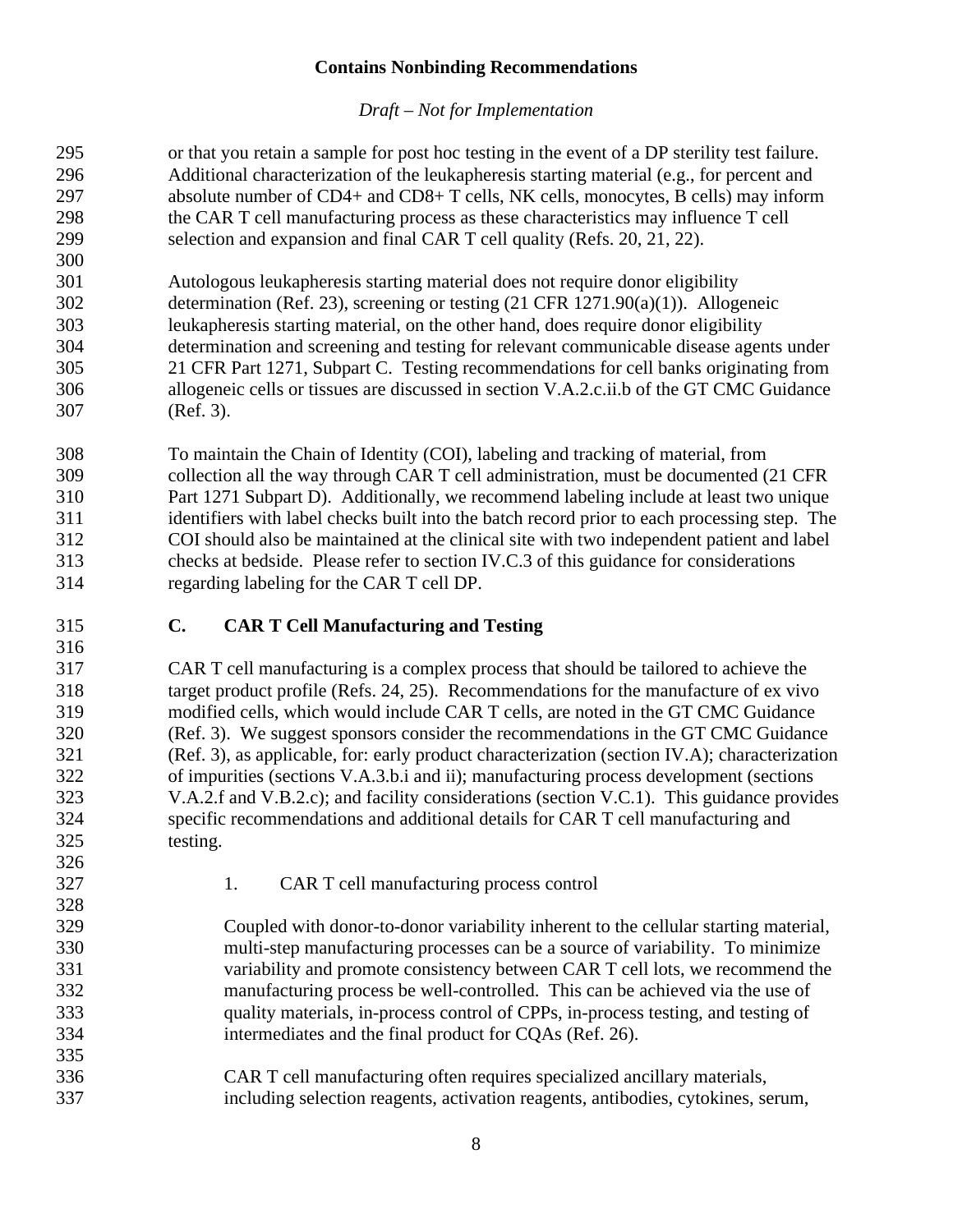| 338 | and growth factors. The safety and quality of such materials can vary widely          |
|-----|---------------------------------------------------------------------------------------|
| 339 | depending on factors such as source or vendors. For example, we recommend             |
| 340 | that human or animal-derived components are not sourced from geographical             |
| 341 | areas of concern for potential viral and/or transmissible spongiform                  |
| 342 | encephalopathy (TSE) agent contamination and that components be tested                |
| 343 | appropriately for adventitious agents. Lot-to-lot variability and stability of        |
| 344 | reagents can also be problematic. We recommend sponsors qualify ancillary             |
| 345 | materials for quality, safety, and potency through vendor qualification programs      |
| 346 | and incoming material qualification programs, including quarantine, Certificate of    |
| 347 | Analysis (COA) and Certificate of Origin (COO) assessment, visual inspection,         |
| 348 | and testing, as appropriate.                                                          |
| 349 | To assure product safety, CAR T cells should be free of viable contaminating          |
| 350 | microorganisms; however, the final DP cannot be terminally sterilized as cells        |
| 351 | need to be fully viable and functional. Therefore, manufacturing should be            |
| 352 | conducted by using validated aseptic processing under current good                    |
| 353 | manufacturing practice (CGMP) conditions (Ref. 27). Product safety is further         |
| 354 | supported by the use of sterility testing (21 CFR 610.12) per United States           |
| 355 | Pharmacopeia (USP) Chapter 71 or an appropriately qualified and validated test        |
| 356 | method.                                                                               |
| 357 |                                                                                       |
| 358 | The IND should contain information demonstrating the ability to produce CAR T         |
| 359 | cells according to the proposed manufacturing process through the production of       |
| 360 | developmental or engineering batches. To support process development, sponsors        |
| 361 | may cross reference information from highly-related CAR T cell manufacturing          |
| 362 | (e.g., same manufacturing process but with a different CAR construct) at the same     |
| 363 | facility. Generally, starting material from a healthy donor is appropriate for        |
| 364 | manufacturing process developmental batches. However, patient-derived starting        |
| 365 | material may have intrinsic properties that affect CAR T cell manufacturing           |
| 366 | because of disease state, prior treatment, or other inherent patient characteristics. |
| 367 | Therefore, in some cases, when using patient-derived starting material, additional    |
| 368 | manufacturing process development may be recommended for autologous CAR T             |
| 369 | cells.                                                                                |
| 370 |                                                                                       |
| 371 | We do not require use of approved or cleared medical devices as equipment in          |
| 372 | CAR T cell manufacturing after collection of the cellular starting material. The      |
| 373 | suitability of manufacturing equipment (such as centrifugation/washing, selection,    |
| 374 | or incubation equipment, including automated equipment) should be qualified by        |
| 375 | assessing the CQAs of the product under the chosen mode of operation and              |
| 376 | specific equipment settings. This qualification is the responsibility of the IND      |
| 377 | sponsor, not the medical device or equipment manufacturer. Manufacturing              |
| 378 | equipment operating parameters should be validated to support the BLA.                |
| 379 |                                                                                       |
|     |                                                                                       |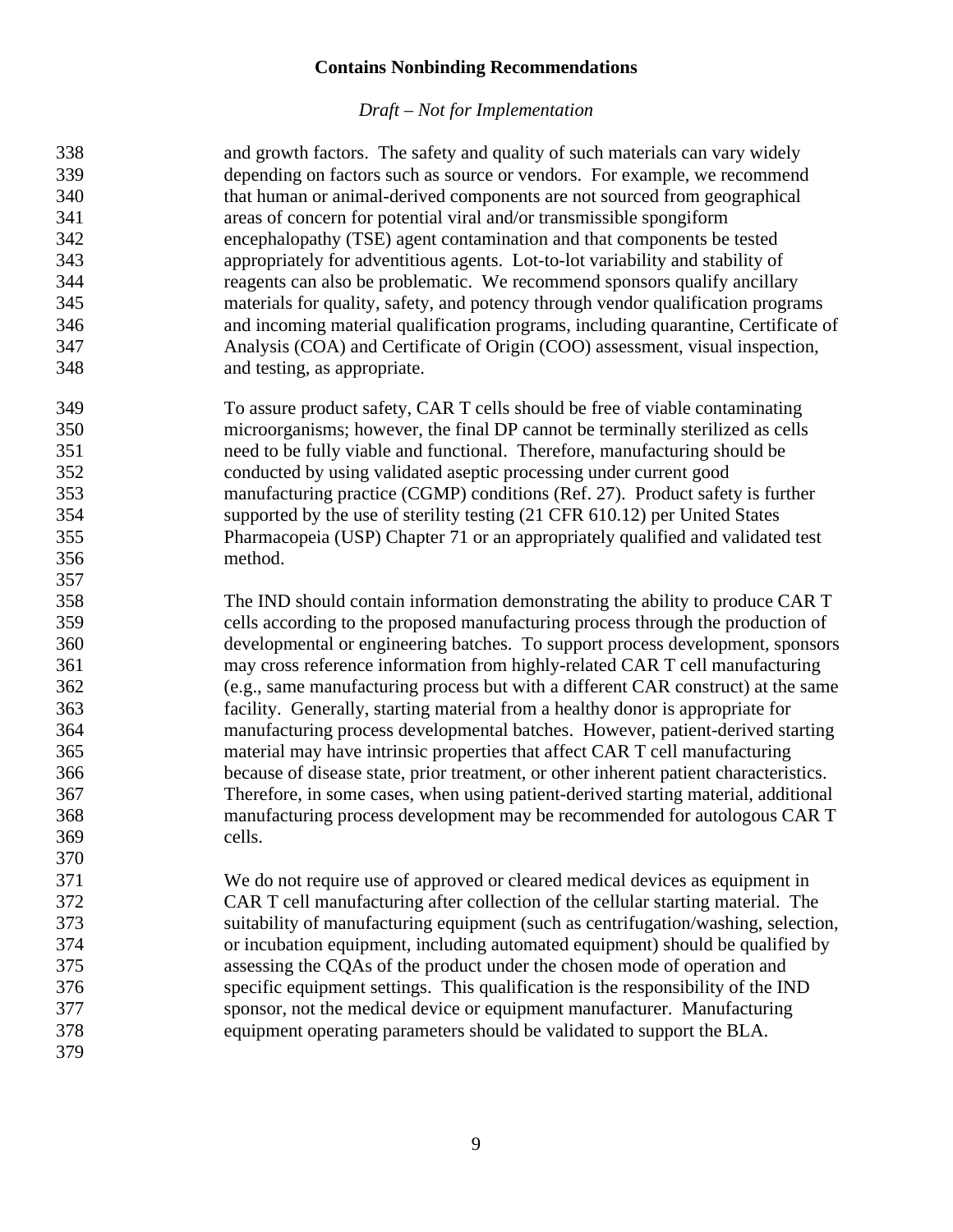| 380 | If information describing ancillary materials <sup>5</sup> , the vector, manufacturing |
|-----|----------------------------------------------------------------------------------------|
| 381 | equipment, manufacturing process, or a manufacturing facility has already been         |
| 382 | submitted to the FDA (e.g., in another IND, investigational device exemption           |
| 383 | (IDE), or Master File (MF)), a letter from the file holder authorizing FDA to          |
| 384 | cross-reference the previous submission for CMC or other information may be            |
| 385 | submitted to support an IND. Sponsors should specify what information is cross-        |
| 386 | referenced and where the information is contained in the cross-referenced file.        |
| 387 | Any DS, DS intermediate, and DP information should be included in the BLA and          |
| 388 | should not be incorporated by reference to a MF.                                       |
| 389 |                                                                                        |
| 390 | Throughout development, CPPs should be identified and used to establish                |
| 391 | in-process controls. Examples include:                                                 |
| 392 |                                                                                        |
| 393 | Using a fixed bead: cell ratio at the activation stage.<br>$\bullet$                   |
| 394 | Using a constant amount of vector per cell (e.g., a fixed multiplicity of              |
| 395 | infection for viral vectors) and a fixed duration at the gene transfer                 |
| 396 | step.                                                                                  |
| 397 | Using fixed electroporation settings.<br>$\bullet$                                     |
| 398 | Monitoring cell expansion in culture and maintaining an optimal cell                   |
| 399 | density by addition of media.                                                          |
| 400 |                                                                                        |
| 401 | Appropriate in-process testing at relevant time points is vital to achieve and         |
| 402 | maintain control of the manufacturing process. In-process testing regimens for         |
| 403 | CAR T cells typically assess multiple parameters (e.g., viability, cell number, cell   |
| 404 | phenotype, CAR expression). Results from in-process tests can be used to guide         |
| 405 | manufacturing decisions at critical steps, such as when to change culture media or     |
| 406 | to determine when the CAR T cells are ready to harvest.                                |
| 407 |                                                                                        |
| 408 | We recommend stability studies for CAR T cells be conducted to support hold            |
| 409 | and storage times as described in sections V.A.7 and V.B.8 of the GT CMC               |
| 410 | guidance (Ref. 3). Please note that if you plan to administer fresh CAR T cells,       |
| 411 | we recommend providing stability information for the intended hold time between        |
| 412 | final formulation and administration. Products manufactured from healthy donor         |
| 413 | material may not accurately represent the stability profile for autologous CAR T       |
| 414 | cells; therefore, we recommend that products manufactured from patient material        |
| 415 | be included in stability studies.                                                      |
| 416 |                                                                                        |
| 417 |                                                                                        |

<span id="page-12-1"></span><span id="page-12-0"></span><sup>&</sup>lt;sup>5</sup> For the purposes of this guidance, ancillary materials are those materials used for manufacturing (e.g., cell growth, differentiation, selection, purification, or other critical manufacturing steps) that are not intended to be part of the final product. See also section V.A.2.c.i of the GT CMC guidance (Ref. 3).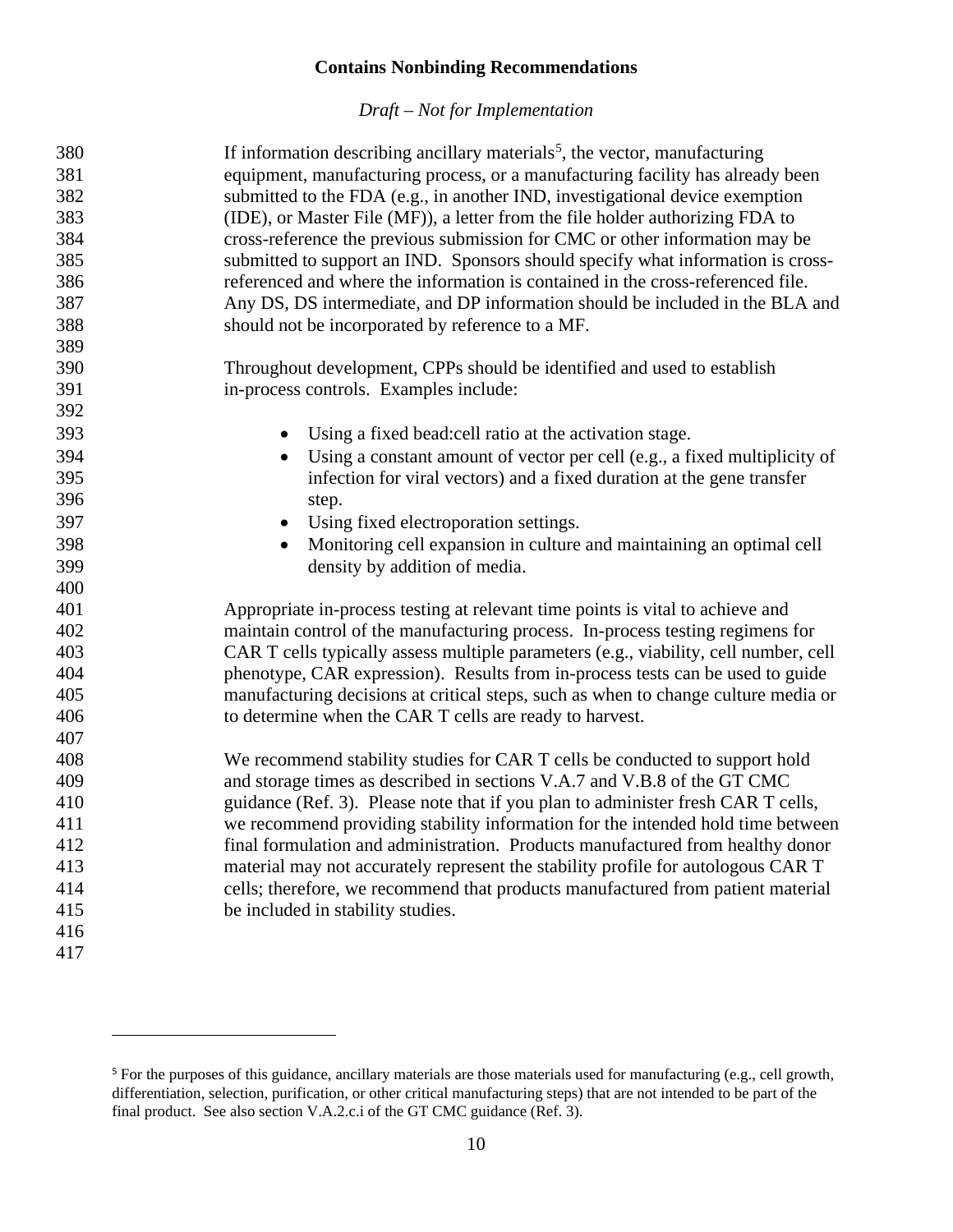| 418 | CAR T cell analytical testing<br>2.                                                          |
|-----|----------------------------------------------------------------------------------------------|
| 419 |                                                                                              |
| 420 | Analytical testing of CAR T cells is necessary to assure product safety, identity,           |
| 421 | quality, purity, and strength (including potency) of the investigational product (21         |
| 422 | CFR 312.23(a)(7)(i)). Sections V.A.4 and V.B.5 of the GT CMC Guidance (Ref.                  |
| 423 | 3) provide general recommendations on analytical testing of the DS and DP.                   |
| 424 | Section V.A.4.b.i of the GT CMC Guidance (Ref. 3) includes recommendations                   |
| 425 | for alternative methods to compendial assays. Section V.B.5.b.i of the GT CMC                |
| 426 | Guidance (Ref. 3) includes recommendations for cellular products that are                    |
| 427 | administered fresh, or with limited hold time between final formulation and                  |
| 428 | patient administration.                                                                      |
| 429 |                                                                                              |
| 430 | Analytical testing for CAR T cells often requires complex assays and                         |
| 431 | development of product-specific biological assays. Thus, we recommend that                   |
| 432 | sponsors begin assay development in early stages of CAR T cell development and               |
| 433 | use a variety of assays to characterize their product. Validation of analytical              |
| 434 | procedures is usually not required for IND submissions for Phase 1 studies;                  |
| 435 | however, we recommend providing information that demonstrates appropriate                    |
| 436 | control of the test methods. In general, scientifically sound principles for assay           |
| 437 | performance should be applied (i.e., tests should be specific, sensitive, and                |
| 438 | reproducible and include appropriate controls or standards). We recommend                    |
| 439 | compendial methods be used when appropriate, and safety-related tests should be              |
| 440 | qualified prior to initiation of clinical studies. Each assay should be qualified            |
| 441 | prior to initiating studies intended to provide primary evidence of effectiveness to         |
| 442 | support a marketing application, and assays must be validated to support a BLA. <sup>6</sup> |
| 443 | $(21$ CFR $211.165(e)$ ).                                                                    |
| 444 |                                                                                              |
| 445 | When changing an assay, a risk assessment should be performed to determine                   |
| 446 | how the assay change impacts evaluation of the CAR T cells. If there are major               |
| 447 | changes to assay methodology, we recommend the assay be requalified to ensure                |
| 448 | that assay performance characteristics remain acceptable. If an assay is replaced            |
| 449 | with a new assay that measures the same attribute in the same way (e.g., change to           |
| 450 | another ELISA kit vendor), the assay should be qualified, and a study may be                 |
| 451 | requested to demonstrate that the new assay yields results that are equivalent to            |
| 452 | the old assay. We recommend that these studies include analysis of the old and               |
| 453 | new assays using the same test samples. If an assay is replaced with a new assay             |
| 454 | that measures an attribute in a fundamentally different way (e.g., potency assay             |
| 455 | changed from cell killing assay to cytokine release assay), the new assay should             |
|     |                                                                                              |

<span id="page-13-0"></span> Each BLA must include a full description of the manufacturing process, including analytical procedures that demonstrate the manufactured product meets prescribed standards of identity, quality, safety, purity, and potency (21 CFR 601.2(a) and 601.2(c)). Data must be available to establish that the analytical procedures used in testing meet proper standards of accuracy, sensitivity, specificity, and reproducibility and are suitable for their intended purpose (21 CFR 211.165(e) and 211.194(a)(2)).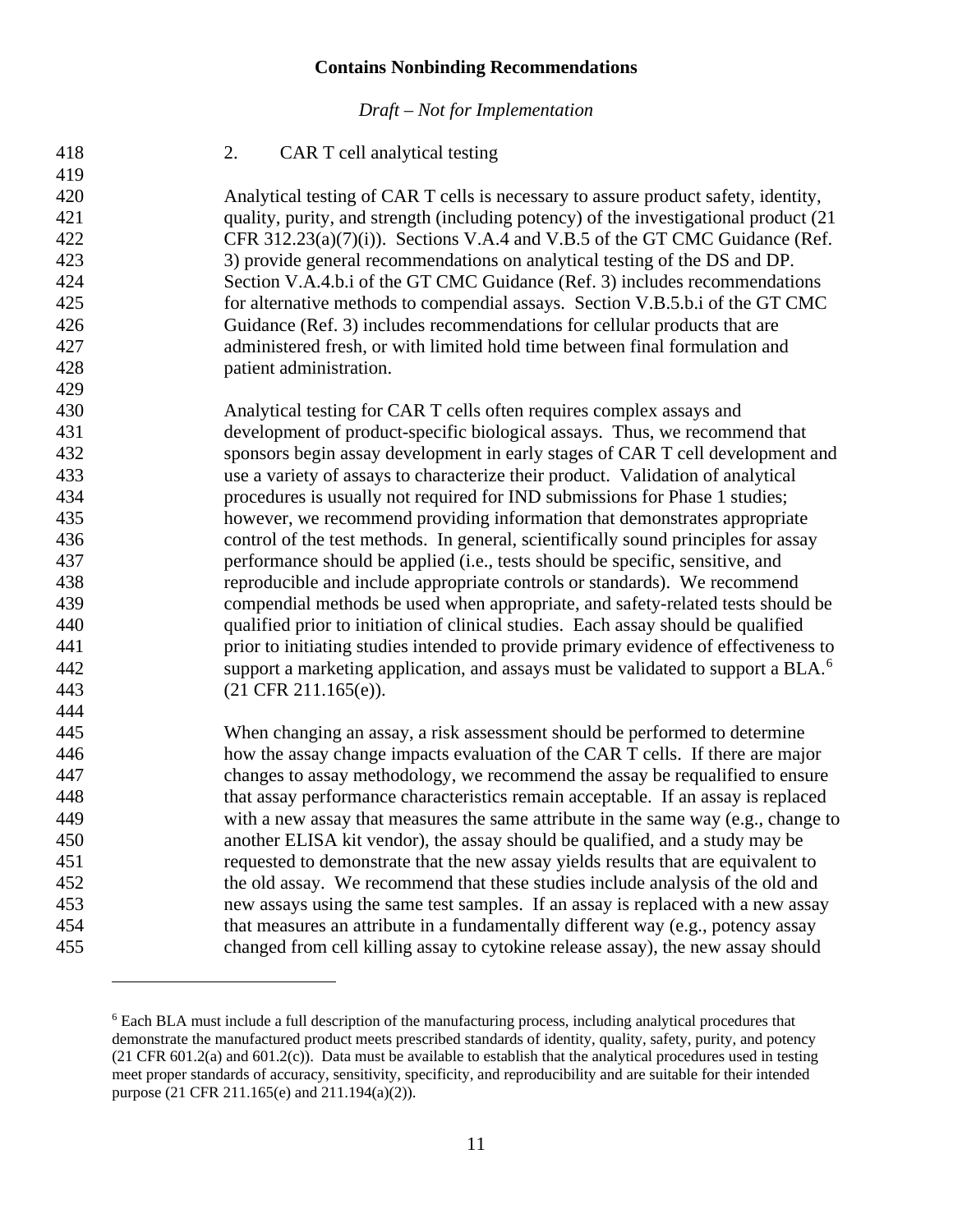| 456 | be qualified, and justification for any associated changes to assay acceptance |
|-----|--------------------------------------------------------------------------------|
| 457 | criteria should be provided.                                                   |
| 458 |                                                                                |
| 459 | a. Flow cytometry                                                              |
| 460 |                                                                                |
| 461 | Flow cytometry allows assessment of multiple CAR T cell attributes             |
| 462 | throughout the manufacturing process (e.g., cell viability, identity, purity,  |
| 463 | strength). The flow cytometry assays used during development should be         |
| 464 | scientifically sound and provide results that are reliable and reproducible.   |
| 465 |                                                                                |
| 466 | We recommend that the initial IND submission include:<br>i.                    |
| 467 | A description of the assay, including the flow cytometry                       |
| 468 | antibody panel and the gating strategy used to define each                     |
| 469 | cell population detected. Live/dead stain should be                            |
| 470 | included in the flow cytometry panel. We recommend that                        |
| 471 | information on relevant cell populations in the final                          |
| 472 | product, including those not anticipated to have a                             |
| 473 | therapeutic effect (e.g., residual tumor cells, if applicable),                |
| 474 | be collected.                                                                  |
| 475 | Information regarding instrument calibration and QC to                         |
| 476 | ensure accuracy of the results.                                                |
| 477 | A list of assay controls. Controls may include: single                         |
| 478 | stained compensation controls for calculating compensation                     |
| 479 | values; Fluorescence Minus One (FMO) controls to                               |
| 480 | determine fluorescence spread and gating boundaries for                        |
| 481 |                                                                                |
| 482 | minor populations; and isotype controls to identify the                        |
|     | nonspecific binding. Throughout assay development,                             |
| 483 | system suitability criteria for each control should be                         |
| 484 | identified.                                                                    |
| 485 | ii.<br>As part of assay development, we recommend you establish                |
| 486 | and implement written procedures to ensure proper sample                       |
| 487 | staining, acquisition and data analysis. Additionally, we                      |
| 488 | recommend performing antibody titration to determine the                       |
| 489 | optimal antibody dilution.                                                     |
| 490 | We recommend direct detection of the CAR to determine the<br>iii.              |
| 491 | percentage of CAR-positive cells. If the CAR is detected by                    |
| 492 | surrogate protein expression (e.g., detection of a co-expressed                |
| 493 | gene) or other broad-specificity reagents (e.g., protein L), you               |
| 494 | should demonstrate a correlation with CAR expression.                          |
| 495 | Demonstration of the sensitivity and specificity of the surrogate              |
| 496 | marker should be included as part of the justification for use.                |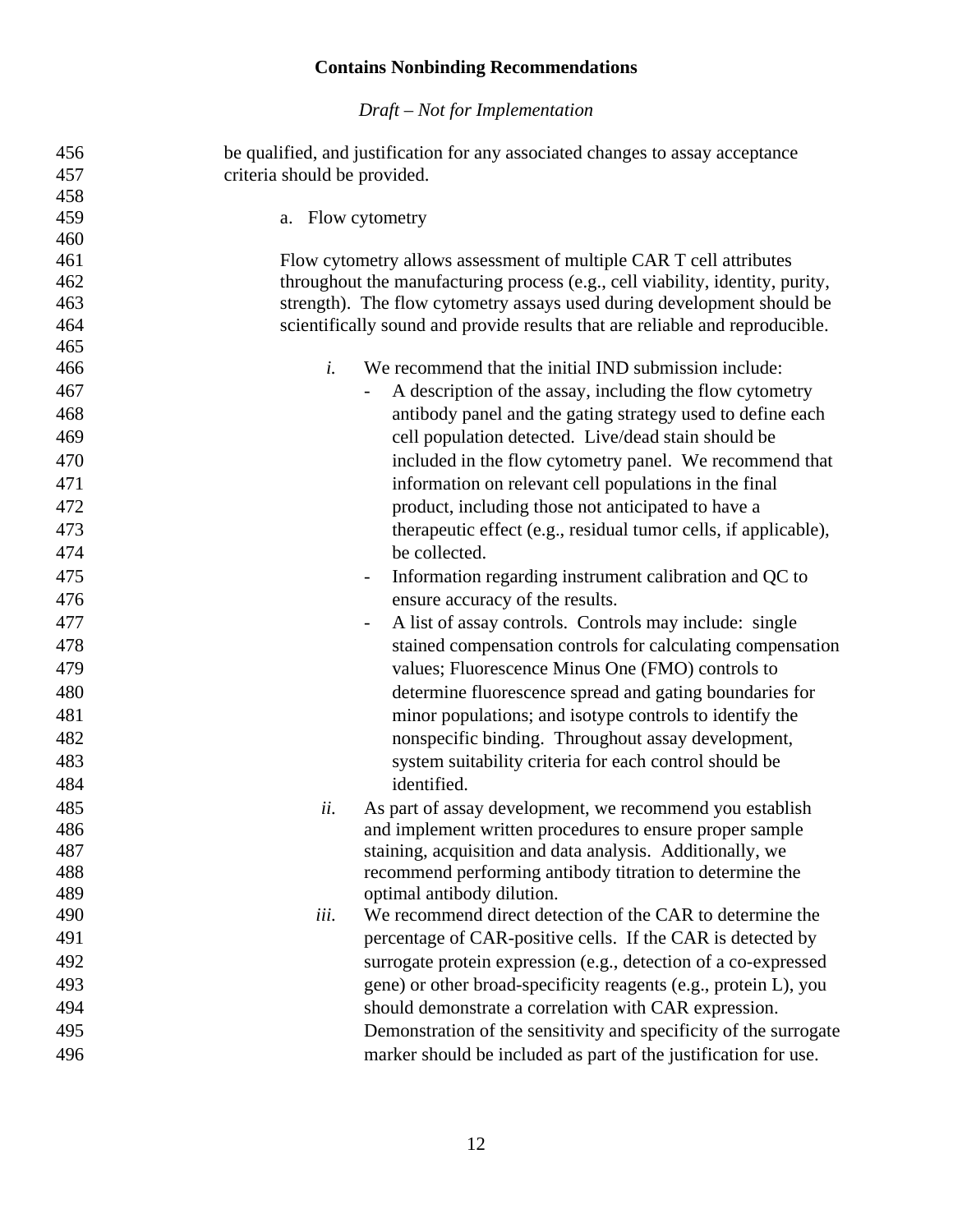<span id="page-15-0"></span>

| 497 | A comprehensive validation study for lot release flow<br>iv.              |
|-----|---------------------------------------------------------------------------|
| 498 | cytometry assay(s) must be conducted to support licensure. <sup>7</sup>   |
| 499 | $(21 \text{ CFR } 211.165(e))$ . This validation study should be          |
| 500 | conducted per International Conference on Harmonisation                   |
| 501 | (ICH) Q2 (Ref. 28) and include validation of each fluorescently           |
| 502 | labeled marker in the flow cytometry panel on the flow                    |
| 503 | cytometer(s) used for CAR T cell release. Robustness studies,             |
| 504 | including defining the maximum holding time for samples                   |
| 505 | before staining and between staining and acquisition, should be           |
| 506 | included. Training records for all users who performed the                |
| 507 | validation studies should be available.                                   |
| 508 |                                                                           |
| 509 | b. Vector Copy Number (VCN)                                               |
| 510 |                                                                           |
| 511 | Transgene integration can potentially alter expression of cellular genes  |
| 512 | and contribute to tumorigenicity (Refs. 29, 30). Therefore, transgene     |
| 513 | integration in the DP is an important safety parameter to measure for CAR |
| 514 | T cell release. If the vector system directs transgene integration, the   |
| 515 | average number of integrations per CAR-positive cell, generally referred  |
| 516 | to as VCN, should be determined and reported on the Certificate of        |
| 517 | Analysis (COA) for each lot. Determining VCN as a function of total       |
| 518 | cells, includes non-transduced cells in the denominator and lowers the    |
| 519 | reported vector integration rate. Using the percentage of CAR-positive    |
| 520 | cells, the average VCN per CAR-expressing cell can be calculated. VCN     |
| 521 | as a function of CAR-expressing cells will provide a more accurate        |
| 522 | representation of the VCN in transduced cells and thus a more accurate    |
| 523 | representation of product risk for insertional mutagenesis. We recommend  |
| 524 | that the transduction process be optimized to control VCN while meeting   |
| 525 | target transduction frequency.                                            |
| 526 |                                                                           |
| 527 | We recommend that the VCN release criterion be determined through         |
| 528 | experience and justified based on a risk assessment. The risk assessment  |
| 529 | may include supporting data from studies such as insertion site analysis, |
| 530 | clonal dominance, dose, indication, study population, etc. Supporting     |
| 531 | experimental data may be obtained from multiple engineering               |
| 532 | manufacturing runs.                                                       |
| 533 |                                                                           |
| 534 | In some cases, such as CAR T cells manufactured without extended          |
| 535 | culture, determining the stably integrated VCN at the time of lot release |
| 536 | testing may be difficult (e.g., due to persistence of episomal copies of  |
| 537 | non-integrated vectors). In this case, an interim VCN assessment at the   |
| 538 | time of lot release, followed by subsequent VCN assessment(s) on          |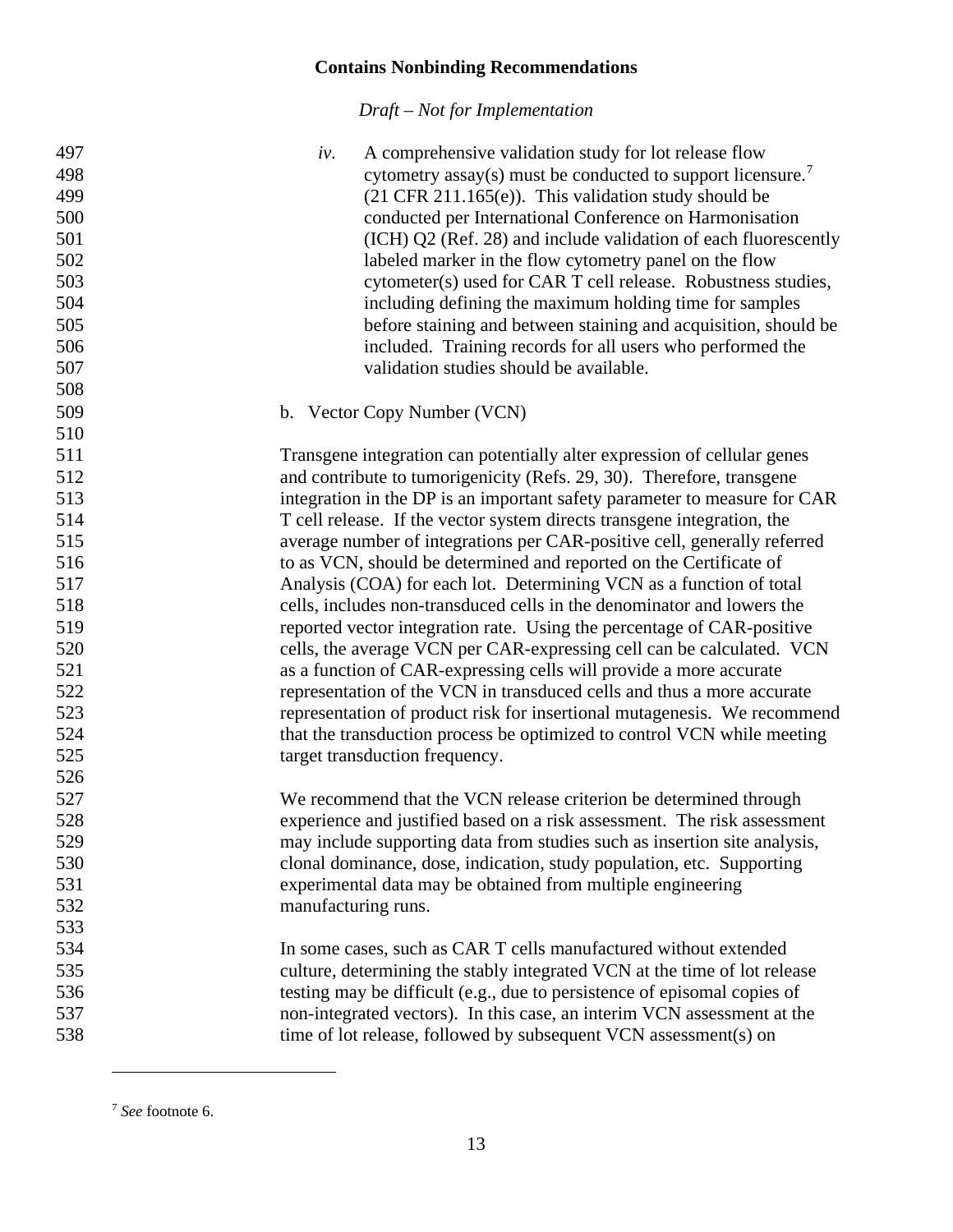*Draft – Not for Implementation*

 cultured CAR T cells, may be needed to determine the stably integrated VCN.

c. Identity

 Identity testing is required at all phases of development (21 CFR 312.23(a)(7)) and must be performed on the final labeled product for licensure (21 CFR 610.14). Identity testing should adequately identify a product and distinguish it from other products in the same facility. Of note, we recommend that identity testing for CAR T cells include an assay to measure the presence of the transgene (e.g., CAR expression by flow cytometry, gene detection by PCR) and an assay specific for the cellular composition of the final product (e.g., cell surface markers) as discussed in section V.B.5.b.ii of the GT CMC Guidance (Ref. 3). HLA typing may be performed for autologous CAR T cells; however, HLA typing does not detect the genetic modification and, therefore, is not a sufficient identity test. Additionally, HLA typing will not replace requirements for maintaining chain of identity (section IV.B of this guidance).

d. Potency

560 Both the vector and the CAR T cell DP must be tested for potency<sup>[8](#page-16-1)</sup> (Ref. 31). Upon antigen engagement, CAR T cells kill target cells using multiple mechanisms. Therefore, a matrix approach may be recommended to measure potency (e.g., cell killing assay, transduction efficiency measure, and cytokine secretion assays). We recommend using orthogonal methods to characterize CAR T cell function during product development. This approach will support comparability studies and will allow you to determine the best matrix of assays to use for commercial lot release.

**If the CAR T cells express multiple transgene elements, there should be a**  potency assay to measure activity of each functional element. For example, if the CAR T cell includes a cytokine transgene in addition to the CAR, you should develop a potency assay to assess the activity of that cytokine, in addition to the potency assay(s) to assess CAR activity.

<span id="page-16-0"></span> 

<span id="page-16-1"></span><sup>&</sup>lt;sup>8</sup> For purposes of this guidance, "strength" is the equivalent of "potency." During the IND stage, sponsors must submit data to assure the identity, quality, purity and strength  $(21 \text{ CFR } 312.23(a)(7)(i))$  as well as stability  $(21 \text{ CFR } 312.23(a)(7)(i))$ 312.23(a)(7)(ii)) of products used during all phases of clinical study. Biological products regulated under section 351 of the PHS Act must meet prescribed requirements of safety, purity and potency for BLA approval (21 CFR 601.2).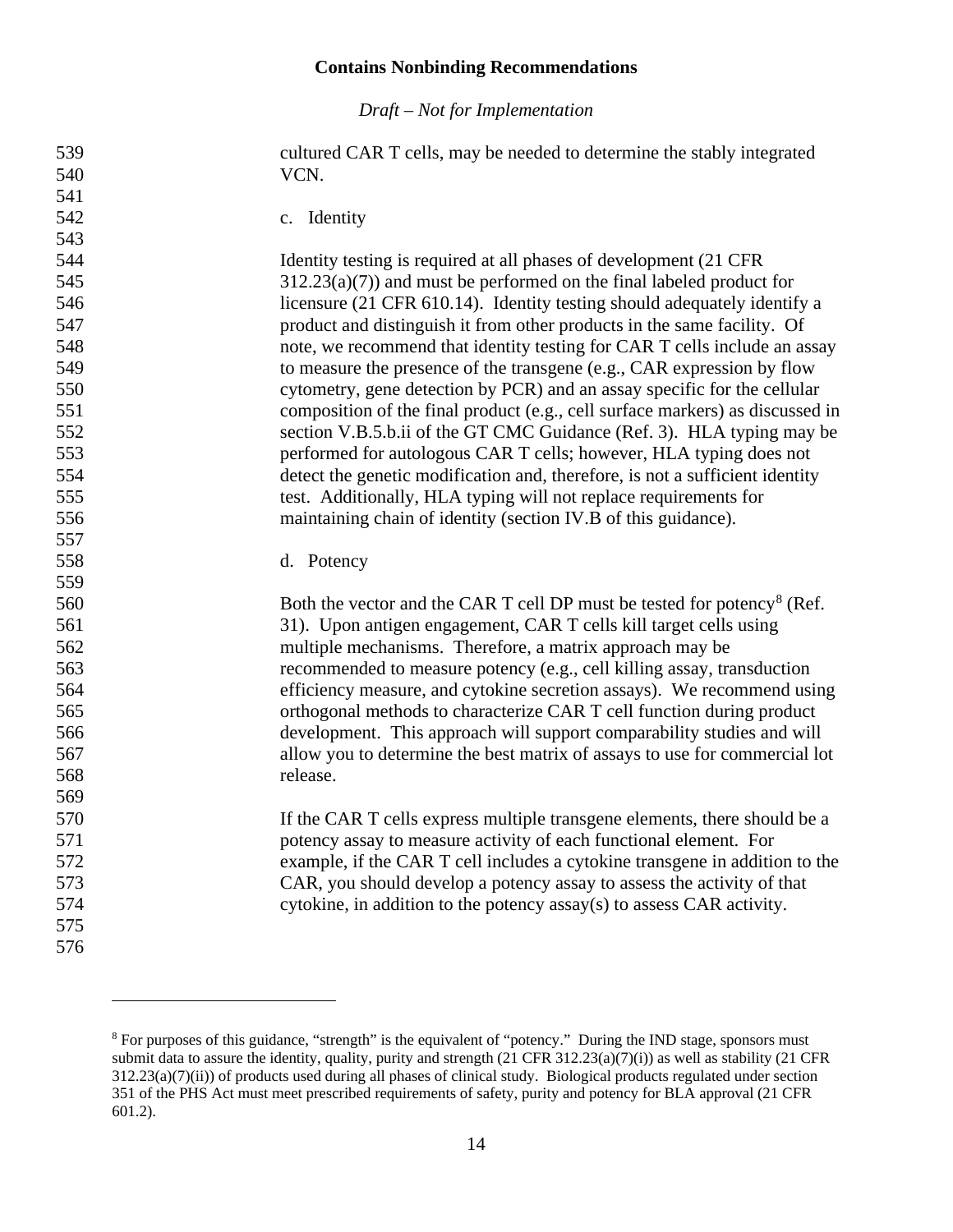*Draft – Not for Implementation*

| 577 |            | 3.<br>Labeling for CAR T cells                                                                                                                                                                                                                                                                   |
|-----|------------|--------------------------------------------------------------------------------------------------------------------------------------------------------------------------------------------------------------------------------------------------------------------------------------------------|
| 578 |            |                                                                                                                                                                                                                                                                                                  |
| 579 |            | Your IND must contain a copy of all labels and labeling to be provided to each                                                                                                                                                                                                                   |
| 580 |            | investigator in the clinical study (21 CFR $312.23(a)(7)(iv)(d)$ ). We recommend                                                                                                                                                                                                                 |
| 581 |            | that you include sample or mock-up labels in Module 1 of the CTD. Please note                                                                                                                                                                                                                    |
| 582 |            | that IND products must bear a label with the statement, "Caution: New                                                                                                                                                                                                                            |
| 583 |            | Drug—Limited by Federal (or United States) law to investigational use" (21 CFR                                                                                                                                                                                                                   |
| 584 |            | 312.6). We recommend that the label include the product name, manufacturer                                                                                                                                                                                                                       |
| 585 |            | information, and the warnings "Do not filter" and "Do not irradiate". Labeling                                                                                                                                                                                                                   |
| 586 |            | for licensed CAR T cells must conform to the requirements in 21 CFR Part 201                                                                                                                                                                                                                     |
| 587 |            | and 21 CFR Part 610 Subpart G, as well as other applicable provisions in the                                                                                                                                                                                                                     |
| 588 |            | FD&C Act. <sup>9</sup>                                                                                                                                                                                                                                                                           |
| 589 |            |                                                                                                                                                                                                                                                                                                  |
| 590 |            | Additional labeling is critical for autologous CAR T cells. CAR T cells                                                                                                                                                                                                                          |
| 591 |            | manufactured from autologous starting material must be labeled "FOR                                                                                                                                                                                                                              |
| 592 |            | AUTOLOGOUS USE ONLY" (21 CFR 1271.90(c)(1)). The label should also                                                                                                                                                                                                                               |
| 593 |            | include at least two unique identifiers to confirm patient identification prior to                                                                                                                                                                                                               |
| 594 |            | administration.                                                                                                                                                                                                                                                                                  |
| 595 |            |                                                                                                                                                                                                                                                                                                  |
| 596 |            | Depending on the donor testing and screening performed for autologous starting                                                                                                                                                                                                                   |
| 597 |            | materials (see section IV.B of this guidance), the label for autologous CAR T                                                                                                                                                                                                                    |
| 598 |            | cells must state "NOT EVALUATED FOR INFECTIOUS SUBSTANCES,"                                                                                                                                                                                                                                      |
| 599 |            | unless you have performed all otherwise applicable screening and testing under                                                                                                                                                                                                                   |
| 600 |            | 21 CFR 1271.75, 21 CFR 1271.80, and 21 CFR 1271.85 (21 CFR 1271.90(c)(2)).                                                                                                                                                                                                                       |
| 601 |            | CAR T cells must also be labeled with the Biohazard legend shown in 21 CFR                                                                                                                                                                                                                       |
| 602 |            | 1271.3(h), if the results of any screening or testing performed indicate the                                                                                                                                                                                                                     |
| 603 |            | presence of relevant communicable disease agents and/or risk factors for or                                                                                                                                                                                                                      |
| 604 |            | clinical evidence of relevant communicable disease agents or diseases. Labeling                                                                                                                                                                                                                  |
| 605 |            | must also bear the statement "WARNING: Reactive test results for (name of                                                                                                                                                                                                                        |
| 606 |            | disease agent or disease)," in the case of reactive test results (21 CFR                                                                                                                                                                                                                         |
| 607 |            | $1271.90(c)(5)$ ).                                                                                                                                                                                                                                                                               |
| 608 |            |                                                                                                                                                                                                                                                                                                  |
| 609 | D.         | <b>Managing Manufacturing Changes and Assessing Comparability During the</b>                                                                                                                                                                                                                     |
| 610 |            | <b>CAR T Cell Product Life Cycle</b>                                                                                                                                                                                                                                                             |
| 611 |            |                                                                                                                                                                                                                                                                                                  |
| 210 | <b>TTT</b> | $\mathbf{A}$ and $\mathbf{A}$ and $\mathbf{A}$ and $\mathbf{A}$ and $\mathbf{A}$ and $\mathbf{A}$ and $\mathbf{A}$ and $\mathbf{A}$ and $\mathbf{A}$ and $\mathbf{A}$ and $\mathbf{A}$ and $\mathbf{A}$ and $\mathbf{A}$ and $\mathbf{A}$ and $\mathbf{A}$ and $\mathbf{A}$ and $\mathbf{A}$ and |

<span id="page-17-0"></span> We recognize there may be changes to the CAR T cell design, manufacturing process, or manufacturing facility during product development or post-approval. Changes during the CAR T cell product lifecycle, including changes to the final container, cytokines used during culture, or duration of cell expansion, may impact product quality, safety,

<span id="page-17-1"></span><sup>616</sup> efficacy, or stability<sup>[10](#page-17-2)</sup>. There are some changes (e.g., changes to the CAR construct or

<sup>&</sup>lt;sup>9</sup> See also sections 581 and 582 of the FD&C Act (21 U.S.C. 360eee), as added by the Drug Supply Chain Security Act (DSCSA) (Title II of Public Law 113-54).

<span id="page-17-2"></span> During the investigational phase, some CMC changes without adequate comparability data may result in the trial being placed on clinical hold (21 CFR 312.42).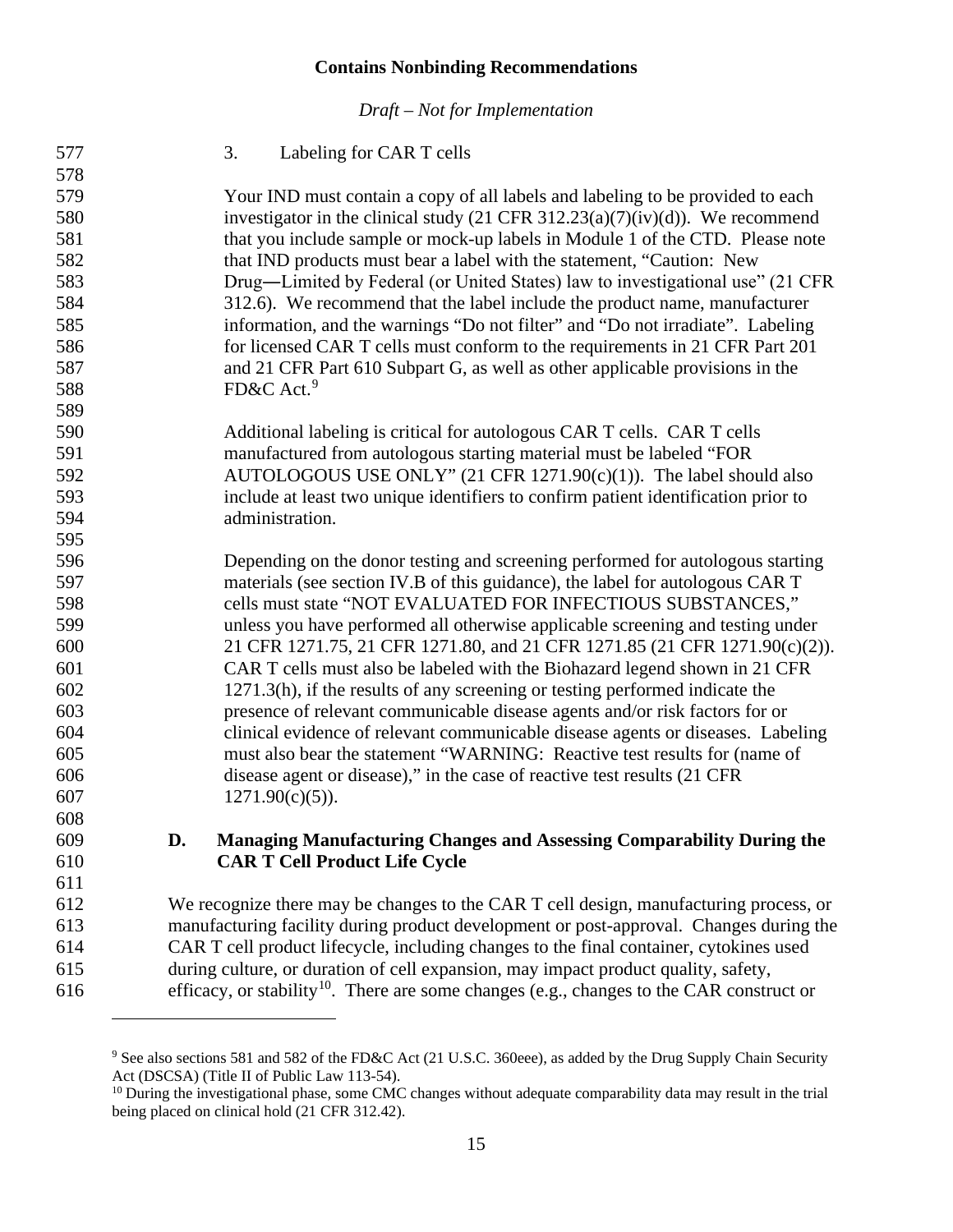<span id="page-18-0"></span>

| 617 | changing from an autologous to allogeneic product) which would generally result in a  |
|-----|---------------------------------------------------------------------------------------|
| 618 | new product that should be submitted in a new IND.                                    |
| 619 |                                                                                       |
| 620 | Each change is assessed on a case-by-case basis, and we recommend sponsors            |
| 621 | communicate with OTAT (e.g., through an IND amendment requesting advice or a          |
| 622 | formal meeting request (Ref.1)) while considering such changes. When planning such    |
| 623 | changes, we generally recommend sponsors consider the following:                      |
| 624 |                                                                                       |
| 625 | Substantial changes to the vector manufacturing process (e.g., changing               |
| 626 | from adherent to suspension culture) should be supported by                           |
| 627 | comparability studies. Due to the essential role of the vector in CAR T               |
| 628 | cell activity, the impact of such changes should be assessed on both the              |
| 629 | vector and the CAR T cells. Studies should include side-by-side analyses              |
| 630 | of the pre- and post-change vector. Additionally, CAR T cells                         |
| 631 | manufactured with pre- and post-change vector should be assessed using                |
| 632 | side-by-side analysis by using the same cellular starting material (e.g.,             |
| 633 | splitting the leukapheresis starting material from the same donor).                   |
| 634 |                                                                                       |
| 635 | The complexity of comparability assessments may differ depending on the               |
| 636 | extent of the change to the CAR T cell manufacturing process. For                     |
| 637 | example, a small change in the volume of culture media to manufacture                 |
| 638 | CAR T cells may generally be supported by cell viability and expansion                |
| 639 | data. In contrast, a more robust comparability study should be conducted              |
| 640 | for a change to the concentration or type of growth factors or supplements            |
| 641 | in the culture media.                                                                 |
| 642 |                                                                                       |
| 643 | When the CAR T cells or vector manufacturing facility is changed,                     |
| 644 | comparability between manufacturing facilities should be established to               |
| 645 | ensure that the properties of the investigational product are not altered in a        |
| 646 | manner that would prohibit using preclinical data to support the clinical             |
| 647 | study or combining the clinical data resulting from the product produced              |
| 648 | at each manufacturing facility.                                                       |
| 649 |                                                                                       |
| 650 | 1.<br>Change management                                                               |
| 651 |                                                                                       |
| 652 | Prior to implementation of any change, you should conduct a risk assessment to        |
| 653 | evaluate the potential impact of the intended change on product quality and           |
| 654 | safety. Understanding the impact of the change is critical to evaluate the ability to |
| 655 | combine clinical data generated pre- and post-change. This risk assessment            |
| 656 | should be based on empirical data generated using developmental lots not              |
| 657 | intended for administration to patients. This risk assessment should inform           |
| 658 | whether an analytical comparability study is warranted. Additionally, the stage of    |
| 659 | product development may impact whether an analytical comparability study is           |
| 660 | warranted. For changes to be implemented during early-stage development, the          |
| 661 | major consideration should be avoiding a negative impact on product safety.           |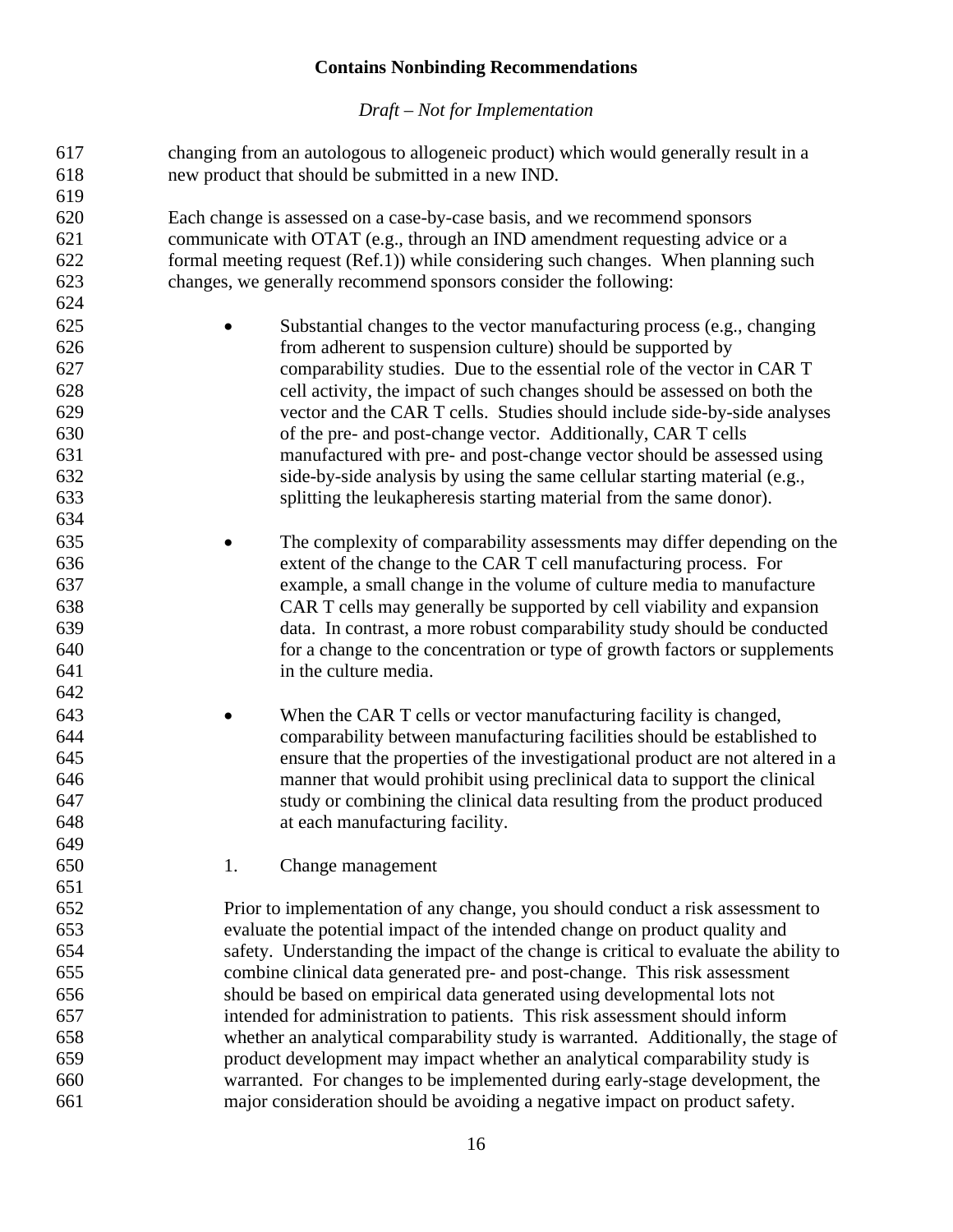| 662 | However, when considering changes to be made at later stages of product              |
|-----|--------------------------------------------------------------------------------------|
| 663 | development, the sponsor should evaluate the impact of the change on both safety     |
| 664 | and efficacy. Depending on the type of change, assessment of product stability       |
| 665 | should also be considered. You must submit changes to the CMC information as         |
| 666 | amendments to the IND (21 CFR 312.31(a)(1)). We recommend that details of            |
| 667 | the proposed change(s), the accompanying risk assessment, and the proposed           |
| 668 | change management strategy be submitted as an amendment to the IND, prior to         |
| 669 | initiation of comparability studies or implementation of the change.                 |
| 670 |                                                                                      |
| 671 | Analytical comparability of CAR T cells pre- and post-change may be assessed         |
| 672 | following the general principles described in ICH Q5E (Ref. 32). Note that the       |
| 673 | term "comparability" does not necessarily mean that pre- and post-change             |
| 674 | products are identical, but that they are highly similar and that any differences in |
| 675 | product CQAs have no adverse impact on CAR T cell quality, safety, or efficacy       |
| 676 | (Ref. 33). A key function of demonstrating analytical comparability is to ensure     |
| 677 | that the clinical data generated pre-change continues to be relevant to the safety   |
| 678 | and efficacy of the post-change product. If there is insufficient evidence to        |
| 679 | demonstrate analytical comparability, then new nonclinical or clinical studies may   |
| 680 | be requested, potentially delaying product licensure. Before initiating analytical   |
| 681 | comparability studies and data analyses, we recommend that you discuss the study     |
| 682 | design and acceptance criteria with OTAT.                                            |
| 683 |                                                                                      |
| 684 | In some cases, a change might alter CQAs that cannot be adequately measured in       |
| 685 | analytical assays. In such a case, analytical comparability studies will be          |
| 686 | inadequate to evaluate comparability. Therefore, we recommend sponsors               |
| 687 | anticipate changes needed to establish a scalable and robust manufacturing           |
| 688 | process and make those changes prior to initiating clinical studies that are         |
| 689 | intended to provide primary evidence of effectiveness to support a marketing         |
| 690 | application.                                                                         |
| 691 |                                                                                      |
| 692 | Regardless of the product development stage, the IND must be updated to reflect      |
| 693 | the change in manufacturing process (a change in manufacturing process would         |
| 694 | be considered new chemistry information requiring an information amendment;          |
| 695 | 21 CFR 312.31(a)). When changes are introduced during late stages of                 |
| 696 | development, and there are no plans for additional clinical studies to support a     |
| 697 | BLA, the analytical comparability studies should be as comprehensive and             |
| 698 | thorough as those conducted for a licensed product. Differences in CQAs may          |
| 699 | warrant new nonclinical or clinical studies.                                         |
| 700 |                                                                                      |
| 701 | For a licensed product, manufacturing changes must take place within the context     |
| 702 | of existing change control procedures (21 CFR Parts 210 and 211 and (Ref. 34)).      |
| 703 | Such procedures should be designed to ensure that manufacturing changes do not       |
| 704 | affect CAR T cell quality. If changes to product release criteria are proposed,      |
| 705 | clinical data generated under an IND may be requested to support the safety and      |
| 706 | efficacy of the post-change product.                                                 |
|     |                                                                                      |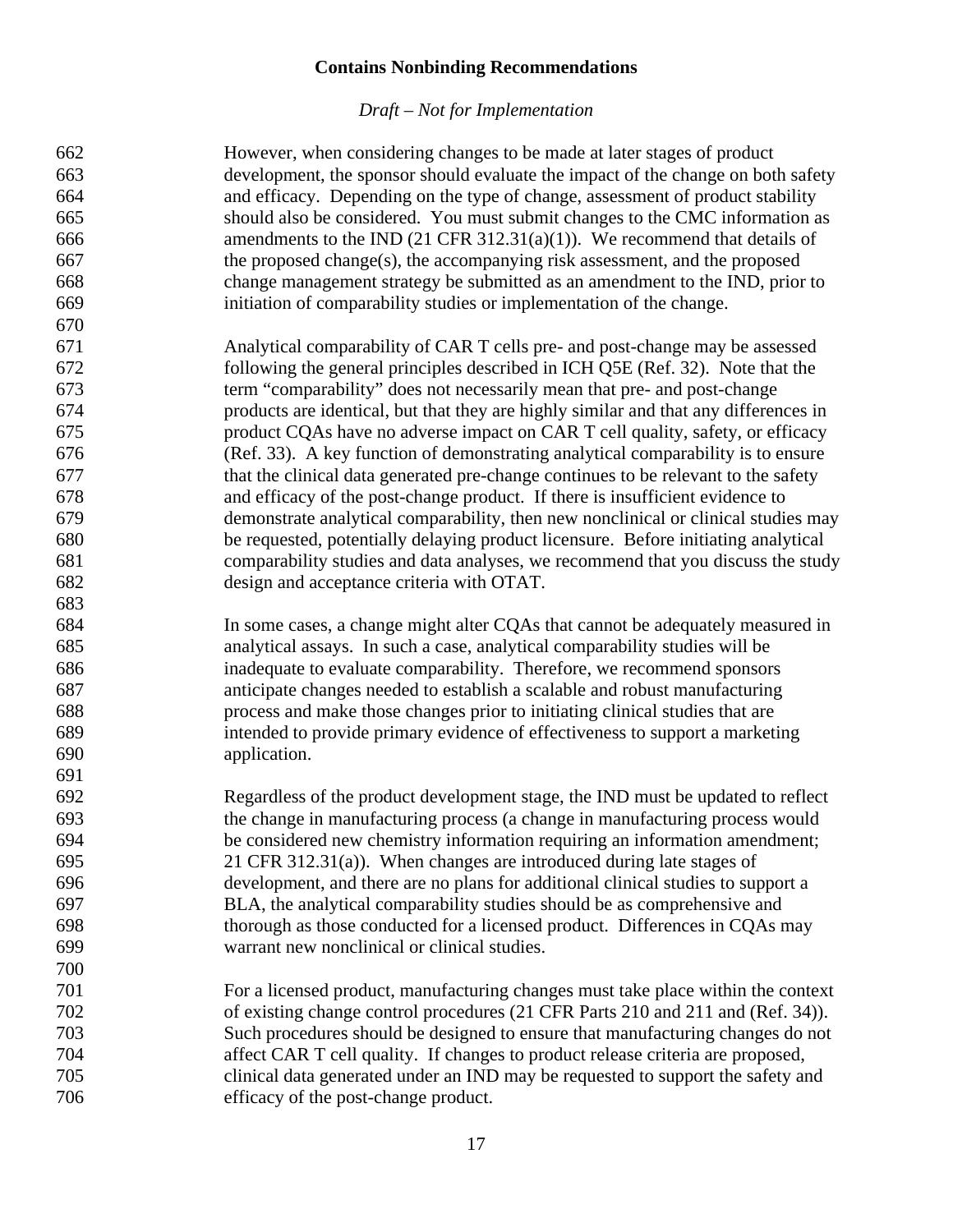*Draft – Not for Implementation*

<span id="page-20-0"></span>

| 707 |    |                                                                                        |
|-----|----|----------------------------------------------------------------------------------------|
| 708 |    | 2.<br>Comparability study design                                                       |
| 709 |    |                                                                                        |
| 710 |    | We recommend that the comparability study design includes justification that the       |
| 711 |    | proposed assays are appropriate to detect potential effects of the change(s) on        |
| 712 |    | product safety and efficacy. Demonstrating that product manufactured with the          |
| 713 |    | proposed changes can meet current lot release criteria is typically insufficient to    |
| 714 |    | establish comparability. Comparability studies should be analyzed using                |
| 715 |    | appropriate statistical methods and predefined acceptance criteria based on lots       |
| 716 |    | shown to be safe and effective.                                                        |
| 717 |    |                                                                                        |
| 718 |    | Early product characterization to establish CQAs facilitates the design of             |
| 719 |    | comparability studies. Using a variety of characterization assays throughout CAR       |
| 720 |    | T cell development provides a greater understanding of the product and supports        |
| 721 |    | the evaluation of quality attributes that may be affected by proposed                  |
| 722 |    | manufacturing changes. For example, you may propose to change the cytokines            |
| 723 |    | used for CAR T cell culturing to alter the cell expansion rate. However, this          |
| 724 |    | change may also affect the cellular subpopulations and activation state.               |
| 725 |    | Therefore, a variety of product attributes, including cellular surface markers,        |
| 726 |    | should be monitored using reliable analytical methods, in addition to those            |
| 727 |    | attributes typically tested for lot release.                                           |
| 728 |    |                                                                                        |
| 729 |    | Some CAR T cell attributes are intrinsically linked to attributes of the cellular      |
| 730 |    | starting material. Due to the inherent variability of the cellular starting material   |
| 731 |    | for autologous CAR T cells, using historical lots to assess comparability may not      |
| 732 |    | be adequate. We recommend that CAR T cell comparability be assessed by                 |
| 733 |    | side-by-side testing using the same cellular starting material, when possible. For     |
| 734 |    | example, leukapheresis starting material from the same donor can be split into         |
| 735 |    | two portions and used to manufacture product using the pre-change process with         |
| 736 |    | the other portion used to manufacture product by the post-change process. In           |
| 737 |    | some cases, comparability studies may be appropriately conducted using CAR T           |
| 738 |    | cells derived from healthy donors. However, if product manufactured from               |
| 739 |    | healthy donors is not adequate to assess product comparability for autologous          |
| 740 |    | CAR T cells, the comparability study should include evaluation of CAR T cells          |
| 741 |    | manufactured from patient cellular starting material.                                  |
| 742 |    |                                                                                        |
| 743 | Е. | <b>Single-Site or Multisite Manufacturing</b>                                          |
| 744 |    |                                                                                        |
| 745 |    | 1.<br>Single-site manufacturing                                                        |
| 746 |    |                                                                                        |
| 747 |    | CAR T cells may be manufactured at a single, centralized location. In this             |
| 748 |    | situation, the cellular starting material is collected (e.g., at apheresis centers for |
| 749 |    | leukapheresis starting material) and shipped to a centralized manufacturing            |
| 750 |    | facility where the CAR T cells are manufactured. The CAR T cells are later             |

<span id="page-20-2"></span><span id="page-20-1"></span>shipped to local or distant clinical site(s) for administration. Single-site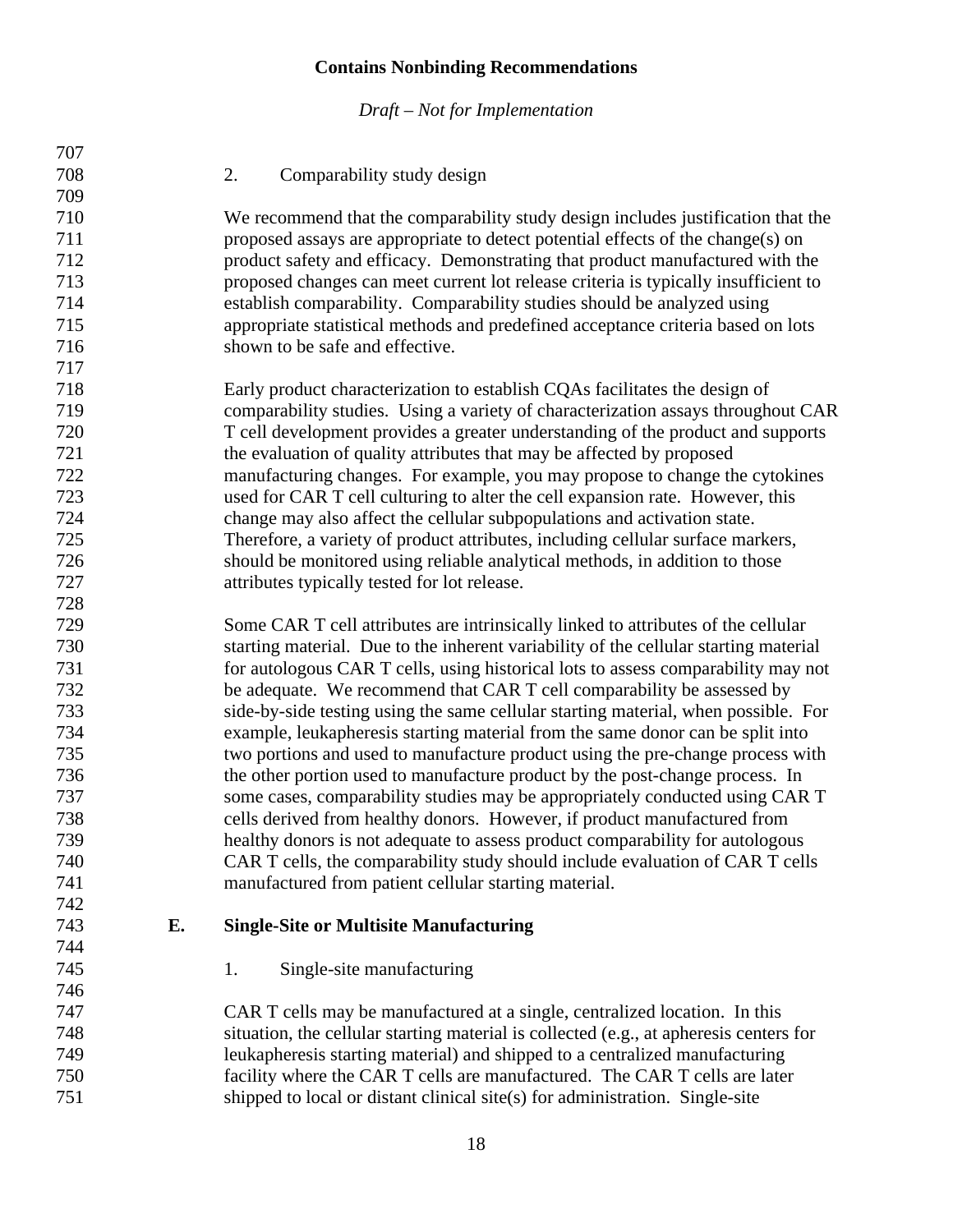#### *Draft – Not for Implementation*

 manufacturing may reduce the potential for product variability arising from differences between facilities. However, there may be logistical concerns with cryopreservation or shipping of the cellular starting material, the final CAR T cells, and the test samples.

<span id="page-21-0"></span>2. Multisite manufacturing

 The same type of CAR T cells may be manufactured at several facilities. Multisite manufacturing may shorten the timeline from cellular starting material collection to administration for autologous products; however, differences between manufacturing facilities may contribute to product variability. In this case, you should demonstrate that a comparable product is manufactured at each location to support the analysis of the clinical trial results. Sponsors should also demonstrate that analytical methods are comparable across the different sites, if applicable.

 As the IND sponsor, it is your responsibility to confirm that each manufacturing site is following CGMPs (21 CFR 200.10(b), 21 CFR 211.22(a), section V.2.a of the GT CMC guidance (Ref. 3), and (Ref. 35)). We recommend using the same standard operating procedures (SOPs), training, reagents, and equipment across manufacturing facilities, when possible. We also recommend that the IND describe any differences in the manufacturing process across the manufacturing sites.

 Defined acceptance criteria for product quality attributes will help support production of similar products across manufacturing sites. We recommend you submit data, ideally from qualification runs using the same cellular starting material, performed at each site to demonstrate analytical comparability of the products manufactured at each site, including a list of the methods used for testing and the predefined acceptance criteria used for determining analytical comparability. When assessing analytical comparability among multiple manufacturing facilities, we recommend that you identify a reference site to which all sites are compared. In addition, demonstration of comparability between products produced at different manufacturing sites is critical if the corresponding clinical data are combined for efficacy analyses, as discussed above.

<span id="page-21-1"></span>3. Multisite testing

 Multisite manufacturing is often associated with the same assay being performed at multiple testing sites. For example, flow cytometry is often performed at the time of DS harvest and, therefore, may need to be performed at an analytical lab associated with each manufacturing facility. In this case, we recommend using an assay transfer protocol to ensure that non-compendial testing performed at each site is suitable for the intended purpose and is reproducible among all testing sites.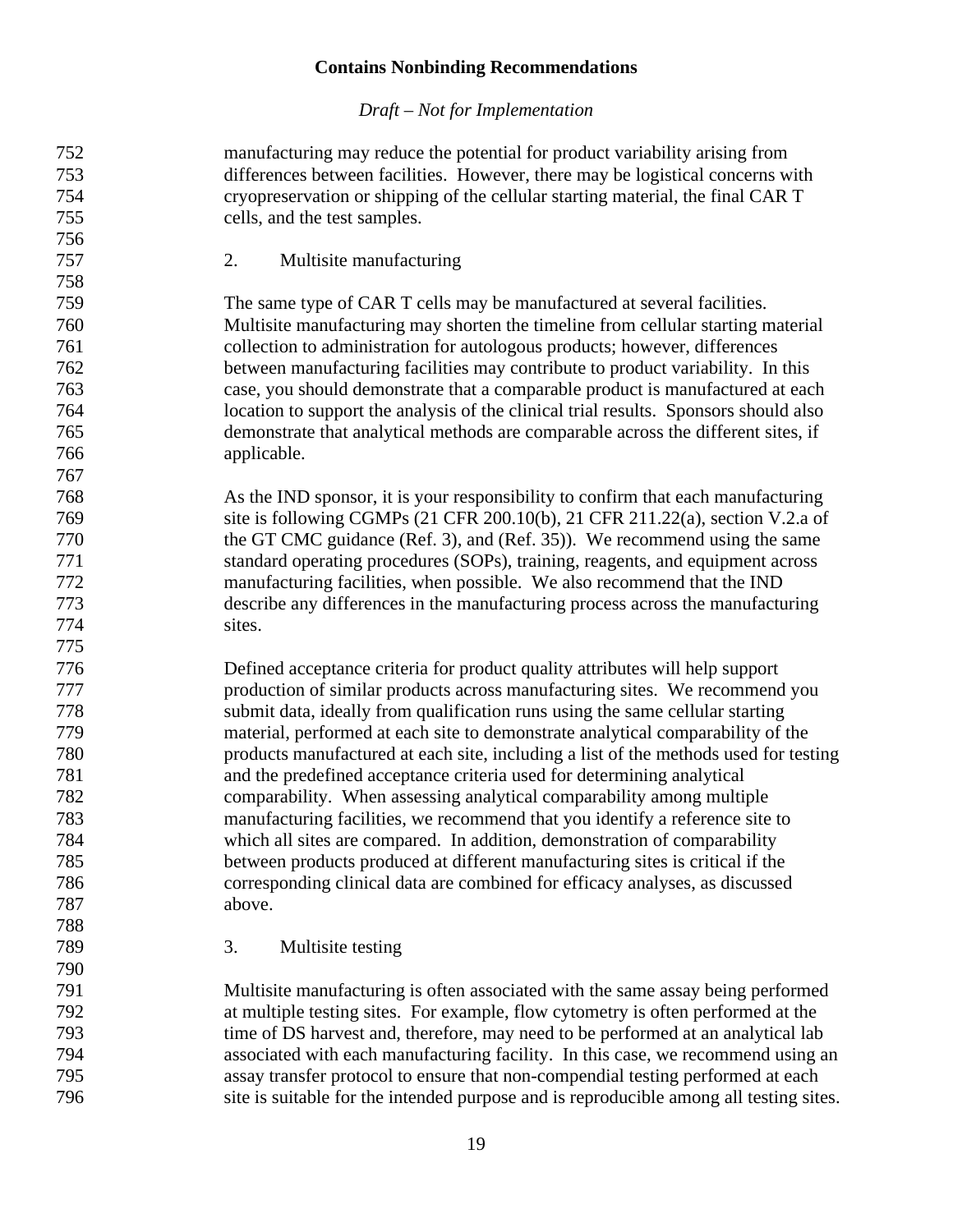*Draft – Not for Implementation*

 We recommend that the same SOPs, reagents, and equipment be used across testing facilities, when possible. When available, standard materials should be used to calibrate equipment at multiple sites to support instrument harmonization. For compendial assays, reproducibility across testing sites generally does not need to be demonstrated; however, it is important to verify that each site can perform 802 the test as intended.

 

### <span id="page-22-0"></span>**V. PRECLINICAL RECOMENDATIONS**

### <span id="page-22-1"></span>**A. General Preclinical Considerations for Cell and Gene Therapies**

 The objective of a preclinical program for an investigational product is to support a conclusion that it is reasonably safe to administer the product in a clinical trial. Although 811 the diversity and inherent biological properties of GT products, including CAR T cells, necessitate a case-by-case testing strategy, general considerations for preclinical testing have been previously communicated (Ref. 36).

#### <span id="page-22-2"></span>**B. Preclinical Considerations for the Vector Component of CAR T Cells**

 The design of the CAR vector and the process by which the transgene is delivered to the T cells are critical in determining product safety and activity. Genetic material encoding the CAR has been delivered to T cells using multiple vector types, including gammaretroviral and lentiviral vectors, transposons, and naked mRNA (Ref. 10).

 A major determinant of CAR T cell safety and efficacy is the antigen recognition domain used to confer target specificity. The antigen recognition domain may originate from monoclonal antibodies (mAbs), endogenous ligand/receptor pairs, or from other sources. Preclinical evaluation of the antigen recognition domain should include assessment of the specificity and affinity for the target antigen to evaluate the potential for on-target/off-tumor and off-target toxicities. Undesired targeting of healthy/normal tissue that express the intended target antigen (on-target/off-tumor), as well as unintended targeting of other antigens expressed on healthy/normal tissue is a safety concern that may be evaluated using both in vitro and in vivo studies. Examples include: (1) tissue cross-reactivity studies using a monoclonal antibody or fusion protein with the same antigen recognition domain; (2) cytotoxicity testing on panels of human primary cells, cell lines, induced pluripotent stem cell-derived test systems, etc., for various 834 organs/tissues; (3) protein arrays; and (4) relevant animal models<sup>[11](#page-22-3)</sup>. We recommend including information from previous clinical experience with a CAR or monoclonal

<span id="page-22-3"></span> The preclinical program for any investigational product should be individualized with respect to scope, complexity, and overall design. We support the principles of the "3Rs," to reduce, refine, and replace animal use in testing when feasible. Proposals, with justification for any potential alternative approaches (e.g., in vitro or in silico testing), should be submitted during early communication meetings with FDA. We will consider if such an alternative method could be used in place of an animal test method.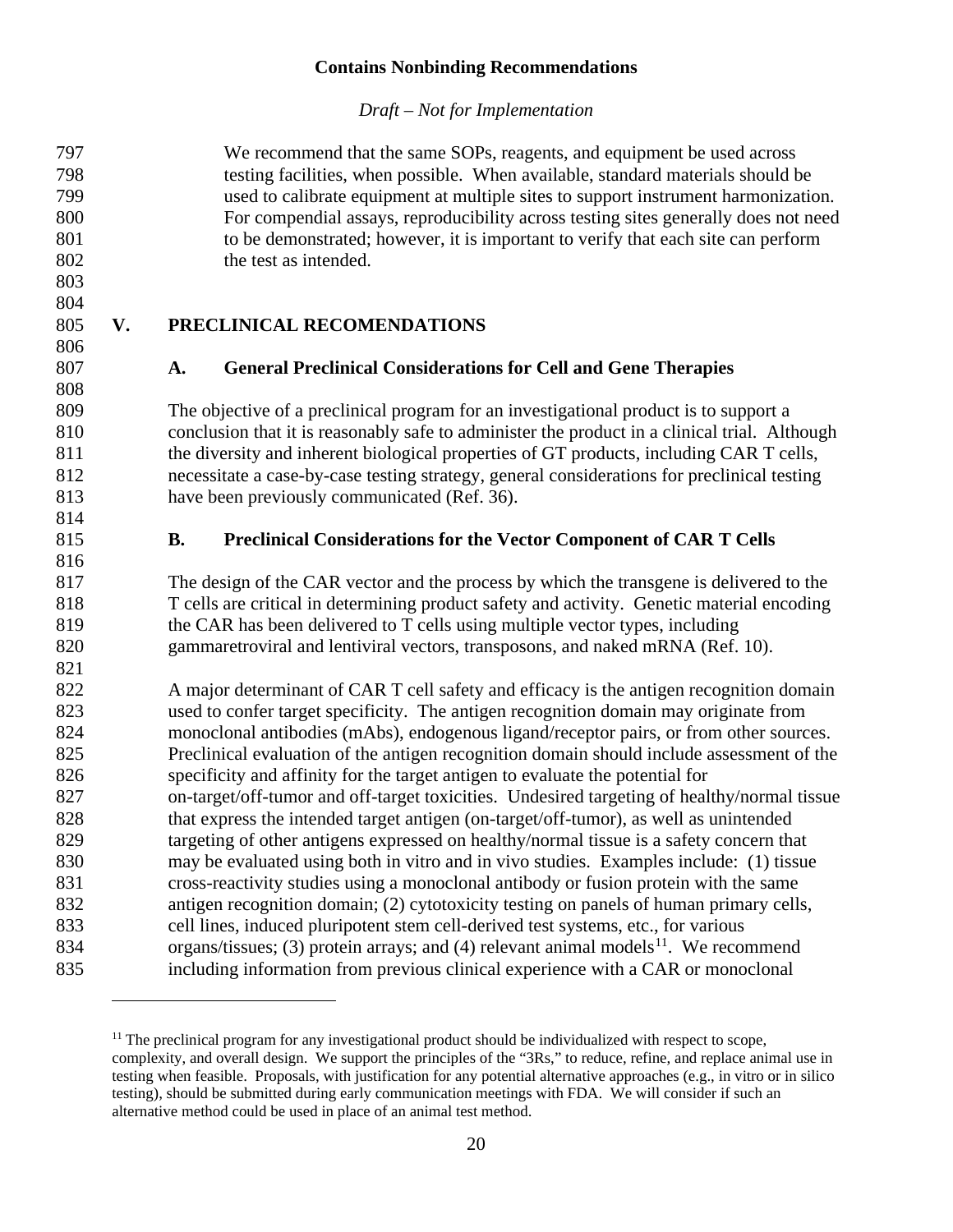#### *Draft – Not for Implementation*

 antibody with an identical antigen recognition domain, if available, which may reduce or eliminate the recommendation to perform additional specificity and affinity testing. Sponsors are encouraged to explore a combination of methods to minimize the risk to study subjects and to inform the design of the clinical trial. Identification of potential off-840 target activity can be invaluable in establishing enrollment criteria and specific post- infusion assessments and monitoring plans. 

- Characterization of the target antigen is also recommended. Existing clinical experience with the target antigen and the tissue expression profile of the target antigen can provide supporting information regarding potential off-tumor targets of the investigational CAR T cells. However, antigen recognition domains targeting the same antigen as previous CAR T cells may have a different safety profile and present different toxicity risks if the recognition domains are not identical. Different antigen recognition domains may vary in their affinity for the target or recognize a different site on the antigen which should be 850 evaluated preclinically. Additionally, CAR T cells and monoclonal antibodies that utilize 851 the same single-chain variable fragment (scFv) may differ in their safety profile due to 852 the inherent differences between the products (e.g., capacity for CAR T cells to traffic, expand, produce cytokines, induce cytotoxicity, and persist).
- A variety of activation and co-stimulatory domains have been incorporated into CAR T cells, including the CD3ζ chain, 4-1BB (CD137), CD28, and CD40. These domains have been used in various combinations. Depending on the cell type, certain combinations of co-stimulatory domains can lead to different biological properties, such as unique cytokine secretion profiles. This can impact the extent of in vivo cell expansion, persistence, and activation of other immune cell types. Addressing the potential for CAR T cells to undergo cytokine-independent growth and uncontrolled proliferation is an important aspect of preclinical evaluation. Furthermore, capacity of CAR T cells to secrete cytokines and mediate cytolysis should be restricted in an antigen-dependent manner, which can be tested by exposure to various cells that vary in their expression of the target antigen. The transmembrane domain and hinge regions can also impact CAR T cell safety and activity. These regions may modify the on-target activity by affecting the flexibility of the antigen recognition domain and impact off-target activation. Comprehensive assessment and characterization of these product characteristics can be accomplished using in vitro and in vivo testing approaches to evaluate antigen-dependent and antigen-independent activity.
- 

### <span id="page-23-0"></span>**C. Preclinical Considerations for the Cellular Component of CAR T Cells**

 The nature of the transduced cells expressing the CAR can also influence the biological activity of the final investigational product. Examples of various T cell populations used to express the CARs include: (1) purified T cell subsets; (2) pools of unselected T cells containing other contaminant cells (e.g., NK cells, B cells, etc.); (3) T cells specific to viral antigens (e.g., cytomegalovirus (CMV), Epstein-Barr virus (EBV)); and (4) selected 879 stem-like or "young" T cells. The potential for uncontrolled proliferation and toxicity may differ depending on the cell source. Thus, preclinical evaluation may include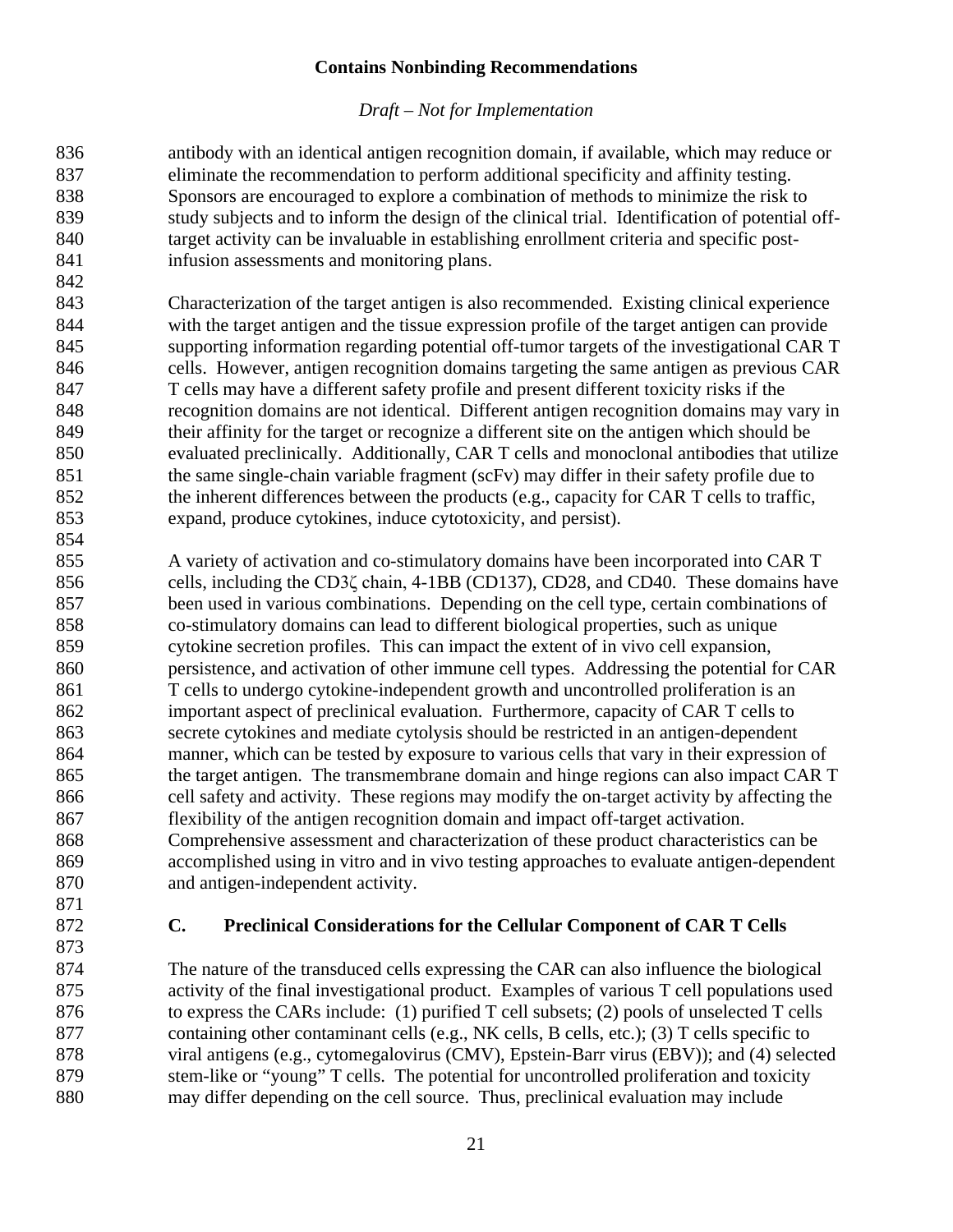### *Draft – Not for Implementation*

 examination of cytokine-independent cell growth, in vitro and in vivo testing for T cell clonality, karyotypic analysis, TCR repertoire analysis, and specificity for viral antigens through ex vivo stimulation and recognition assays. 

 The T cells may also be autologous or derived from allogeneic sources. For allogeneic 886 CAR T cells, we recommend providing data to address issues such as the potential for a graft versus host response or host rejection of the CAR T cells (e.g., mixed lymphocyte reactions, HLA typing). Additional preclinical testing may be requested if genome editing techniques are used to minimize alloreactivity (see section V.E of this guidance).

## <span id="page-24-0"></span>**D. In Vivo Testing of CAR T Cells**

 Animal models can be useful in demonstrating proof-of-concept data for CAR T cell functionality. There are several limitations due to species specificity of the CAR T cells and the tumor target(s), xenogeneic graft versus host response, as well as the difficulties in modeling human immune responses in animals. Despite these limitations, in vivo testing in murine xenograft models (i.e., human tumor xenograft-bearing mouse models administered human CAR T cells) can provide information on the trafficking and proliferation profile of CAR T cells.

 If a relevant surrogate product is available, syngeneic tumor animal models can provide information regarding the interaction of the surrogate CAR T cells with an intact host immune system and potential on-target/off-tumor toxicities. Data should be provided to support the suitability of the model, such as the binding affinity of the antigen recognition domain for the human target versus animal target and the expression profile of the target antigen in the species being evaluated. Furthermore, characterization of CAR T cell behavior, such as target-dependent activation and proliferation, and anti-tumor responses (e.g., tumor size, animal survival) can provide supportive rationale for product testing in humans. 

 Due to the nature of CAR T cells, which are expected to expand in vivo to varying degrees, the selection of a starting dose level is often not determined based solely on animal studies. Previous clinical experience with similar CAR T cells can often inform the starting dose level, dose escalation plan, and dosing regimen in the study population.

### <span id="page-24-1"></span>**E. CAR T Cells with Additional Modifications**

 CAR T cells can include additional components in the transgene, such as suicide genes, detection/selection genes, or immunomodulatory elements. Gene editing or gene silencing techniques may also be used to modify the CAR T cells to reduce immunogenicity (e.g., for allogeneic CAR T cells) or increase activity or persistence. Additional preclinical testing may be needed for novel accessory molecules and genetic modifications to evaluate functionality of the specific elements and safety of the investigational product. For example, mixed lymphocyte reactions may be informative to evaluate the immunogenicity of products that are modified to reduce the risk of GVHD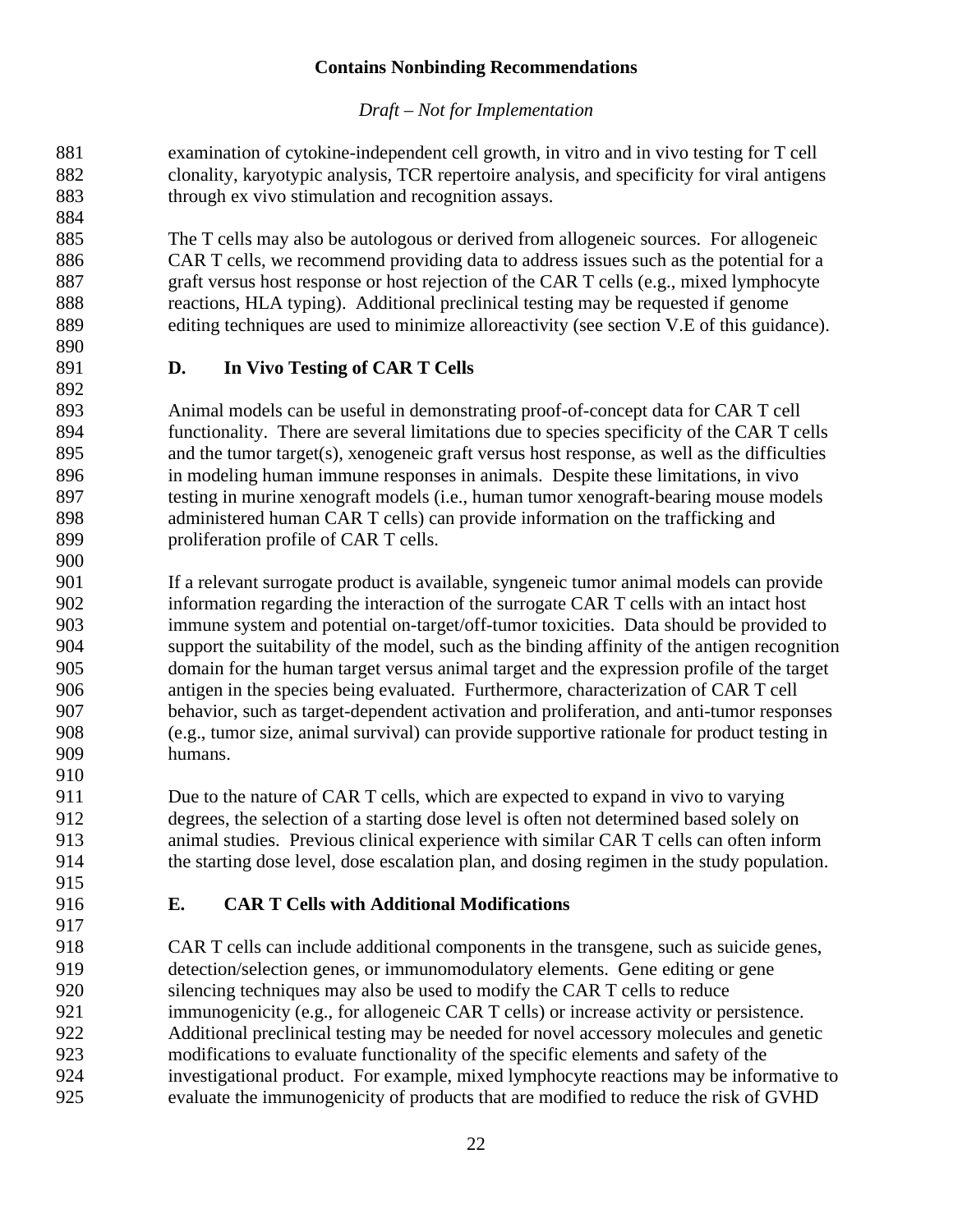<span id="page-25-0"></span>

| 926                                                                                                             | and immune responses against allogeneic products. Additional modifications that affect |
|-----------------------------------------------------------------------------------------------------------------|----------------------------------------------------------------------------------------|
| 927<br>CAR T cell persistence may be assessed by cytokine-independent growth assays or                          |                                                                                        |
| 928<br>appropriately designed in vivo studies. When suicide genes are incorporated, we                          |                                                                                        |
| recommend conducting preclinical studies to demonstrate their function and to establish<br>929                  |                                                                                        |
| 930<br>dosing of any additional drug or biologic that is critical to induce CAR T cell depletion. <sup>12</sup> |                                                                                        |
| 931                                                                                                             |                                                                                        |
| 932<br>The parameters that define CAR T cell safety and activity are multifactorial.                            |                                                                                        |
| 933<br>Considerations include: (1) the design of the vector construct (e.g., antigen recognition                |                                                                                        |
| 934<br>domain, signaling domains, transmembrane and hinge domains); (2) vector delivery                         |                                                                                        |
| 935<br>method; (3) cell source; (4) manipulation processes (e.g., activation, cell selection); (5)              |                                                                                        |
| biological activities (e.g., cytokine expression profiles, cytotoxicity, proliferation); and<br>936             |                                                                                        |
| 937<br>(6) addition of novel components (e.g., suicide genes, immunomodulatory elements). A                     |                                                                                        |
| combination of multiple testing strategies should be used for a comprehensive preclinical<br>938                |                                                                                        |
| testing program. This information, along with available preclinical and clinical data for<br>939                |                                                                                        |
| 940<br>related products, can inform clinical trial design and support the administration of                     |                                                                                        |
| 941<br>investigational CAR T cells to human subjects.                                                           |                                                                                        |
| 942                                                                                                             |                                                                                        |
| 943                                                                                                             |                                                                                        |
| 944<br><b>CLINICAL RECOMMENDATIONS</b><br>VI.                                                                   |                                                                                        |
| 945                                                                                                             |                                                                                        |
|                                                                                                                 |                                                                                        |
| 946                                                                                                             |                                                                                        |
| This section describes the clinical considerations for early-phase development of CAR T cells for<br>947        |                                                                                        |
| patients with cancer (hematologic malignancies and solid tumors). A primary objective of early-                 |                                                                                        |
| 948<br>phase clinical trials should be an assessment of safety. Other objectives may include<br>949             |                                                                                        |
| determination of optimal dosage, pharmacokinetic/pharmacodynamic (PK/PD) studies,                               |                                                                                        |
| 950<br>evaluation of clinical activity or efficacy, selecting an appropriate population for further clinical    |                                                                                        |
| 951<br>studies to investigate efficacy and safety, and other scientific objectives.                             |                                                                                        |
| 952                                                                                                             |                                                                                        |
| 953<br><b>Study Population</b><br>A.                                                                            |                                                                                        |
| 954<br>955                                                                                                      |                                                                                        |
| Selection of the study population should consider the anticipated risks and potential<br>956                    |                                                                                        |
| benefits for the study subjects to ensure that the overall study benefits outweigh the<br>957<br>risks.         |                                                                                        |
|                                                                                                                 |                                                                                        |
| 958<br>959<br>1.<br>Advanced vs. early disease stage                                                            |                                                                                        |
| 960                                                                                                             |                                                                                        |
| 961<br>CAR T cells have been associated with considerable toxicities, notably cytokine-                         |                                                                                        |
| 962<br>release syndrome (CRS) and neurological toxicities. In some cases, these                                 |                                                                                        |
| 963<br>toxicities can be life-threatening and fatal. Therefore, in defining the study                           |                                                                                        |
| 964<br>population, we recommend you consider these toxicities in the context of the                             |                                                                                        |
| 965<br>potential benefit, disease stage, and other available therapies.                                         |                                                                                        |

<span id="page-25-3"></span><span id="page-25-2"></span><span id="page-25-1"></span><sup>&</sup>lt;sup>12</sup> Sponsors may also wish to refer to the preclinical section (section IV) of FDA's GE Draft Guidance (Ref. 15) for additional preclinical considerations. When finalized, this guidance will represent FDA's current thinking on these issues.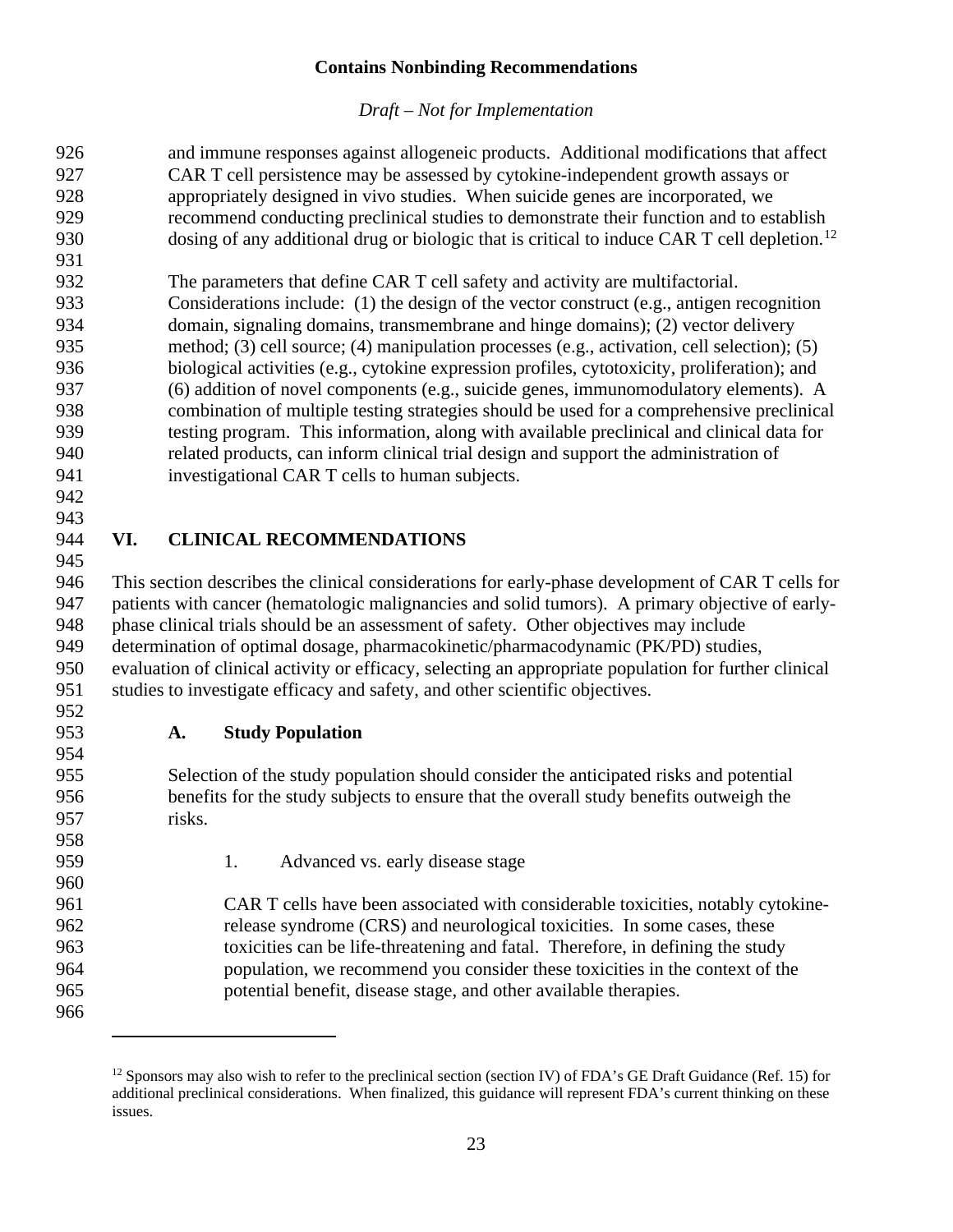<span id="page-26-1"></span><span id="page-26-0"></span>

| 967  | In early-phase trials, sponsors should consider enrolling subjects with severe or |
|------|-----------------------------------------------------------------------------------|
| 968  | advanced disease who have not had an adequate response to available medical       |
| 969  | treatment or who have no acceptable treatment options. If designed to enroll      |
| 970  | these subjects, we recommend the trial include procedures to ensure that each     |
| 971  | subject's treatment options have been adequately evaluated, and the clinical      |
| 972  | protocol describe the measures to capture the pertinent information regarding     |
| 973  | prior therapies and justification for enrollment of these subjects.               |
| 974  |                                                                                   |
| 975  | However, in subjects who have early-stage disease and available therapies, the    |
| 976  | unknown benefits of first-in-human (FIH) CAR T cells may not justify the risks    |
| 977  | associated with the therapy. For any study, the IND submission should provide     |
| 978  | your rationale and justification for the proposed study population, and the       |
| 979  | informed consent document must describe the risks associated with the trial (21)  |
| 980  | CFR 50.25).                                                                       |
| 981  |                                                                                   |
| 982  | 2.<br>Tissue-agnostic approach                                                    |
| 983  |                                                                                   |
| 984  | CAR T cells target a specific antigen (or antigens) expressed by the cancer       |
| 985  | cell regardless of cancer type. Early-phase trials that include subjects with     |
| 986  | different cancer types but share a common target antigen (e.g., tissue-agnostic   |
| 987  | approach) may face challenges in evaluating the efficacy and extent of            |
| 988  | toxicities. The disparities in underlying comorbidities of the subjects, the      |
| 989  | impact of pre-existing tumor burden on toxicities, and differences in dose        |
| 990  | response relationship may present challenges to the objectives of an              |
| 991  | early-phase study in evaluating the toxicities and dosing. If you plan to         |
| 992  | develop a product for the treatment of more than one cancer type using a          |
| 993  | tissue-agnostic approach, you may consider an early-phase trial that assigns      |
| 994  | subjects to separate cohorts by the disease types and evaluate the dose-          |
| 995  | response relationship and severity of toxicities through parallel dose-           |
| 996  | escalations in these cohorts. We recommend your IND submission includes           |
| 997  | your rationale for the proposed study design and analysis.                        |
| 998  |                                                                                   |
| 999  | Target identification<br>3.                                                       |
| 1000 |                                                                                   |
| 1001 | The anti-tumor effect of the CAR T cells depends on the binding of the CAR        |
| 1002 | with the cognate antigen expressed on the cancer cell. Therefore, it is           |
| 1003 | essential to enroll patients whose tumors express the antigen targeted by the     |
| 1004 | CAR T cells. Unless the antigen is expressed in nearly all tumor cells, such as   |
| 1005 | CD19 expression in B cell malignancies, and can be detected by commercially       |
| 1006 | available, marketed tests, such tests to detect an antigen will generally be      |
| 1007 | considered a companion diagnostic test (Ref. 37). Refer to FDA guidances on       |
| 1008 | using these tests for oncology trials, including the streamlined process for      |
| 1009 | study risk determination (Ref. 38) and principles for co-development of an in     |
| 1010 | vitro companion diagnostic device with a therapeutic product (Ref. 37). In        |
| 1011 | these situations, we recommend the clinical protocol includes a detailed          |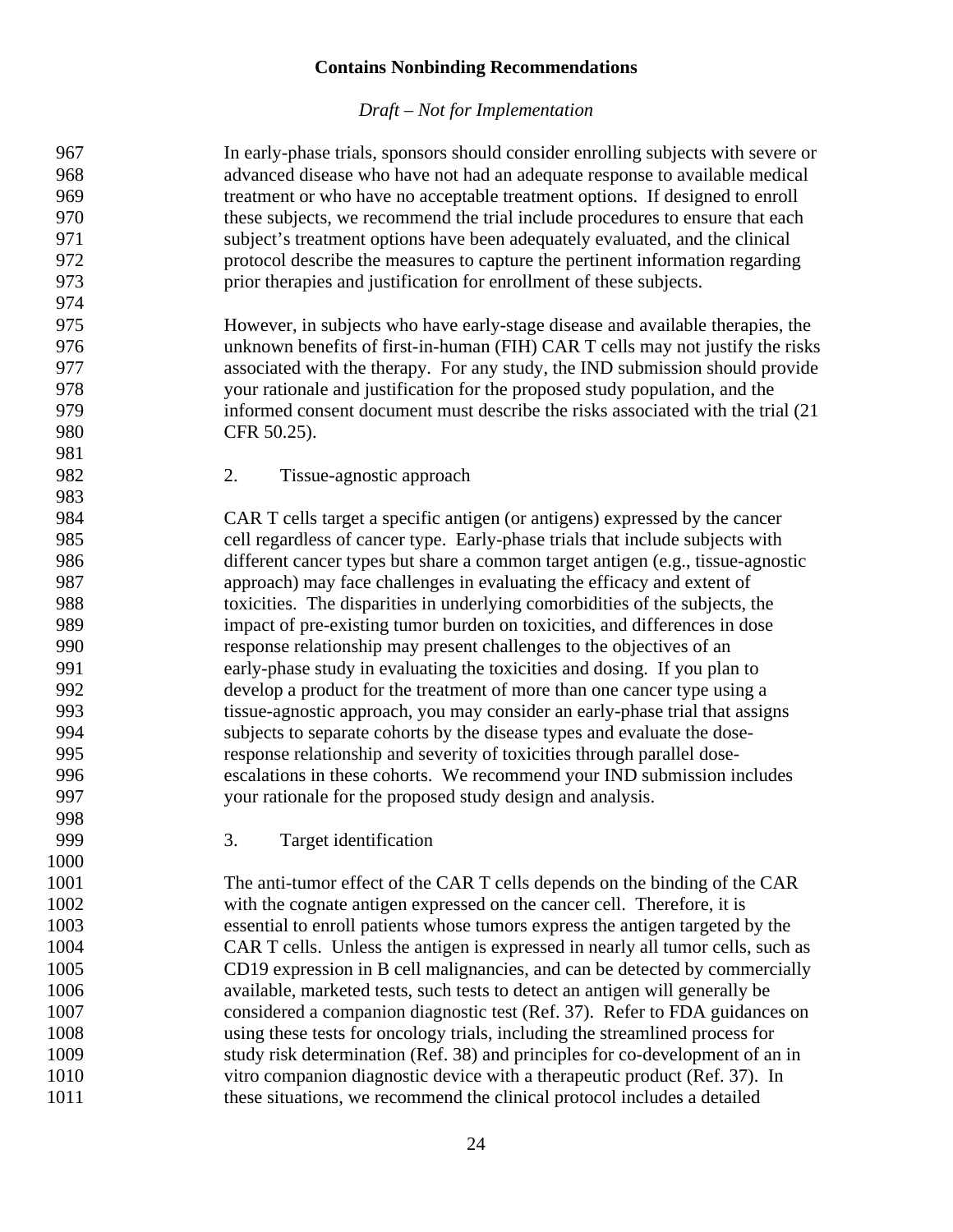<span id="page-27-2"></span><span id="page-27-1"></span><span id="page-27-0"></span>

| 1012 |           | description of these tests.                                                    |
|------|-----------|--------------------------------------------------------------------------------|
| 1013 |           |                                                                                |
| 1014 |           | 4.<br>Pediatric subjects                                                       |
| 1015 |           |                                                                                |
| 1016 |           | Some CAR T cells are developed specifically for pediatric conditions.          |
| 1017 |           | Sponsors who are developing CAR T cells to treat pediatric diseases should     |
| 1018 |           | consider how they will incorporate the additional safeguards for pediatric     |
| 1019 |           | subjects into clinical investigations in the overall development program.      |
| 1020 |           | Clinical development programs for pediatric indications usually obtain initial |
| 1021 |           | safety and tolerability data in adults before beginning studies in children.   |
| 1022 |           | Title 21 CFR Part 50, Subpart D, provides the process for additional           |
| 1023 |           | safeguards required for children in clinical investigations. In addition, see  |
| 1024 |           | section IV.B.5 of FDA's guidance entitled "Considerations for the Design of    |
| 1025 |           | Early-Phase Clinical Trials of Cellular and Gene Therapy Products; Guidance    |
| 1026 |           | for Industry," June 2017 (Ref. 39) for additional recommendations on           |
| 1027 |           | including pediatric subjects in cell and gene therapy trials.                  |
| 1028 |           |                                                                                |
| 1029 | <b>B.</b> | <b>Treatment Plan</b>                                                          |
| 1030 |           |                                                                                |
| 1031 |           | 1.<br>Dose selection, starting dose, and dose escalation                       |
| 1032 |           |                                                                                |
| 1033 |           | a. Dose selection                                                              |
| 1034 |           |                                                                                |
| 1035 |           | CAR T cell dose selection is complex, necessitating several factors to be      |
| 1036 |           | considered.                                                                    |
| 1037 |           |                                                                                |
| 1038 |           | Transduction efficiency can differ from lot to lot, resulting in variation in  |
| 1039 |           | the percentage of transduced cells. This variation can lead to substantial     |
| 1040 |           | differences in the active cell dose administered to different subjects, even   |
| 1041 |           | when the same total cell dose is administered. Ideally, manufacturers          |
| 1042 |           | should work to control variability in the transduction process. However,       |
| 1043 |           | even with a consistent manufacturing process, such variations in               |
| 1044 |           | transduction efficiency are expected to occur. To mitigate this variability    |
| 1045 |           | in dosing, we recommend CAR T cell dose levels be based on the number          |
| 1046 |           | of transduced CAR T cells in the product, rather than the total cell           |
| 1047 |           | number. In addition to transduction efficiency, other factors that should      |
| 1048 |           | be considered in determining the dose include the total number of cells        |
| 1049 |           | administered to subjects and cell viability. In our experience, the safety     |
| 1050 |           | and effectiveness of CAR T cells are strongly influenced by body weight        |
| 1051 |           | (or body surface area (BSA)); therefore, we recommend calculating the          |
| 1052 |           | cell dose based on weight or BSA rather than using a flat dose.                |
| 1053 |           |                                                                                |
| 1054 |           |                                                                                |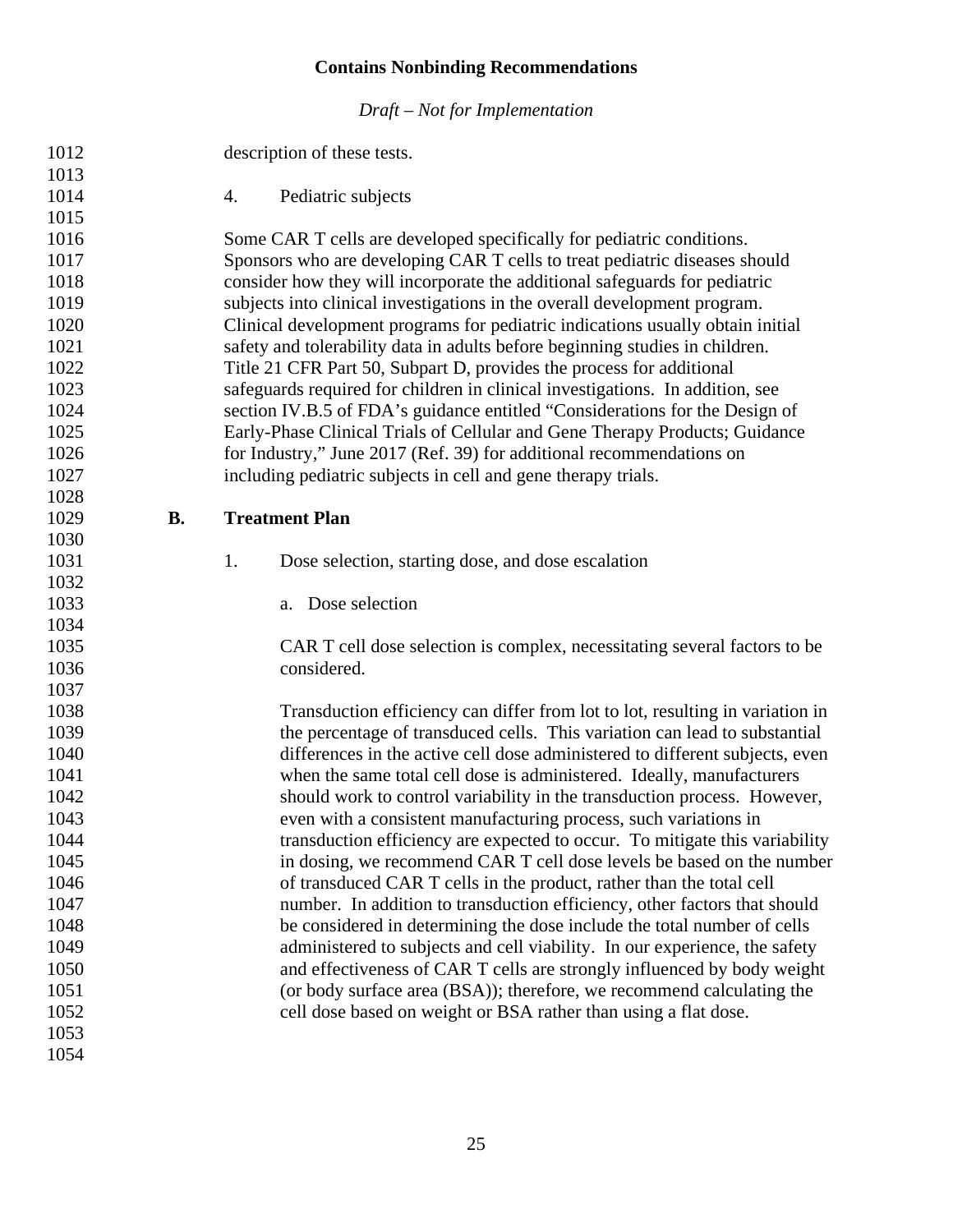*Draft – Not for Implementation*

#### b. Starting dose

<span id="page-28-0"></span> 1057 If animal or in vitro data are available, there might be sufficient<br>1058 information to determine if a specific starting dose has an accent information to determine if a specific starting dose has an acceptable level of risk. If available, previous clinical experience with CAR T cells, even if for a different condition, may also help to justify the clinical starting dose. However, we recommend sponsors be careful when using such an approach to extrapolate the starting dose as the in vivo behavior of CAR T cells may be different depending on the disease, antigen load, study population, and CAR constructs. The choice of pre-conditioning lymphodepletion regimen may influence CAR T cell in vivo proliferation and should be considered when selecting CAR T cell dose. c. Dose escalation Clinical development of CAR T cells has often included dose escalation in half-log (approximately three-fold) increments. However, the dosing increments used for dose escalation should consider nonclinical and any available clinical data regarding the risks and activity associated with the change in dose. The clinical protocol should provide specific criteria for dose escalation and de-escalation. Specifically, the clinical protocol should include a detailed definition of dose-limiting toxicities (DLTs) and justification for exemptions of any toxicities that will not be considered as DLTs. Most CAR T cell toxicities appear related to the rapid release of large amounts of cytokines (resulting in CRS) and may be correlated to the activation status of the CAR T cells, which can be driven by the level of the tumor antigen (tumor load) in vivo. Because the tumor burden differs among subjects, a given dose that may be safe in one subject who has a low tumor burden may cause considerable toxicities at the same dose in another subject who has a higher tumor burden. Therefore, single-patient cohorts, intra-patient dose escalation, and continual reassessment methods (CRM) are typically not suitable for FIH CAR T cell dose-escalation 1087 studies. 2. Repeat dosing CAR T cells can persist in the subject or have an extended duration of activity. Consequently, repeated dosing might be unnecessary or not be an acceptable risk until there is a preliminary understanding of the product's duration of activity and toxicity. In addition, lymphodepleting therapy before CAR T cell infusion is myelosuppressive, and additional lymphodepletion in the context of repeat or split CAR T cell dosing may pose life-threatening risk of myeloablation to subjects. Therefore, most CAR T cell trials use a single administration or one-time dosing regimen. We recommend the sponsor provide justification for, and strategies to mitigate risks of, any repeat or split dosing.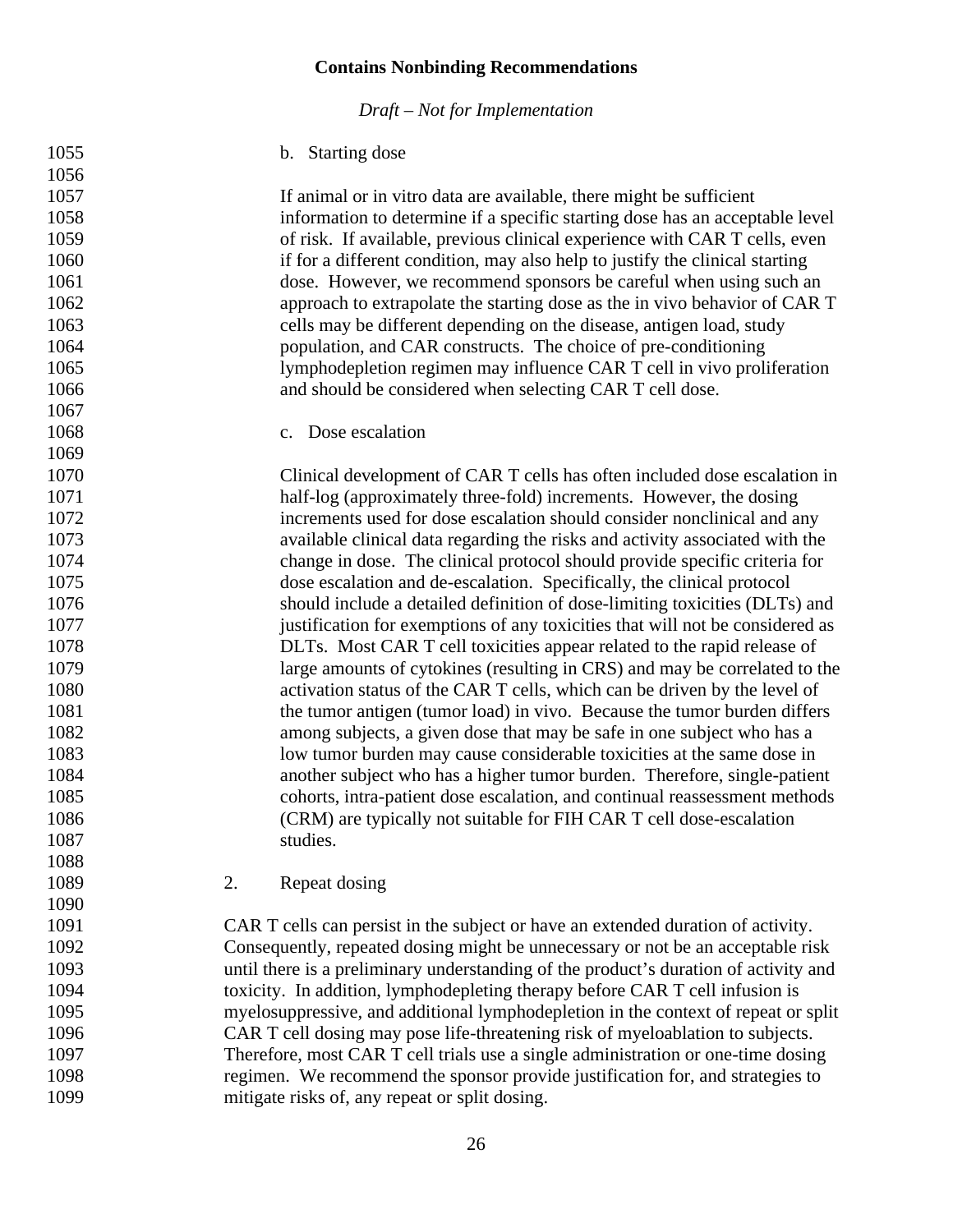<span id="page-29-1"></span><span id="page-29-0"></span>

| 1100 |                                                                                       |
|------|---------------------------------------------------------------------------------------|
| 1101 | 3.<br>Staggering                                                                      |
| 1102 |                                                                                       |
| 1103 | When there is no previous human experience with the specific CAR T cells or           |
| 1104 | related product, treating several subjects simultaneously may represent an            |
| 1105 | unreasonable risk. To address this issue, consider staggered treatment to limit the   |
| 1106 | number of subjects who might be exposed to an unanticipated risk within a             |
| 1107 | cohort, followed by staggering between cohorts. We recommend that the                 |
| 1108 | staggering interval, either within a cohort or between cohorts: (1) be long enough    |
| 1109 | to monitor for acute and subacute adverse events prior to treating additional         |
| 1110 | subjects at the same dose or prior to increasing the dose in subsequent subjects;     |
| 1111 | (2) consider the time course of acute and subacute adverse events that were           |
| 1112 | observed in the animal studies and in previous human experience with related          |
| 1113 | products; (3) consider the expected duration of product activity; and (4) be          |
| 1114 | practical in the context of overall development timelines.                            |
| 1115 |                                                                                       |
| 1116 | Consideration for manufacturing delay or failure<br>4.                                |
| 1117 |                                                                                       |
| 1118 | Autologous CAR T cells are manufactured separately for each subject in a trial,       |
| 1119 | and this manufacturing process may take many weeks. During this period, the           |
| 1120 | subject might have disease progression or deteriorating condition and no longer       |
| 1121 | meet the eligibility requirements at the time of planned product administration.      |
| 1122 | To mitigate this risk that the subject would become ineligible, the enrollment        |
| 1123 | criteria may need to include factors that improve the likelihood that the subject     |
| 1124 | will still be eligible for product administration when the manufacturing process is   |
| 1125 | complete. Alternatively, the trial might include separate criteria (i.e., different   |
| 1126 | than the study enrollment criteria) that need to be met at the time of product        |
| 1127 | administration.                                                                       |
| 1128 |                                                                                       |
| 1129 | In some situations, manufacturing failures can happen, leading to unavailability of   |
| 1130 | products for a given subject. It is important to gain an understanding from early-    |
| 1131 | phase trials of the likelihood of manufacturing failure and any subject factors that  |
| 1132 | may relate to such failures (e.g., subject characteristics that might predict a poor  |
| 1133 | cell harvest). This information can facilitate design of subsequent trials by         |
| 1134 | suggesting subject selection criteria to reduce the chance of failure, or by          |
| 1135 | prompting the development of a treatment protocol with a formalized                   |
| 1136 | manufacturing failure contingency plan.                                               |
| 1137 |                                                                                       |
| 1138 | To mitigate risk to subjects from production-related (i.e., manufacturing) failures,  |
| 1139 | the protocol should be designed so that the subject is not committed to receive       |
| 1140 | high-risk lymphodepleting regimen until it is known that the product is available.    |
| 1141 | The protocol should also clearly specify whether a new attempt for treatment will     |
| 1142 | be made with another round of manufacturing and whether an untreated subject          |
| 1143 | will be replaced by increasing enrollment. Failure-to-treat may be an important       |
| 1144 | trial endpoint that is part of a feasibility evaluation, and there should be plans to |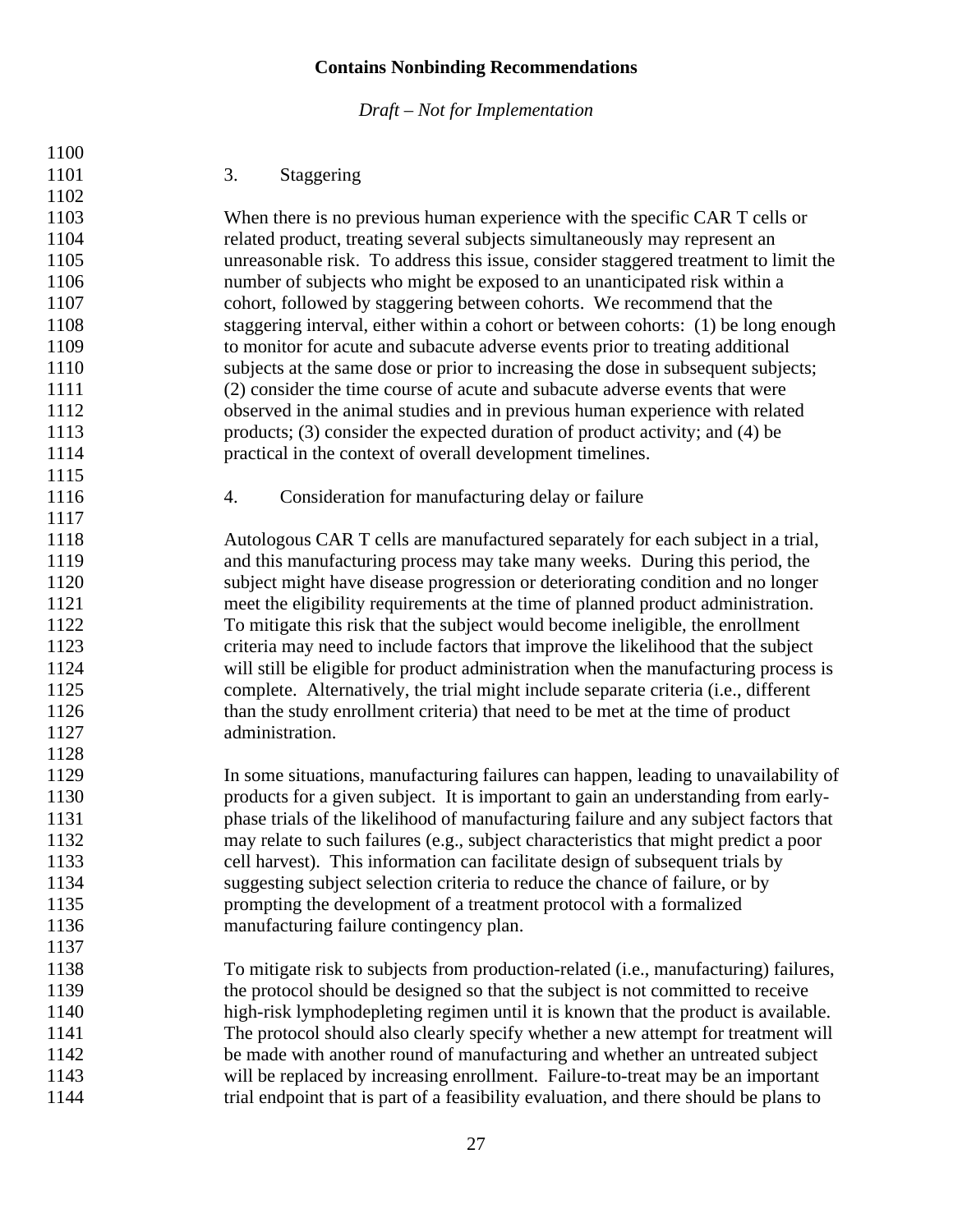*Draft – Not for Implementation*

<span id="page-30-0"></span> analyze the proportion of failure-to-treat subjects to look for factors that may predict failure to administer the product and to evaluate the consequences to the subject if there is a failure-to-treat. 1149 5. Bridging therapy A manufacturing delay or failure may prompt the investigators to use "bridging 1152 therapy" in an attempt to ameliorate the underlying disease while the subject waits for the production of the CAR T cells. However, such bridging therapy could confound the treatment effects from the subsequent CAR T cells because it may 1155 be difficult to ascertain whether any tumor response observed in these subjects is due to the prior bridging therapy or due to the CAR T cells or both. In addition, lack of bridging therapy standardization can further complicate the interpretation of the CAR T cell clinical trial results. Although sponsors should optimize the manufacturing process to avoid a delay in administering the CAR T cells, there may be situations where a bridging therapy is given. To help understand the impact of any bridging therapy on the interpretation of the overall study results, we recommend that sponsors consider conducting separate pre-specified analyses for: (1) all subjects; (2) subjects who received prior bridging therapy; and (3) 1164 subjects who did not receive prior bridging therapy. **C. Clinical Pharmacology Considerations** Clinical pharmacology assessment for CAR T cells includes pharmacokinetic (exposure), pharmacodynamic (response) and immunogenicity studies. PK and PD assessments provide important information for determination of the safety and effectiveness of drug products. Immunogenicity assessments evaluate potential risks posed by immune

<span id="page-30-2"></span>1174 1. Pharmacokinetics

<span id="page-30-1"></span>1172 responses to CAR T cells.

 CAR T cells are living drugs capable of proliferation after administration. Therefore, conventional absorption, distribution, metabolism and elimination (ADME) criteria cannot be applied to model the pharmacokinetics of CAR T cells. After administration, CAR T cells expand and persist in the human body. Samples, such as blood and bone marrow samples, should be collected with a 1181 specified schedule to monitor in vivo persistence and proliferation of CAR T cells. For systemic exposure, the sponsor should collect blood samples with sufficient sampling time points to derive a CAR T cell concentration-time curve. We recommend the following PK measures pertaining to CAR T cell expansion and persistence: peak exposure (Cmax); time to reach peak exposure (Tmax); partial area under the curve (pAUC); last observed concentration (Clast); time of Clast; and terminal half-life (t1/2). Partial exposure (pAUC) can be used for correlative analysis between exposure and efficacy and/or safety. To evaluate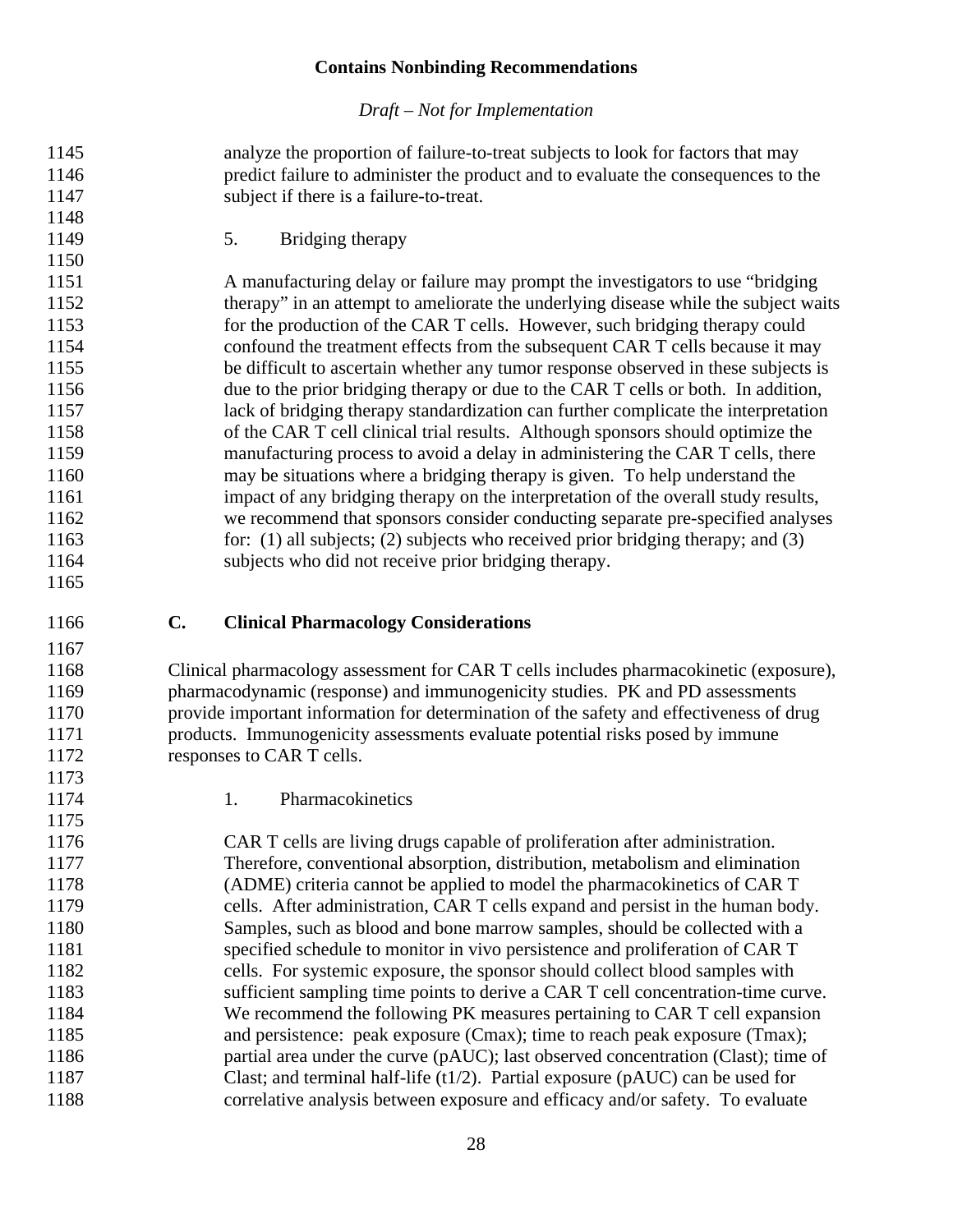<span id="page-31-1"></span><span id="page-31-0"></span>

| 1189 | factors which may affect CAR T cell in vivo expansion and persistence, both         |
|------|-------------------------------------------------------------------------------------|
| 1190 | patient-related and product-related factors should be considered. Patient-related   |
| 1191 | factors include, but are not limited to, age, sex, levels of targeted antigen       |
| 1192 | expression, and tumor burden. Product-related factors include, but are not limited  |
| 1193 | to, CAR T cell composition and differentiation status.                              |
| 1194 |                                                                                     |
| 1195 | To characterize CAR T cell in vivo kinetics, we recommend that the PK sampling      |
| 1196 | schedule include sufficient time points especially during the expansion phase,      |
| 1197 | which is usually around the first two weeks post-infusion. The persistence of       |
| 1198 | CAR T cells may be monitored by measuring levels of transgene and CAR               |
| 1199 | expression. To explore the relationship between CAR T cell exposure and             |
| 1200 | response, we recommend sponsors perform, if possible, functional analysis           |
| 1201 | (immunophenotyping) and clonality analysis of CAR T cells.                          |
| 1202 |                                                                                     |
| 1203 | 2.<br>Pharmacodynamics                                                              |
| 1204 |                                                                                     |
| 1205 | Upon binding specifically to antigen-expressing cells, CAR T cells initiate         |
| 1206 | signaling cascades to promote T cell activation, proliferation, acquisition of      |
| 1207 | effector functions, and production of cytokines and chemokines. These events        |
| 1208 | lead to elimination of target cells. CAR T cell pharmacodynamic assessment          |
| 1209 | includes monitoring changes in levels of cytokines, chemokines, effectors, blood    |
| 1210 | immunophenotyping, and clinical endpoints (such as tumor cell killing). We          |
| 1211 | recommend that the sponsor select pharmacodynamic biomarkers based on the           |
| 1212 | CAR T cell mechanism of action, target disease-specific attributes, and clinical    |
| 1213 | outcomes. The PD sampling scheme should reflect the characteristics of PD           |
| 1214 | biomarkers and anticipated duration of response.                                    |
| 1215 |                                                                                     |
| 1216 | To improve the CAR T cell safety and effectiveness profile, we recommend            |
| 1217 | assessing the following exploratory correlative analyses: (1) the relationship      |
| 1218 | between CAR T cell final product characteristics and CAR T cell                     |
| 1219 | pharmacokinetic profiles; and (2) the relationship between CAR T cell exposure      |
| 1220 | and responses using clinical PK and PD data.                                        |
| 1221 |                                                                                     |
| 1222 | 3.<br>Immunogenicity                                                                |
| 1223 |                                                                                     |
| 1224 | An immunogenicity assessment is important due to the potential impact of            |
| 1225 | immunogenicity on clinical outcomes. We recommend developing assays to              |
| 1226 | detect humoral and cellular immune responses against the CAR T cells (CAR and       |
| 1227 | co-expressed transgenes, if applicable) during product development. Both            |
| 1228 | patient-related and product-related factors which may affect CAR T cell             |
| 1229 | immunogenicity should be considered. Patient-related factors include genetics,      |
| 1230 | age, sex, disease status, general immune status, pre-existing antibody(ies) against |
| 1231 | the CAR T cells, and concomitant medication. Product-related factors include:       |
| 1232 | CAR T cell origin (autologous or allogeneic); CAR molecular structure and           |
|      |                                                                                     |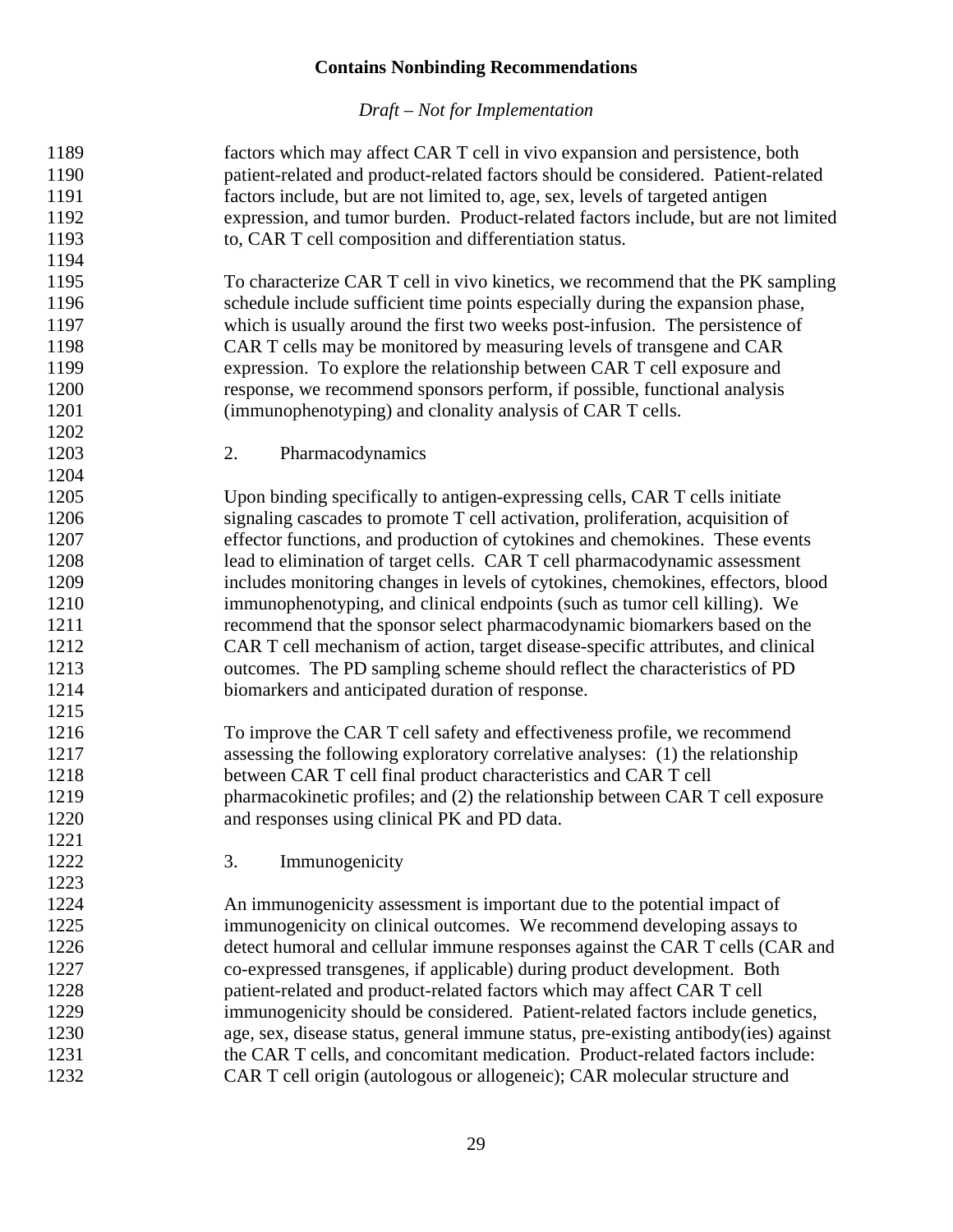<span id="page-32-1"></span><span id="page-32-0"></span>

| 1233 |    | posttranslational modifications; co-expressed transgenes; product impurities;            |
|------|----|------------------------------------------------------------------------------------------|
| 1234 |    | formulation excipients; and container closure materials.                                 |
| 1235 |    |                                                                                          |
| 1236 |    | For PK, PD, and immunogenicity sample analysis, assays may be developed and              |
| 1237 |    | refined throughout product development. We recommend using validated                     |
| 1238 |    | bioanalytical methods for clinical studies intended to provide primary evidence of       |
| 1239 |    | effectiveness to support a marketing application (Ref. 40).                              |
| 1240 | D. | <b>Safety Evaluation and Monitoring</b>                                                  |
| 1241 |    |                                                                                          |
| 1242 |    | CAR T cell safety considerations include the risks associated with: (1) cell procurement |
| 1243 |    | in an autologous setting; (2) concomitant therapy (e.g., the use of immunosuppressive    |
| 1244 |    | nonmyeloablative regimen prior to CAR T cell administration); and (3) CAR T cells.       |
| 1245 |    |                                                                                          |
| 1246 |    | 1.<br>Clinical monitoring                                                                |
| 1247 |    |                                                                                          |
| 1248 |    | We recommend the clinical protocol include a detailed monitoring plan that is            |
| 1249 |    | adequate to protect the safety of subjects. The elements, procedures, and                |
| 1250 |    | schedules of the monitoring plan should be based upon available information,             |
| 1251 |    | including nonclinical and prior clinical experience with the proposed product or         |
| 1252 |    | related products. For a FIH product, or a product with limited prior human               |
| 1253 |    | experience, to minimize the possibility that subjects are exposed to unacceptable        |
| 1254 |    | toxicities, staggered enrollment should be considered (see section VI.B.3 of this        |
| 1255 |    | guidance).                                                                               |
| 1256 |    |                                                                                          |
| 1257 |    | A particular concern of CAR T cell toxicity is CRS (see section VI.D.2 of this           |
| 1258 |    | guidance). A plan should be described to monitor cytokine levels in patients who         |
| 1259 |    | have received CAR T cells at baseline and pre-specified time points to capture the       |
| 1260 |    | dynamics of the cytokine release. Methods for measuring the cytokines should be          |
| 1261 |    | provided. A management plan or algorithm, based on the cytokine level as an              |
| 1262 |    | adjunct to the clinical decision for administering anti-cytokine therapy (e.g.,          |
| 1263 |    | tocilizumab), should be described.                                                       |
| 1264 |    |                                                                                          |
| 1265 |    | CAR constructs are engineered genes that are not naturally occurring and,                |
| 1266 |    | therefore, contain components that are not endogenous to the recipient. When             |
| 1267 |    | administered, these exogenous components may elicit immune responses with the            |
| 1268 |    | potential to affect CAR T cell persistence or counteract the effect (anti-tumor          |
| 1269 |    | activity or toxicities) of re-infused CAR T cells. We recommend that CAR-                |
| 1270 |    | reactive immune responses be monitored. For example, some CAR T cells may                |
| 1271 |    | include murine-derived sequences and thus may generate human anti-mouse                  |
| 1272 |    | antibody (HAMA). We encourage sponsors to describe their plan and appropriate            |
| 1273 |    | test(s) for such monitoring, along with a management plan to address the results         |
| 1274 |    | of such monitoring.                                                                      |
| 1275 |    |                                                                                          |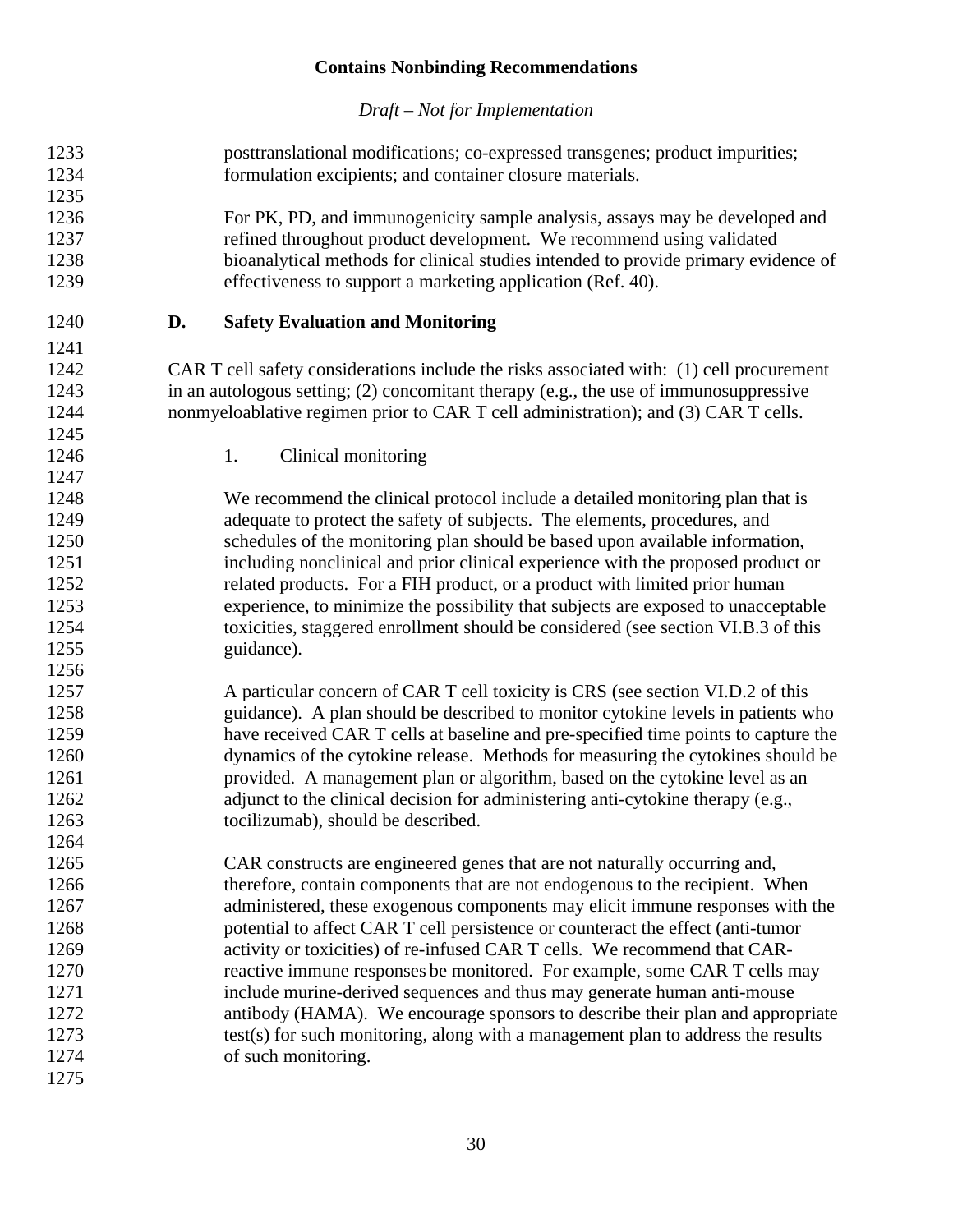*Draft – Not for Implementation*

<span id="page-33-1"></span><span id="page-33-0"></span> 2. Toxicity grading We recommend the clinical trial protocol include a toxicity grading system to inform decision-making such as dose escalation and patient management. We recommend that sponsors use the National Cancer Institute (NCI) Common Terminology Criteria for Adverse Events (CTCAE) for grading toxicities. A management algorithm for these toxicities should be described in detail. CRS and neuropsychiatric adverse reactions are major toxicities associated with CAR T cells. These reactions can be life-threatening and fatal. Thus, prompt recognition and appropriate management of CRS are integral to clinical trial design. We recommend that sponsors consider using consensus criteria for grading CRS and neurologic toxicities or provide justifications for the grading criteria chosen. 3. Dose-limiting toxicities (DLTs), stopping rules and attribution a. DLT definition We recommend DLTs be well defined in the clinical protocol. The definition should include CRS toxicities. The following are examples of CAR T cell DLTs: 1299 • Any treatment-emergent Grade 4 or 5 CRS; 1300 • Any treatment-emergent Grade 3 CRS that does not resolve to ≤ 1301 Grade 2 within 7 days; • Any treatment-emergent autoimmune toxicity ≥ Grade 3; • Grade 3 and greater allergic reactions related to the cell infusion; and • Grade 3 and greater organ toxicity (cardiac, dermatologic, gastrointestinal, hepatic, pulmonary, renal/genitourinary, or neurologic) not pre-existing or not due to the underlying malignancy and occurring within 30 days of cell infusion. The DLT definition may vary depending on many factors, such as the underlying disease and CAR T cell characteristics. Any exception or exemption of treatment-emergent toxicities from the DLT definition should be clearly described and justified. In addition, the observation period for DLTs should be adequate to capture both acute and delayed 1315 toxicities. b. Attribution It is often difficult to attribute an observed treatment-emergent toxicity to a specific cause during the clinical study due to confounding factors such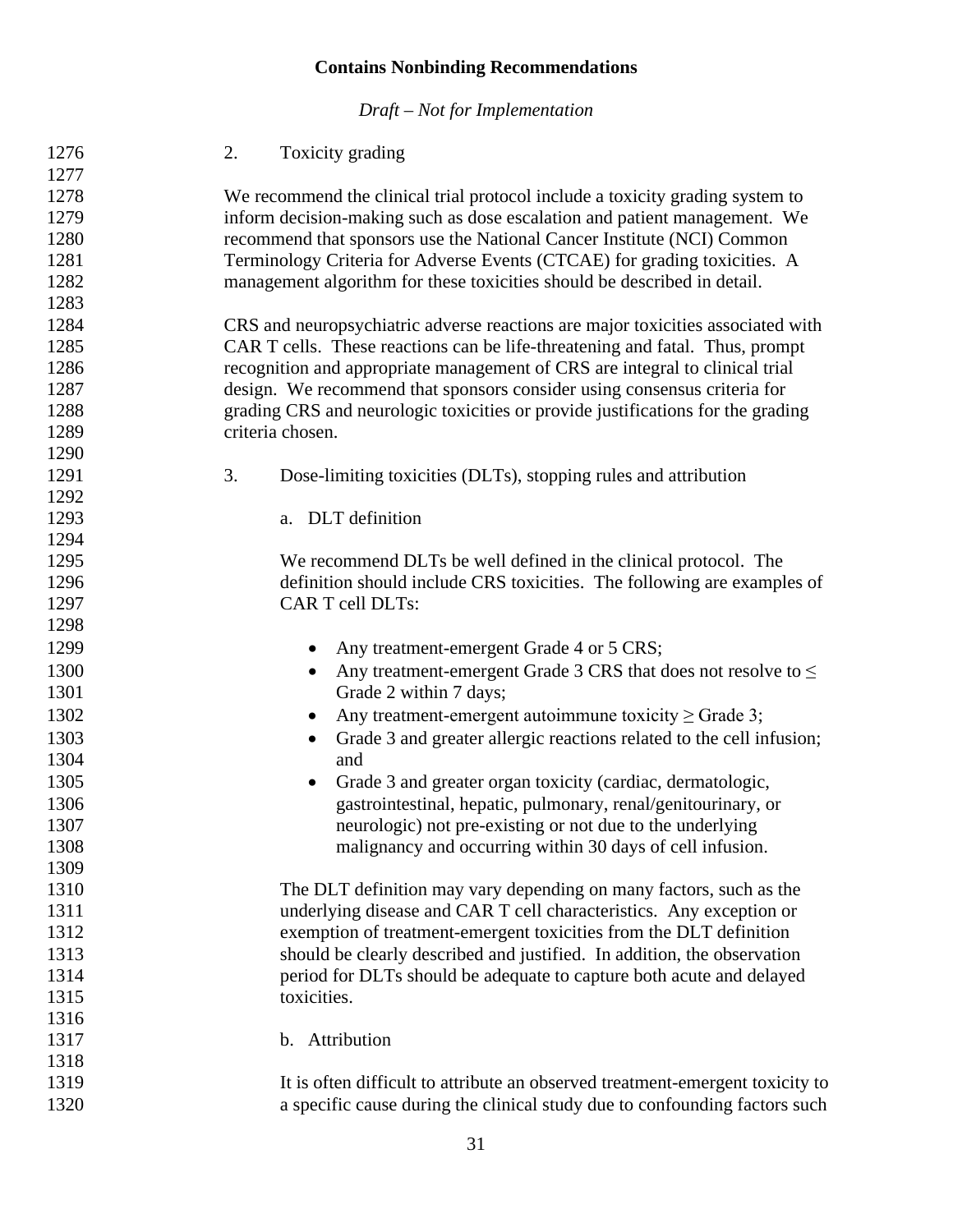*Draft – Not for Implementation*

<span id="page-34-0"></span> as the symptoms of the underlying disease, concomitant treatment, and CAR T cell therapy. Therefore, we recommend DLTs be defined 1323 independent of attribution to CAR T cells. c. Stopping rules Stopping rules are criteria for halting the study based on the observed incidence of particular adverse events. The objective of study stopping rules is to limit subject exposure to risk in the event that safety concerns arise. Well-designed stopping rules may allow sponsors to assess and address risks identified as the trial proceeds, and to amend the protocol to mitigate such risks or to assure that human subjects are not exposed to unreasonable and significant risk. Examples of stopping rules for CAR T cell clinical studies may include an increase in the number or frequency of expected severe adverse events, unexpected severe adverse events (e.g., > 2 Grade 4 CRS for a FIH CAR T product), or any death within the 30 days **after CAR T cell administration. E. CAR T Cell Persistence and Long Term Follow-up** We recommend the clinical protocol describe the plans to determine the duration or persistence of the administered CAR T cells in trial subjects. The specimens for such a determination may include blood, body fluids, and tissues. If an invasive procedure is used to procure the specimen, a separate informed consent is recommended to inform the 1345 trial subjects of the risks of the procedure. Analytical methods for assessing the CAR T cell persistence should be described in detail. Such methods could include tests for the presence of CAR T cells, or vector, and for the activity of the CAR T cells, including gene expression or changes in biomarkers. If death occurs during the trial, planning for postmortem studies to assess the CAR T cell persistence and activity should be considered. The duration of follow-up for subjects who have received CAR T cells depends on the underlying disease, persistence of the CAR T cells, and the CAR vector. Subjects should be followed for 15 years after treatment with CAR T cells containing an integrated transgene. For additional information on long term follow-up for CAR T cells, please refer to FDA's guidance entitled "Long Term Follow-Up After Administration of Human Gene Therapy Products; Guidance for Industry," January 2020 (Ref. 10). **F. Allogeneic CAR T Cells**  In addition to all of the clinical considerations discussed above, there are additional

<span id="page-34-1"></span> considerations for CAR T cells derived from allogeneic sources. We recommend the clinical protocol describe whether there is a plan for immunological matching of the donor and recipient, and if so, clearly describe the methods for such matching. In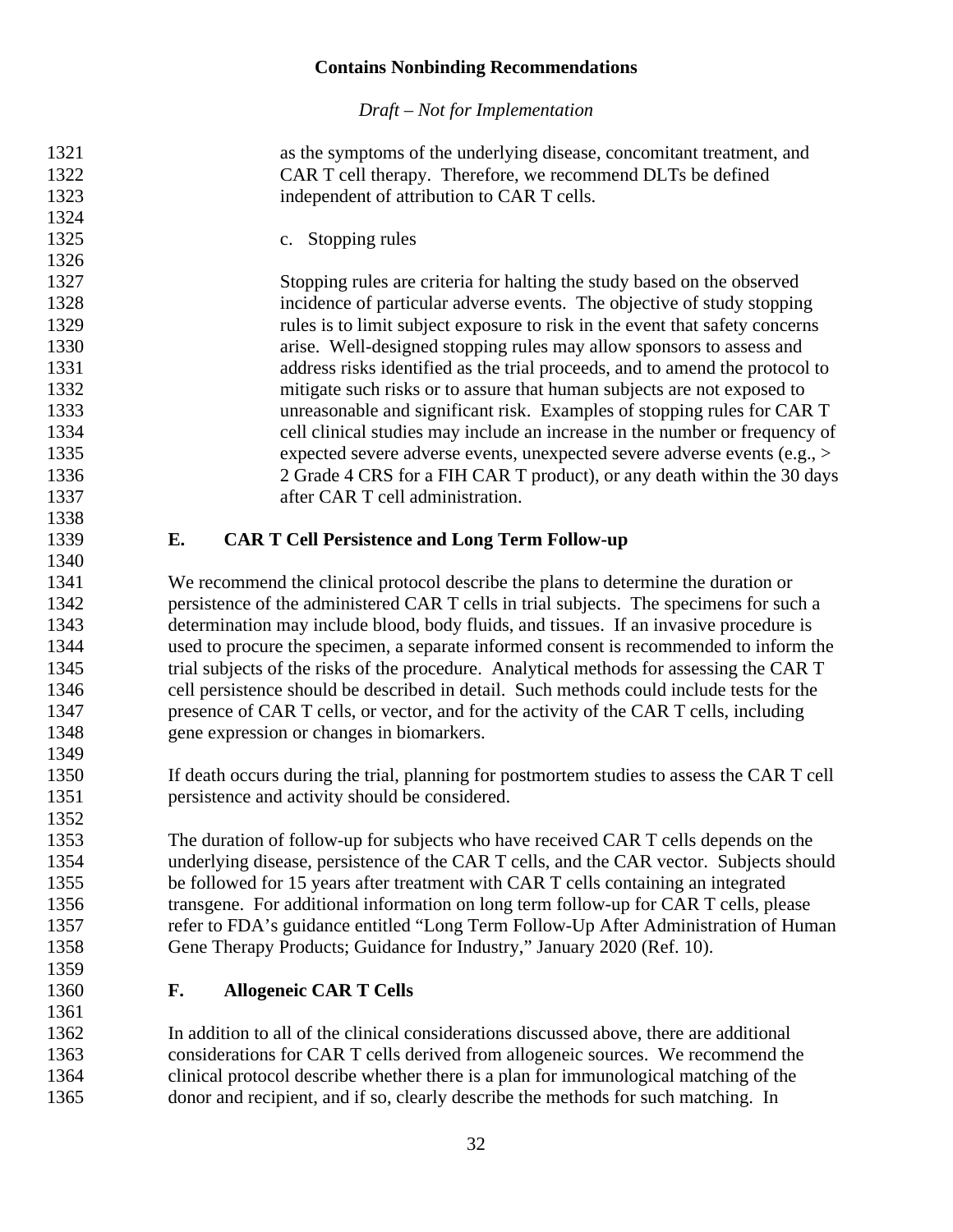| 1366 | addition, a major concern for recipients of allogenic CAR T cells is GVHD. Clinical     |
|------|-----------------------------------------------------------------------------------------|
| 1367 | monitoring should include plans to collect information regarding the symptoms and signs |
| 1368 | of GVHD. A grading system used to assess GVHD (Ref. 41) and a corresponding             |
| 1369 | management algorithm should be included in the clinical protocol. Furthermore, DLT      |
| 1370 | and study stopping rules should incorporate GVHD. <sup>13</sup>                         |
| 1371 |                                                                                         |
| 1372 |                                                                                         |
| 1373 |                                                                                         |
| 1374 |                                                                                         |
|      |                                                                                         |

<span id="page-35-0"></span><sup>&</sup>lt;sup>13</sup> FDA's GE Draft Guidance also addresses additional clinical considerations for allogeneic CART T cells that incorporate human genome editing (Ref. 15). When finalized, this guidance will represent FDA's current thinking on these issues.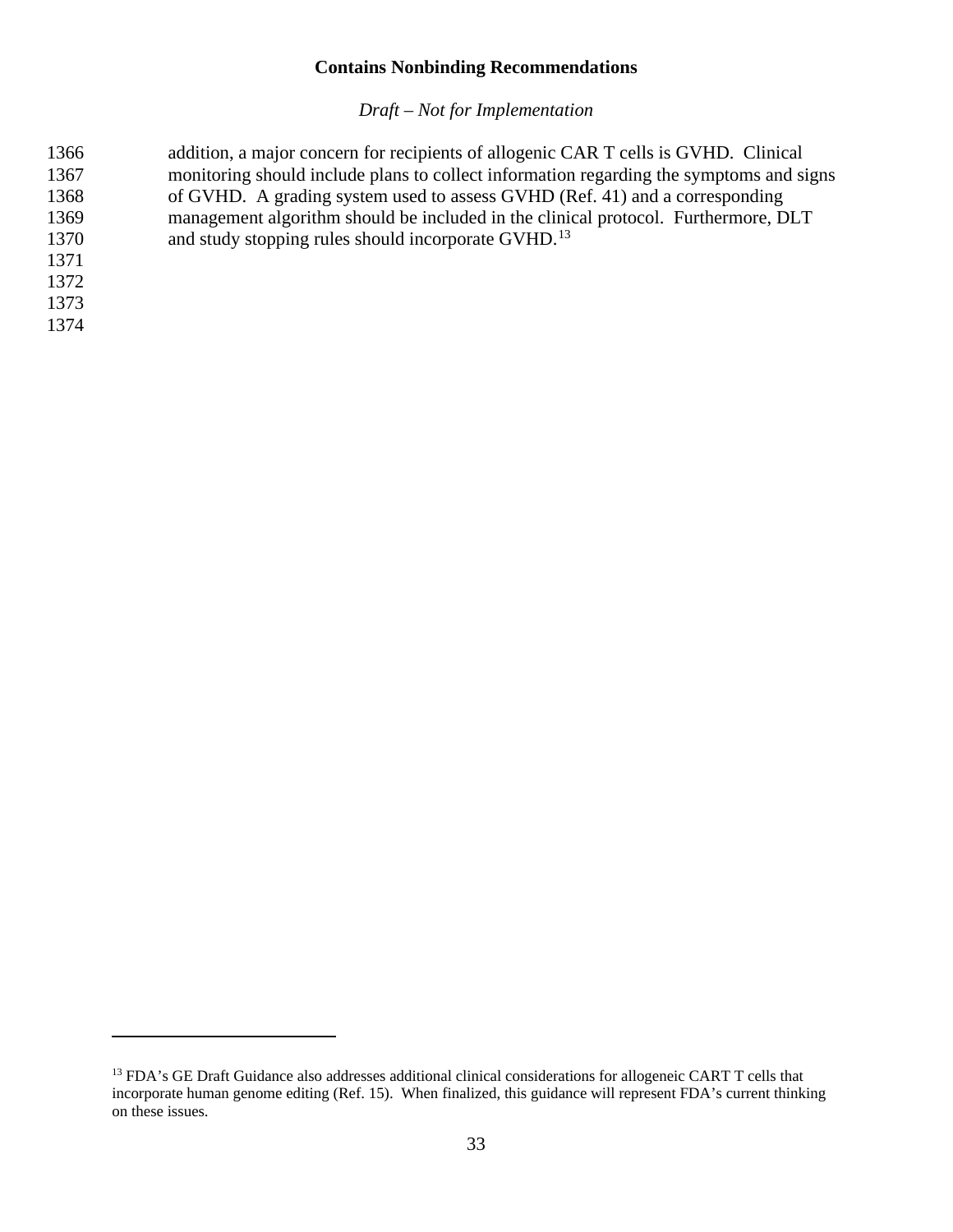*Draft – Not for Implementation*

#### <span id="page-36-0"></span>**VII. REFERENCES**

- 1. Formal Meetings Between the FDA and Sponsors or Applicants; Draft Guidance for Industry, December 2017, [https://www.fda.gov/media/109951/download.](https://www.fda.gov/media/109951/download)\* 2. Guidance for Industry: Q8, Q9, & Q10 Questions and Answers -- Appendix: Q&As from Training Sessions (Q8, Q9, & Q10 Points to Consider), July 2012, [https://www.fda.gov/media/83904/download.](https://www.fda.gov/media/83904/download) 3. Chemistry, Manufacturing, and Control (CMC) Information for Human Gene Therapy Investigational New Drug Applications (INDs): Guidance for Industry, January 2020, [https://www.fda.gov/media/113760/download.](https://www.fda.gov/media/113760/download) 4. Jensen, M.C. and S.R. Riddell, Designing chimeric antigen receptors to effectively and safely target tumors. Curr Opin Immunol, 2015. 33: p. 9-15. 5. June, C.H. and M. Sadelain, Chimeric Antigen Receptor Therapy. N Engl J Med, 2018. 1388 379(1): p. 64-73. 6. Weinkove, R., et al., Selecting costimulatory domains for chimeric antigen receptors: functional and clinical considerations. Clin Transl Immunology, 2019. 8(5): p. e1049. 7. Alabanza, L., et al., Function of Novel Anti-CD19 Chimeric Antigen Receptors with Human Variable Regions Is Affected by Hinge and Transmembrane Domains. Mol Ther, 2017. 25(11): p. 2452-2465. 8. Hudecek, M., et al., The nonsignaling extracellular spacer domain of chimeric antigen receptors is decisive for in vivo antitumor activity. Cancer Immunol Res, 2015. 3(2): p. 125-135. 9. Jonnalagadda, M., et al., Chimeric antigen receptors with mutated IgG4 Fc spacer avoid fc receptor binding and improve T cell persistence and antitumor efficacy. Mol Ther, 1399 2015. 23(4): p. 757-768. 10. Long Term Follow-up After Administration of Human Gene Therapy Products: Guidance for Industry, January 2020, [https://www.fda.gov/media/113768/download.](https://www.fda.gov/media/113768/download) 11. Tasian, S.K., et al., Optimized depletion of chimeric antigen receptor T cells in murine xenograft models of human acute myeloid leukemia. Blood, 2017. 129(17): p. 2395- 2407. 12. Budde, L.E., et al., Combining a CD20 chimeric antigen receptor and an inducible caspase 9 suicide switch to improve the efficacy and safety of T cell adoptive immunotherapy for lymphoma. PLoS One, 2013. 8(12): p. e82742. 13. Di Stasi, A., et al., Inducible apoptosis as a safety switch for adoptive cell therapy. N Engl J Med, 2011. 365(18): p. 1673-1683. 14. Kamiya, T., et al., A novel method to generate T-cell receptor-deficient chimeric antigen receptor T cells. Blood Adv, 2018. 2(5): p. 517-528. 15. Human Gene Therapy Products Incorporating Human Genome Editing: Draft Guidance for Industry,\* March 2022, [https://www.fda.gov/regulatory-information/search-fda-](https://www.fda.gov/regulatory-information/search-fda-guidance-documents/human-gene-therapy-products-incorporating-human-genome-editing) [guidance-documents/human-gene-therapy-products-incorporating-human-genome-](https://www.fda.gov/regulatory-information/search-fda-guidance-documents/human-gene-therapy-products-incorporating-human-genome-editing) [editing.](https://www.fda.gov/regulatory-information/search-fda-guidance-documents/human-gene-therapy-products-incorporating-human-genome-editing) 16. Guidance for Industry: M4Q: The CTD – Quality, August 2001, [https://www.fda.gov/media/71581/download.](https://www.fda.gov/media/71581/download)
- \*When finalized, this guidance will represent FDA's current thinking on this topic.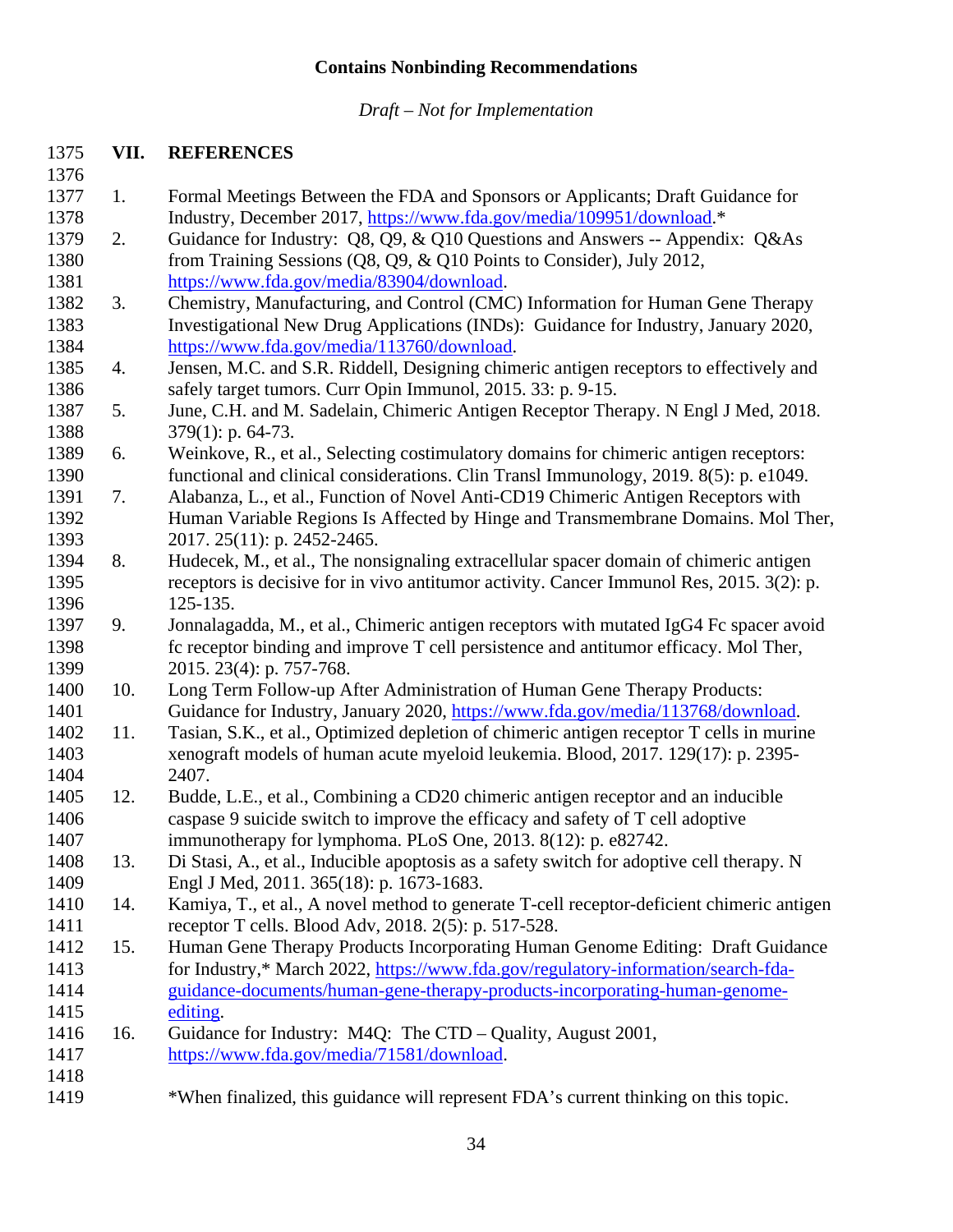| 17. | Guidance for Industry: CGMP for Phase I Investigational Drugs, July 2008,                 |
|-----|-------------------------------------------------------------------------------------------|
|     | https://www.fda.gov/media/70975/download.                                                 |
| 18. | Guidance for Industry: Q2B Validation of Analytical Procedures: Methodology, May          |
|     | 1997, https://www.fda.gov/media/71725/download.                                           |
| 19. | Testing of Retroviral Vector-Based Human Gene Therapy Products for Replication            |
|     | Competent Retrovirus During Product Manufacture and Patient Follow-up: Guidance for       |
|     | Industry, January 2020, https://www.fda.gov/media/113790/download.                        |
| 20. | Elavia, N., et al., Effects of starting cellular material composition on chimeric antigen |
|     | receptor T-cell expansion and characteristics. Transfusion, 2019. 59(5): p. 1755-1764.    |
| 21. | Stroncek, D.F., et al., Elutriated lymphocytes for manufacturing chimeric antigen         |
|     | receptor T cells. J Transl Med, 2017. 15(1): p. 59.                                       |
| 22. | Stroncek, D.F., et al., Myeloid cells in peripheral blood mononuclear cell concentrates   |
|     | inhibit the expansion of chimeric antigen receptor T cells. Cytotherapy, 2016. 18(7): p.  |
|     | 893-901.                                                                                  |
|     | Guidance for Industry: Eligibility Determination for Donors of Human Cells, Tissues,      |
|     | and Cellular and Tissue-Based Products, August 2007,                                      |
|     | https://www.fda.gov/media/73072/download.                                                 |
|     | Levine, B.L., et al., Global Manufacturing of CAR T Cell Therapy. Mol Ther Methods        |
|     | Clin Dev, 2017. 4: p. 92-101.                                                             |
|     | Vormittag, P., et al., A guide to manufacturing CAR T cell therapies. Curr Opin           |
|     | Biotechnol, 2018. 53: p. 164-181.                                                         |
| 26. | Guidance for Industry: Q8(R2) Pharmaceutical Development, November 2009,                  |
|     | https://www.fda.gov/media/71535/download.                                                 |
| 27. | Federal Register: Amendments to Sterility Test Requirements for Biological Products;      |
|     | Final Rule (77 FR 26162, May 3, 2012), https://www.govinfo.gov/content/pkg/FR-2012-       |
|     | $05-03$ /pdf/2012-10649.pdf.                                                              |
| 28. | ICH Harmonised Tripartite Guideline: Validation of Analytical Procedures: Text and        |
|     | Methodology Q2(R1), November 2005,                                                        |
|     | https://database.ich.org/sites/default/files/Q2_R1_Guideline.pdf.                         |
| 29. | Hacein-Bey-Abina, S., et al., LMO2-associated clonal T cell proliferation in two patients |
|     | after gene therapy for SCID-X1. Science, 2003. 302(5644): p. 415-419.                     |
| 30. | Heinrich, T., et al., Mature T-cell lymphomagenesis induced by retroviral insertional     |
|     | activation of Janus kinase 1. Mol Ther, 2013. 21(6): p. 1160-1168.                        |
|     | Guidance for Industry: Potency Tests for Cellular and Gene Therapy Products, January      |
|     | 2011, https://www.fda.gov/media/79856/download.                                           |
|     | ICH Harmonized Tripartite Guideline: Comparability of Biotechnological/Biological         |
|     | Products Subject to Changes in their Manufacturing Process: Q5E, November 2004,           |
|     | https://database.ich.org/sites/default/files/Q5E_Guideline.pdf.                           |
| 33. | Guidance for Industry: Q5E Comparability of Biotechnological/Biological Products          |
|     | Subject to Changes in Their Manufacturing Process, June 2005,                             |
|     | https://www.fda.gov/media/71489/download.                                                 |
|     |                                                                                           |
|     |                                                                                           |
|     | 23.<br>24.<br>25.<br>31.<br>32.                                                           |